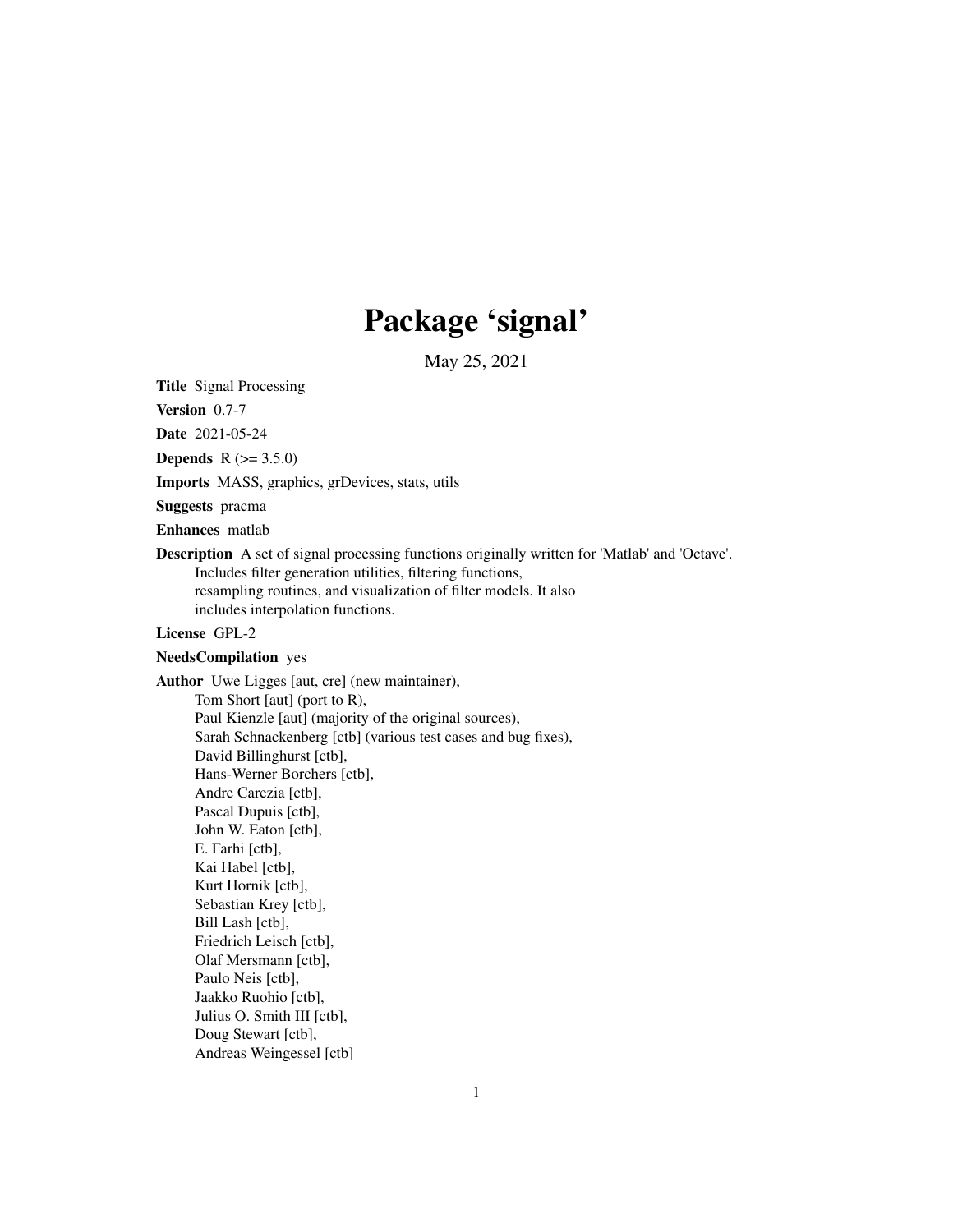Maintainer Uwe Ligges<ligges@statistik.tu-dortmund.de> **Repository CRAN** Date/Publication 2021-05-25 04:40:02 UTC

# R topics documented:

|                                                                 | 3              |
|-----------------------------------------------------------------|----------------|
| an                                                              | $\overline{4}$ |
| Arma                                                            | 5              |
| bilinear                                                        | 6              |
| butter                                                          | 8              |
| 10                                                              |                |
| cheb1ord<br>11<br>$\sim$ $\sim$ $\sim$                          |                |
| 12<br>chebwin                                                   |                |
| 14                                                              |                |
| 16                                                              |                |
| 17                                                              |                |
| 18                                                              |                |
| 19<br>ellip                                                     |                |
| 21                                                              |                |
| 22                                                              |                |
| 23<br>filter                                                    |                |
| 25                                                              |                |
| 26<br>filtfilt                                                  |                |
| 27                                                              |                |
| 28                                                              |                |
|                                                                 |                |
| 29                                                              |                |
| 31                                                              |                |
| 33                                                              |                |
| 35                                                              |                |
| 36                                                              |                |
| 37                                                              |                |
| 38                                                              |                |
| 40<br>kaiser                                                    |                |
| 41                                                              |                |
| 43                                                              |                |
| 44                                                              |                |
| 44                                                              |                |
| 46<br>pchip                                                     |                |
| 47                                                              |                |
| 48                                                              |                |
| 48                                                              |                |
| 49                                                              |                |
| 51                                                              |                |
| 52                                                              |                |
| 55<br>sgolay                                                    |                |
| 56<br>sgolayfilt<br>$\ddotsc$<br>$\sim$ $\sim$<br>$\sim$ $\sim$ |                |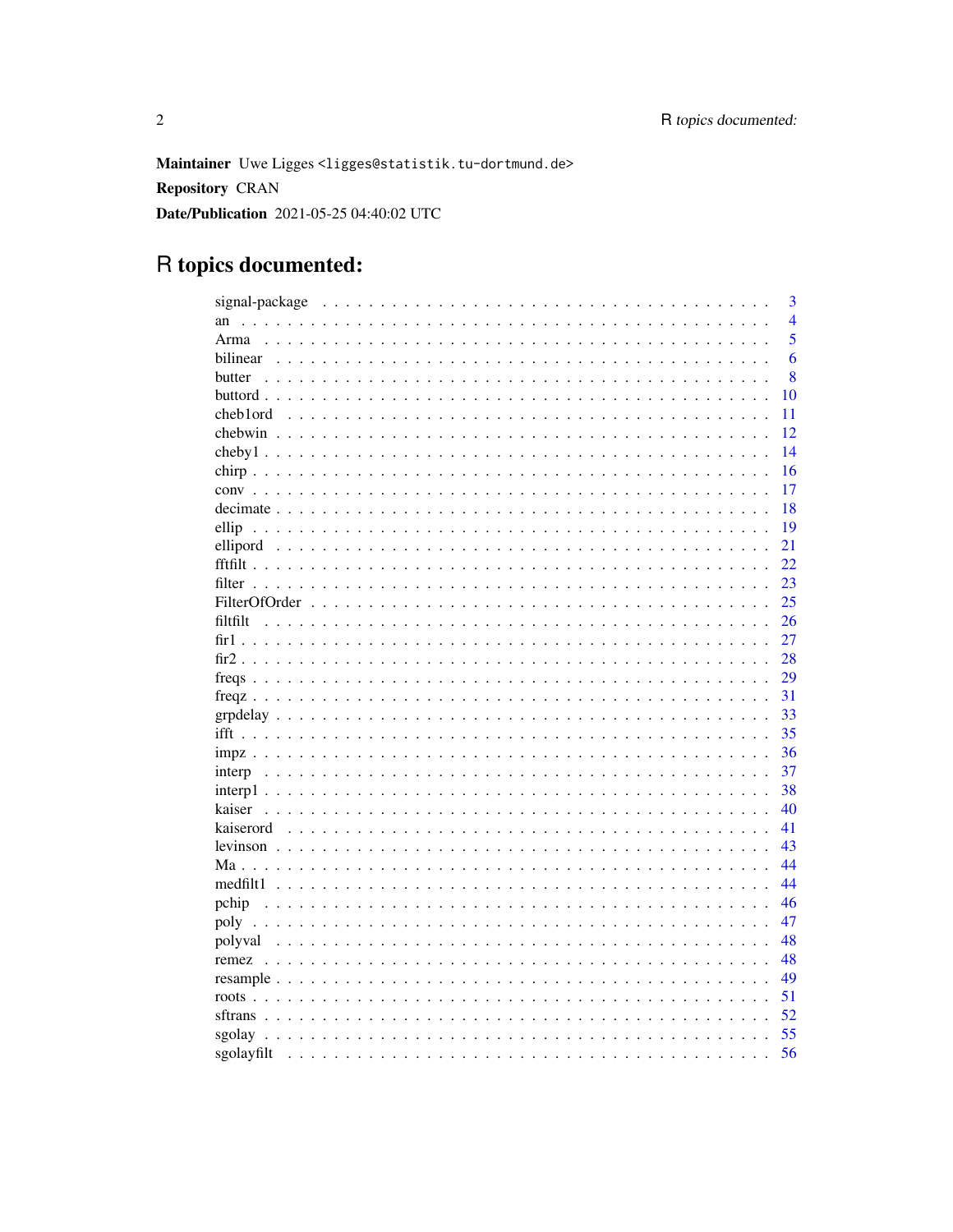# <span id="page-2-0"></span>signal-package 3

signal-package *Signal processing*

#### **Description**

A set of generally Matlab/Octave-compatible signal processing functions. Includes filter generation utilities, filtering functions, resampling routines, and visualization of filter models. It also includes interpolation functions and some Matlab compatibility functions.

# Details

The main routines are:

*Filtering:* filter, fftfilt, filtfilt, medfilt1, sgolay, sgolayfilt

*Resampling:* interp, resample, decimate

*IIR filter design:* bilinear, butter, buttord, cheb1ord, cheb2ord, cheby1, cheby2, ellip, ellipord, sftrans

*FIR filter design:* fir1, fir2, remez, kaiserord, spencer

*Interpolation:* interp1, pchip

*Compatibility routines and utilities:* ifft, sinc, postpad, chirp, poly, polyval

*Windowing:* bartlett, blackman, boxcar, flattopwin, gausswin, hamming, hanning, triang

*Analysis and visualization:* freqs, freqz, impz, zplane, grpdelay, specgram

Most of the functions accept Matlab-compatible argument lists, but many are generic functions and can accept simpler argument lists.

For a complete list, use library(help="signal").

# Author(s)

Most of these routines were translated from Octave Forge routines. The main credit goes to the original Octave authors:

Paul Kienzle, John W. Eaton, Kurt Hornik, Andreas Weingessel, Kai Habel, Julius O. Smith III, Bill Lash, André Carezia, Paulo Neis, David Billinghurst, Friedrich Leisch

Translations by Tom Short <tshort@eprisolutions.com> (who maintained the package until 2009).

Current maintainer is Uwe Ligges <ligges@statistik.tu-dortmund.de>.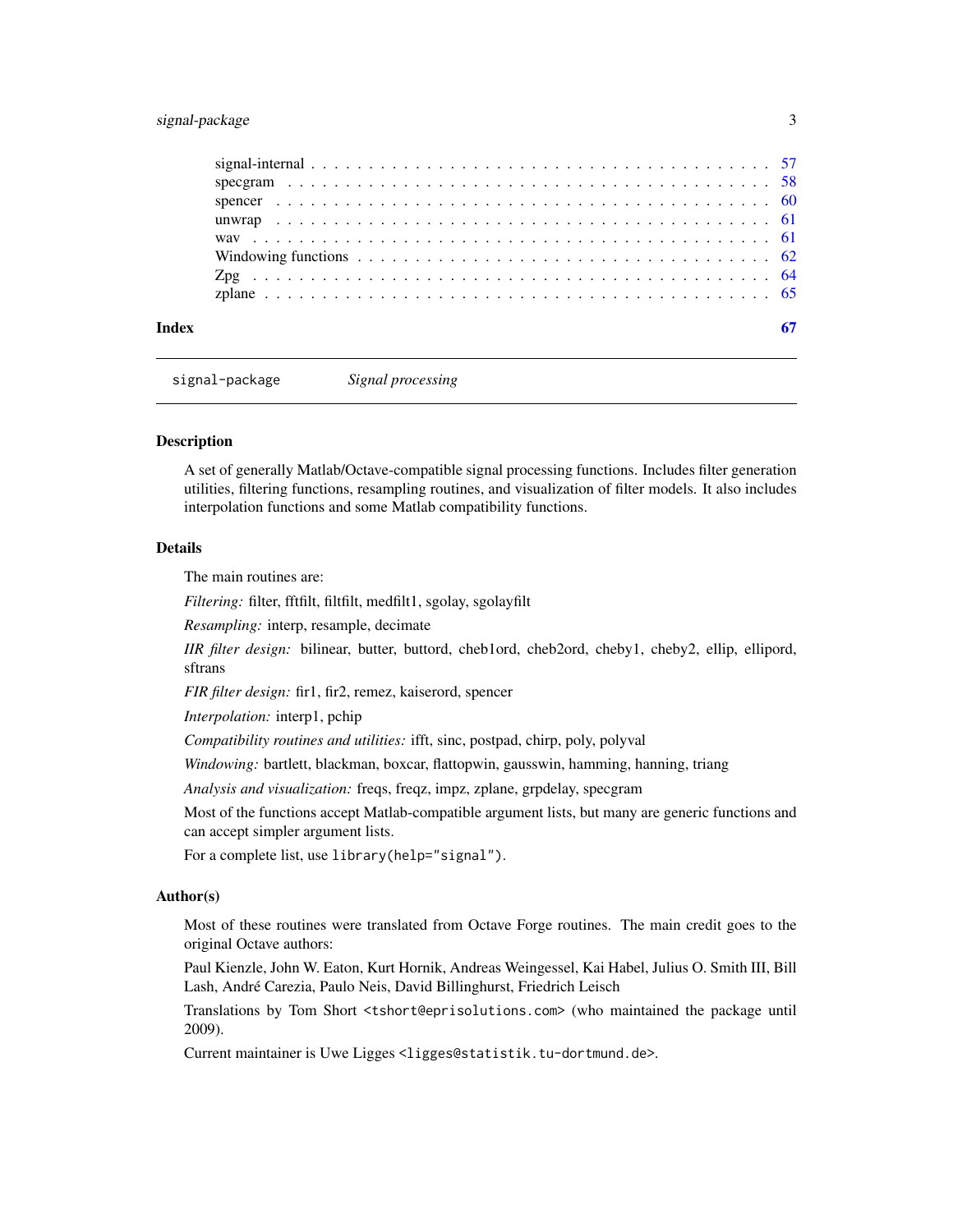<span id="page-3-0"></span>

#### References

[https://en.wikipedia.org/wiki/Category:Signal\\_processing](https://en.wikipedia.org/wiki/Category:Signal_processing)

Octave Forge <https://octave.sourceforge.io/>

Package [matlab](#page-0-0) by P. Roebuck

For Matlab/Octave conversion and compatibility, see [http://mathesaurus.sourceforge.net/](http://mathesaurus.sourceforge.net/octave-r.html) [octave-r.html](http://mathesaurus.sourceforge.net/octave-r.html) by Vidar Bronken Gundersen and [https://cran.r-project.org/doc/contrib/](https://cran.r-project.org/doc/contrib/R-and-octave.txt) [R-and-octave.txt](https://cran.r-project.org/doc/contrib/R-and-octave.txt) by Robin Hankin.

#### Examples

```
## The R implementation of these routines can be called "matlab-style",
bf <- butter(5, 0.2)
freqz(bf$b, bf$a)
## or "R-style" as:
freqz(bf)
## make a Chebyshev type II filter:
ch <- cheby2(5, 20, 0.2)
freqz(ch, Fs = 100) # frequency plot for a sample rate = 100 Hz
zplane(ch) # look at the poles and zeros
## apply the filter to a signal
t \le seq(0, 1, by = 0.01) \qquad # 1 second sample, Fs = 100 Hz
x \le -\sin(2\pi i \pm \tan 2) + 0.25\pirnorm(length(t)) # 2.3 Hz sinusoid+noise
z <- filter(ch, x) # apply filter
plot(t, x, type = "l")lines(t, z, col = "red")# look at the group delay as a function of frequency
grpdelay(ch, Fs = 100)
```
an *Complex unit phasor of the given angle in degrees.*

#### Description

Complex unit phasor of the given angle in degrees.

# Usage

```
an(degrees)
```
#### Arguments

degrees Angle in degrees.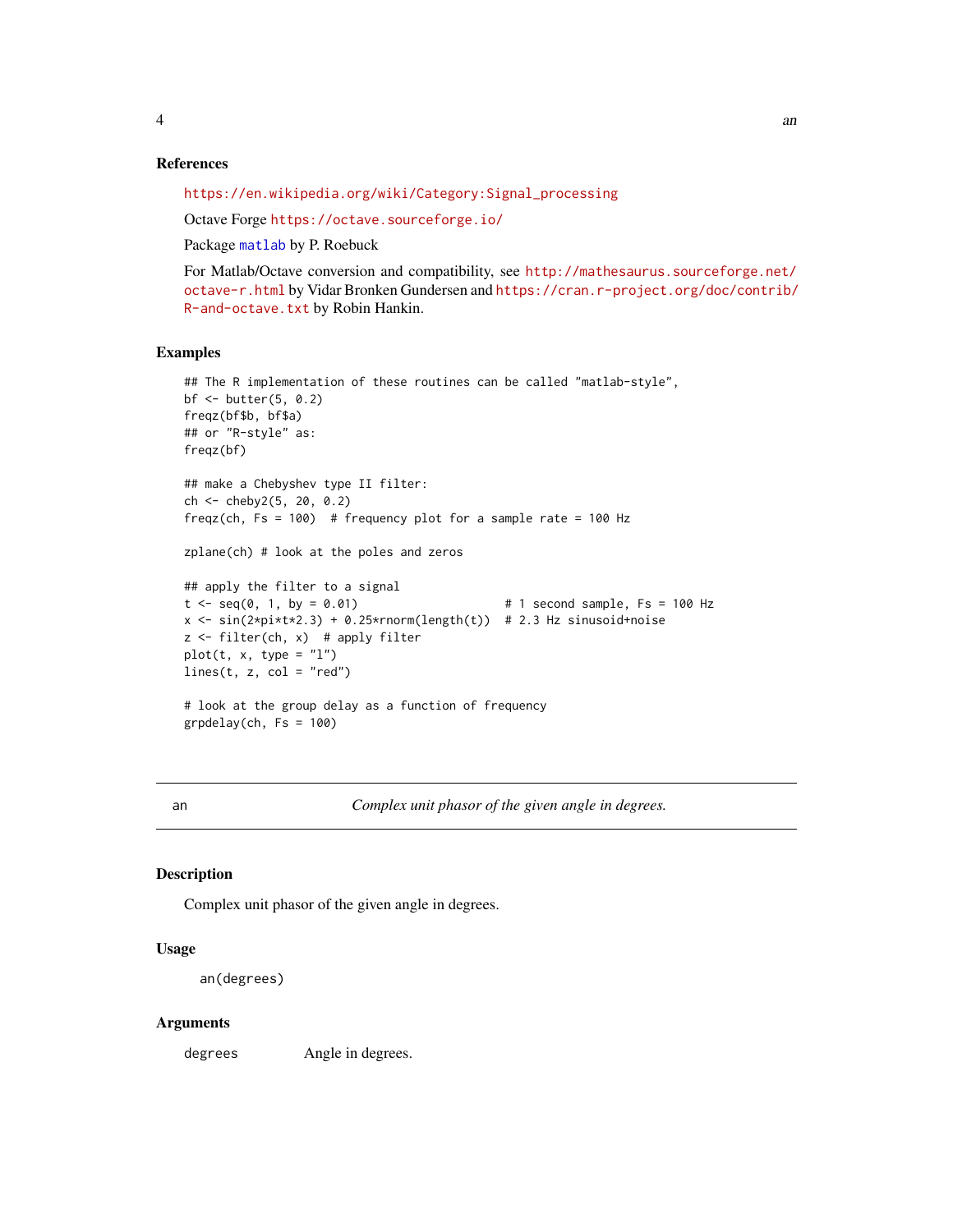#### <span id="page-4-0"></span>Arma **5**

# Details

This is a utility function to make it easier to specify phasor values as a magnitude times an angle in degrees.

# Value

A complex value or array of exp(1i\*degrees\*pi/180).

# Examples

120\*an(30) + 125\*an(-160)

<span id="page-4-1"></span>

Arma *Create an autoregressive moving average (ARMA) model.*

# Description

Returns an ARMA model. The model could represent a filter or system model.

#### Usage

```
Arma(b, a)
## S3 method for class 'Zpg'
as.Arma(x, ...)## S3 method for class 'Arma'
as.Arma(x, ...)
## S3 method for class 'Ma'
as.Arma(x, ...)
```
#### Arguments

| b            | moving average (MA) polynomial coefficients.               |
|--------------|------------------------------------------------------------|
| a            | autoregressive (AR) polynomial coefficients.               |
| $\mathsf{x}$ | model or filter to be converted to an ARMA representation. |
|              | additional arguments (ignored).                            |

# Details

The ARMA model is defined by:

 $a(L)y(t) = b(L)x(t)$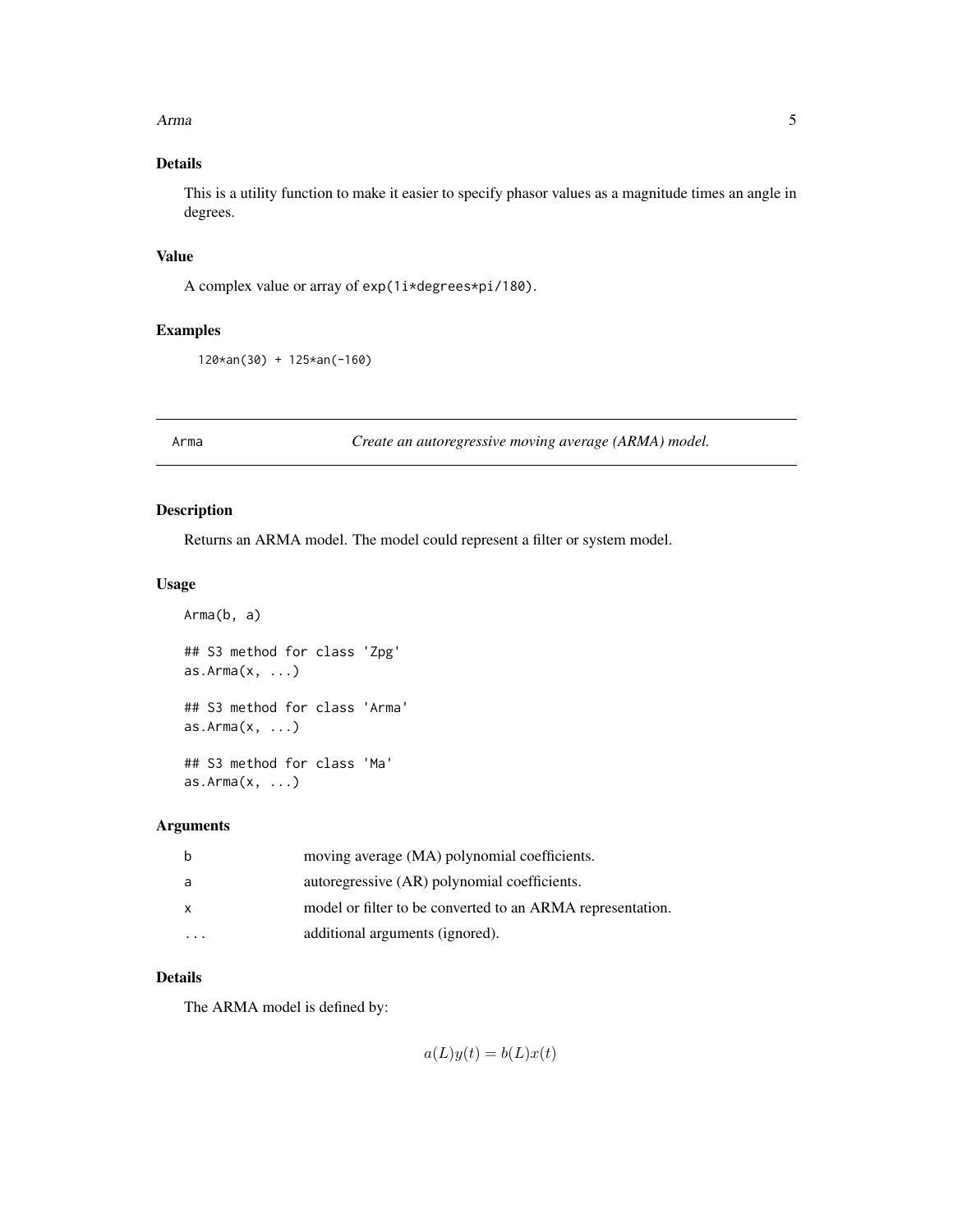<span id="page-5-0"></span>The ARMA model can define an analog or digital model. The AR and MA polynomial coefficients follow the Matlab/Octave convention where the coefficients are in decreasing order of the polynomial (the opposite of the definitions for filter from the stats package and polyroot from the base package). For an analog model,

$$
H(s) = \frac{b_1 s^{m-1} + b_2 s^{m-2} + \dots + b_m}{a_1 s^{n-1} + a_2 s^{n-2} + \dots + a_n}
$$

For a z-plane digital model,

$$
H(z) = \frac{b_1 + b_2 z^{-1} + \ldots + b_m z^{-m+1}}{a_1 + a_2 z^{-1} + \ldots + a_n z^{-n+1}}
$$

as.Arma converts from other forms, including Zpg and Ma.

#### Value

A list of class Arma with the following list elements:

| moving average (MA) polynomial coefficients |
|---------------------------------------------|
| autoregressive (AR) polynomial coefficients |

## Author(s)

Tom Short, EPRI Solutions, Inc., (<tshort@eprisolutions.com>)

# See Also

See also [as.Zpg](#page-63-1), [Ma](#page-43-1), [filter](#page-22-1), and various filter-generation functions like [butter](#page-7-1) and [cheby1](#page-13-1) that return Arma models.

# Examples

```
filt <- Arma(b = c(1, 2, 1)/3, a = c(1, 1))
zplane(filt)
```
<span id="page-5-1"></span>bilinear *Bilinear transformation*

#### Description

Transform a s-plane filter specification into a z-plane specification.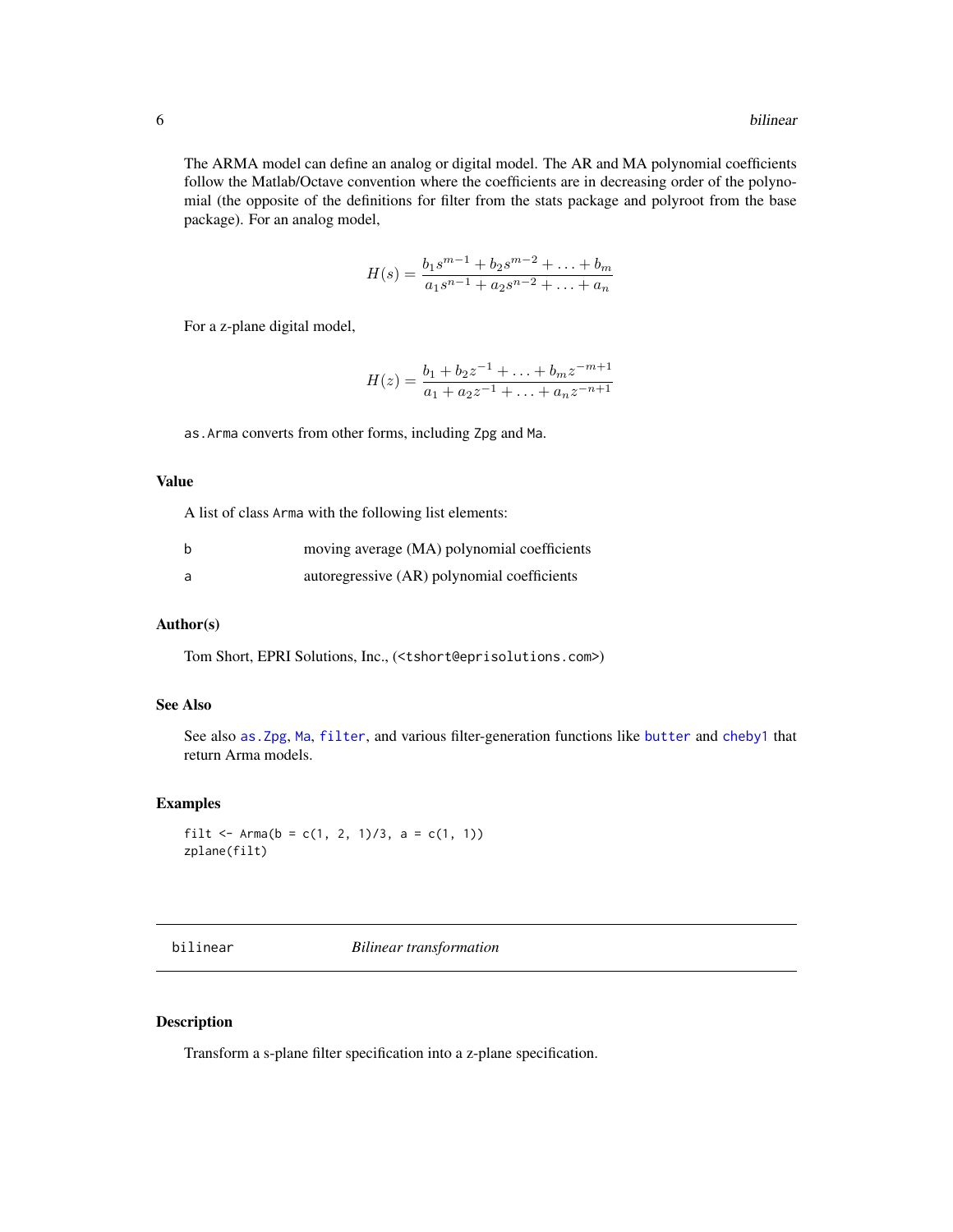#### bilinear 70 and 200 and 200 and 200 and 200 and 200 and 200 and 200 and 200 and 200 and 200 and 200 and 200 and 200 and 200 and 200 and 200 and 200 and 200 and 200 and 200 and 200 and 200 and 200 and 200 and 200 and 200 an

#### Usage

```
## Default S3 method:
bilinear(Sz, Sp, Sg, T, ...)
## S3 method for class 'Zpg'
bilinear(Sz, T, ...)
## S3 method for class 'Arma'
bilinear(Sz, T, ...)
```
#### Arguments

| Sz        | In the generic case, a model to be transformed. In the default case, a vector<br>containing the zeros in a pole-zero-gain model. |
|-----------|----------------------------------------------------------------------------------------------------------------------------------|
| Sp        | a vector containing the poles in a pole-zero-gain model.                                                                         |
| Sg        | a vector containing the gain in a pole-zero-gain model.                                                                          |
| T.        | the sampling frequency represented in the z plane.                                                                               |
| $\ddotsc$ | Arguments passed to the generic function.                                                                                        |

# Details

Given a piecewise flat filter design, you can transform it from the s-plane to the z-plane while maintaining the band edges by means of the bilinear transform. This maps the left hand side of the s-plane into the interior of the unit circle. The mapping is highly non-linear, so you must design your filter with band edges in the s-plane positioned at  $2/T \tan(w*T/2)$  so that they will be positioned at w after the bilinear transform is complete.

The bilinear transform is:

$$
z = \frac{1 + sT/2}{1 - sT/2}
$$

$$
s = \frac{T}{2} \frac{z - 1}{z + 1}
$$

Please note that a pole and a zero at the same place exactly cancel. This is significant since the bilinear transform creates numerous extra poles and zeros, most of which cancel. Those which do not cancel have a "fill-in" effect, extending the shorter of the sets to have the same number of as the longer of the sets of poles and zeros (or at least split the difference in the case of the band pass filter). There may be other opportunistic cancellations, but it will not check for them.

Also note that any pole on the unit circle or beyond will result in an unstable filter. Because of cancellation, this will only happen if the number of poles is smaller than the number of zeros. The analytic design methods all yield more poles than zeros, so this will not be a problem.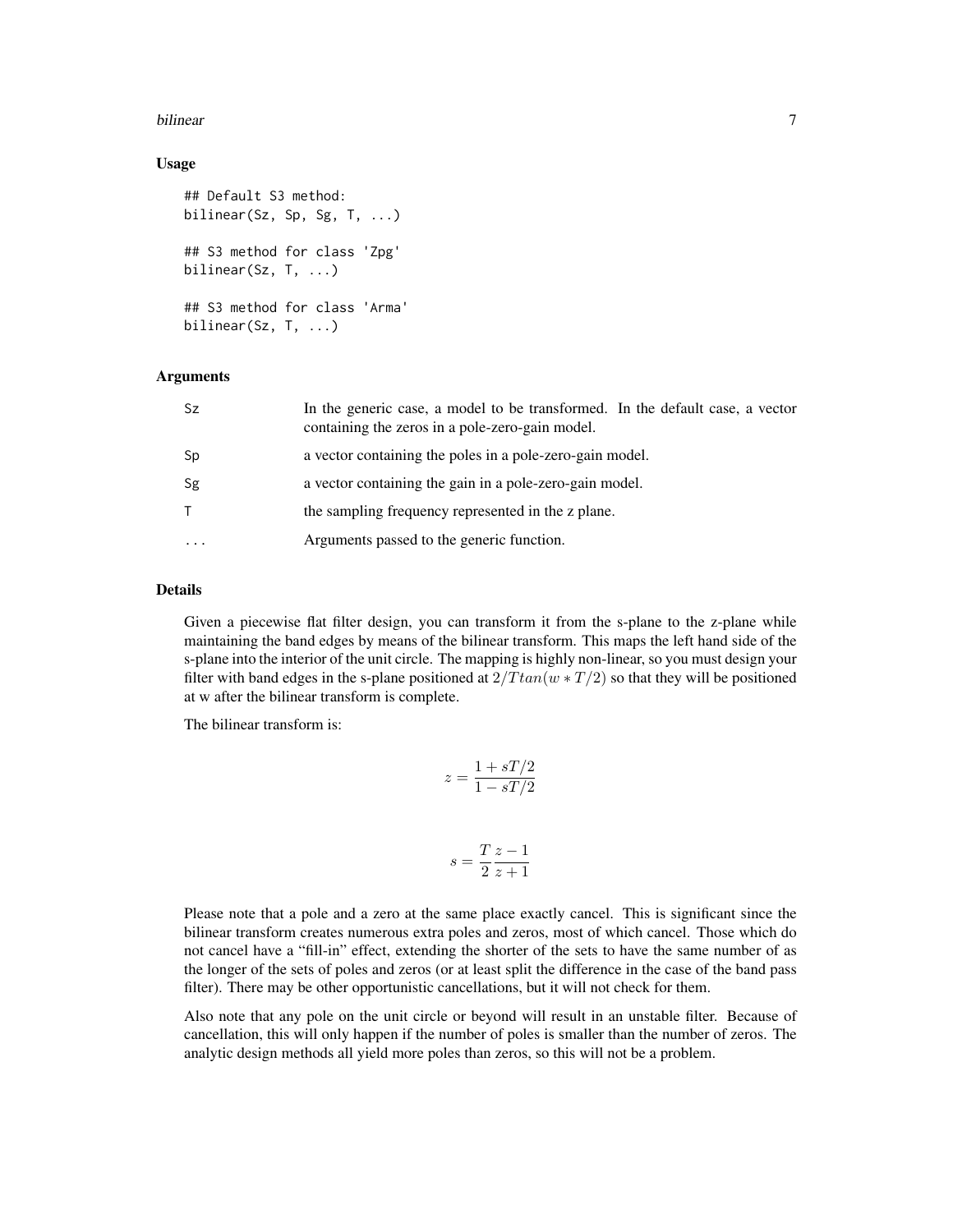# <span id="page-7-0"></span>Value

For the default case or for bilinear. Zpg, an object of class "Zpg", containing the list elements:

| zero                                                                         | complex vector of the zeros of the transformed model |  |  |  |  |
|------------------------------------------------------------------------------|------------------------------------------------------|--|--|--|--|
| pole                                                                         | complex vector of the poles of the transformed model |  |  |  |  |
| gain                                                                         | gain of the transformed model                        |  |  |  |  |
| For bilinear. Arma, an object of class "Arma", containing the list elements: |                                                      |  |  |  |  |
| b                                                                            | moving average (MA) polynomial coefficients          |  |  |  |  |
| a                                                                            | autoregressive (AR) polynomial coefficients          |  |  |  |  |

#### Author(s)

Original Octave version by Paul Kienzle <pkienzle@user.sf.net>. Conversion to R by Tom Short.

#### References

Proakis & Manolakis (1992). *Digital Signal Processing*. New York: Macmillan Publishing Company.

[https://en.wikipedia.org/wiki/Bilinear\\_transform](https://en.wikipedia.org/wiki/Bilinear_transform)

Octave Forge <https://octave.sourceforge.io/>

#### See Also

[Zpg](#page-63-2), [sftrans](#page-51-1), [Arma](#page-4-1)

<span id="page-7-1"></span>butter *Generate a Butterworth filter.*

#### Description

Generate Butterworth filter polynomial coefficients.

#### Usage

```
## Default S3 method:
butter(n, W, type = c("low", "high", "stop", "pass"),
plane = c("z", "s"), ...)
## S3 method for class 'FilterOfOrder'
butter(n, \ldots)
```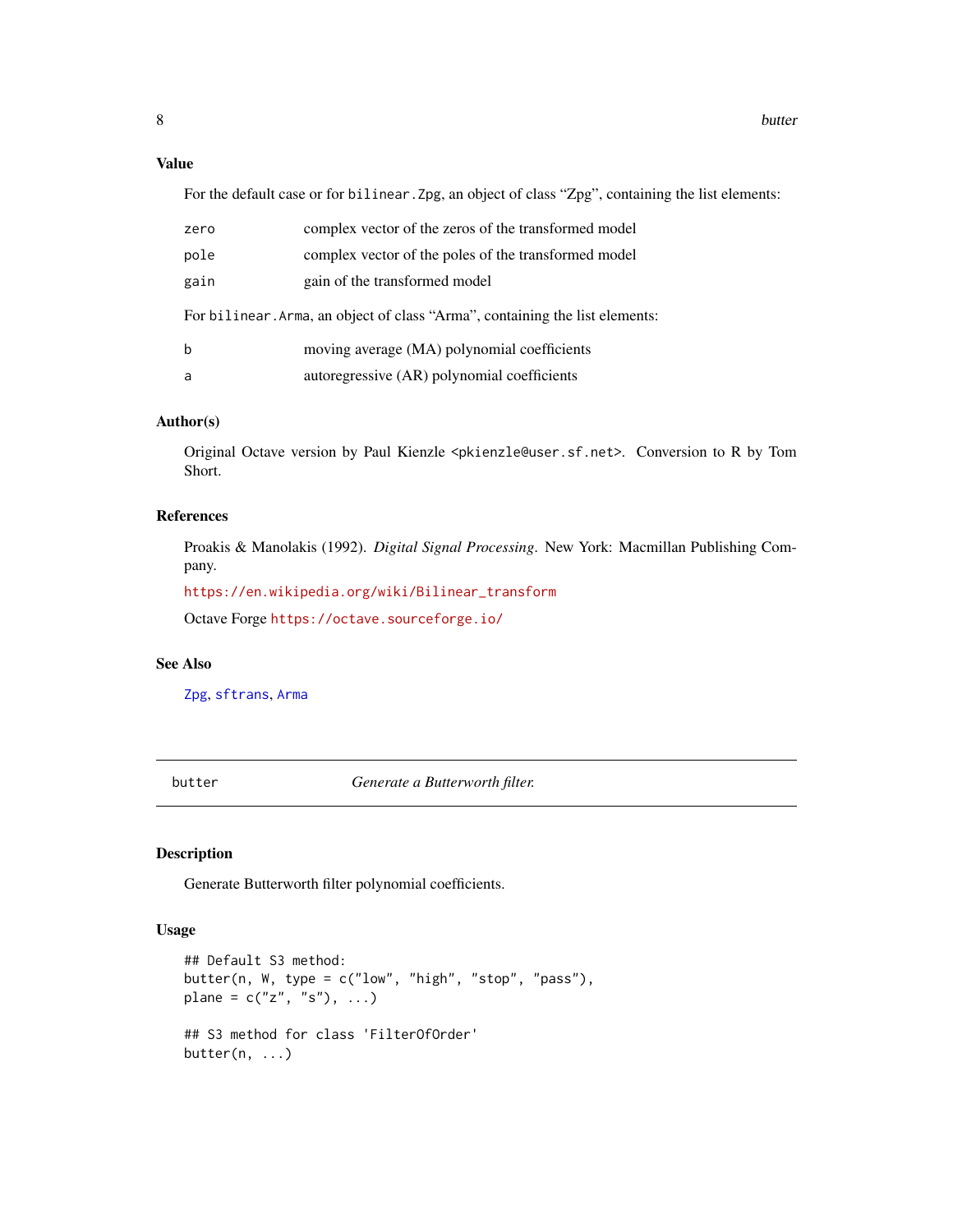#### <span id="page-8-0"></span>butter the control of the control of the control of the control of the control of the control of the control of the control of the control of the control of the control of the control of the control of the control of the c

#### Arguments

| n     | filter order or generic filter model                                                                                                                                                                                                                                         |
|-------|------------------------------------------------------------------------------------------------------------------------------------------------------------------------------------------------------------------------------------------------------------------------------|
| W     | critical frequencies of the filter. W must be a scalar for low-pass and high-pass<br>filters, and W must be a two-element vector c(low, high) specifying the lower<br>and upper bands. For digital filters, $W$ must be between 0 and 1 where 1 is the<br>Nyquist frequency. |
| type  | Filter type, one of "low" for a low-pass filter, "high" for a high-pass filter,<br>"stop" for a stop-band (band-reject) filter, or "pass" for a pass-band filter.                                                                                                            |
| plane | "z" for a digital filter or "s" for an analog filter.                                                                                                                                                                                                                        |
| .     | additional arguments passed to butter, overriding those given by n of class<br>FilterOfOrder.                                                                                                                                                                                |

#### Details

Because butter is generic, it can be extended to accept other inputs, using "buttord" to generate filter criteria for example.

# Value

An Arma object with list elements:

| b | moving average (MA) polynomial coefficients |
|---|---------------------------------------------|
| a | autoregressive (AR) polynomial coefficients |

# Author(s)

Original Octave version by Paul Kienzle <pkienzle@user.sf.net>. Modified by Doug Stewart. Conversion to R by Tom Short.

# References

Proakis & Manolakis (1992). *Digital Signal Processing*. New York: Macmillan Publishing Company.

[https://en.wikipedia.org/wiki/Butterworth\\_filter](https://en.wikipedia.org/wiki/Butterworth_filter)

Octave Forge <https://octave.sourceforge.io/>

# See Also

[Arma](#page-4-1), [filter](#page-22-1), [cheby1](#page-13-1), [ellip](#page-18-1), and [buttord](#page-9-1)

# Examples

```
bf \le butter(4, 0.1)freqz(bf)
zplane(bf)
```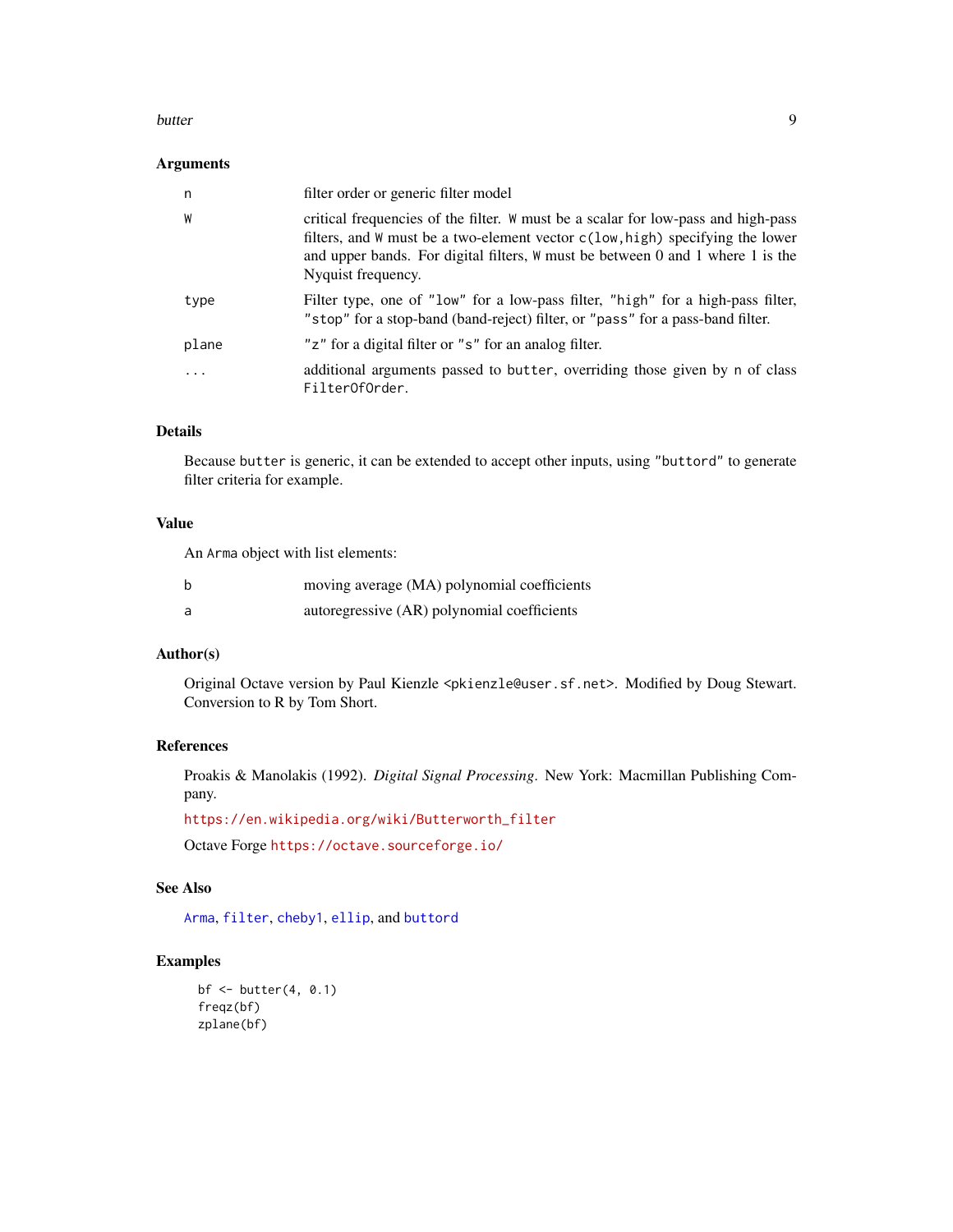<span id="page-9-1"></span><span id="page-9-0"></span>

Compute butterworth filter order and cutoff for the desired response characteristics.

#### Usage

buttord(Wp, Ws, Rp, Rs)

# Arguments

| Wp.Ws     | pass-band and stop-band edges. For a low-pass or high-pass filter, Wp and Ws<br>are scalars. For a band-pass or band-rejection filter, both are vectors of length<br>2. For a low-pass filter, $Wp \leq Ws$ . For a high-pass filter, $Ws \geq Wp$ . For a band-                                                                                                   |
|-----------|--------------------------------------------------------------------------------------------------------------------------------------------------------------------------------------------------------------------------------------------------------------------------------------------------------------------------------------------------------------------|
|           | pass ( $\text{Ws}[1]$ < $\text{Wp}[1]$ < $\text{Wp}[2]$ < $\text{Ws}[2]$ ) or band-reject ( $\text{Wp}[1]$ < $\text{Ws}[1]$ < $\text{Ws}[2]$<br>$\langle \Psi$ p(2)) filter design, $\Psi$ gives the edges of the pass band, and $\Psi$ s gives the<br>edges of the stop band. Frequencies are normalized to $[0,1]$ , corresponding to<br>the range $[0, Fs/2]$ . |
| Rp        | allowable decibels of ripple in the pass band.                                                                                                                                                                                                                                                                                                                     |
| <b>Rs</b> | minimum attenuation in the stop band in dB.                                                                                                                                                                                                                                                                                                                        |

# Details

Deriving the order and cutoff is based on:

$$
|H(W)|^2 = \frac{1}{1 + (W/Wc)^{2n}} = 10^{-R/10}
$$

With some algebra, you can solve simultaneously for Wc and n given Ws, Rs and Wp, Rp. For highpass filters, subtracting the band edges from Fs/2, performing the test, and swapping the resulting Wc back works beautifully. For bandpass- and bandstop-filters, this process significantly overdesigns. Artificially dividing n by 2 in this case helps a lot, but it still overdesigns.

# Value

An object of class FilterOfOrder with the following list elements:

| n    | filter order                                         |
|------|------------------------------------------------------|
| Wс   | cutoff frequency                                     |
| type | filter type, one of "low", "high", "stop", or "pass" |

This object can be passed directly to butter to compute filter coefficients.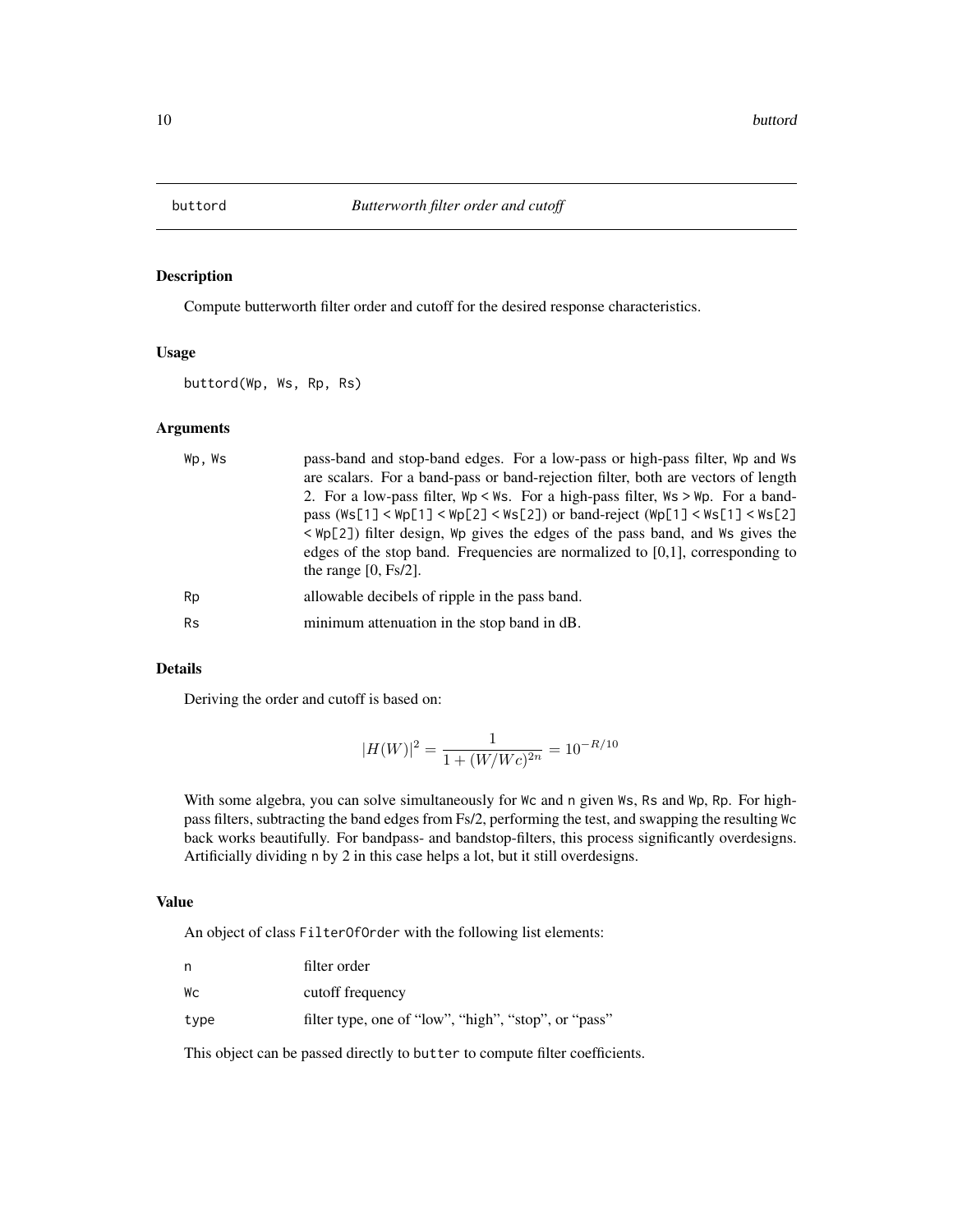#### <span id="page-10-0"></span>cheb1ord 11

#### Author(s)

Original Octave version by Paul Kienzle, <pkienzle@user.sf.net>. Conversion to R by Tom Short.

# References

Octave Forge <https://octave.sourceforge.io/>

#### See Also

[butter](#page-7-1), [FilterOfOrder](#page-24-1), [cheb1ord](#page-10-1)

#### Examples

```
Fs < - 10000btord <- buttord(1000/(Fs/2), 1200/(Fs/2), 0.5, 29)
plot(c(0, 1000, 1000, 0, 0), c(0, 0, -0.5, -0.5, 0),
     type = "l", xlab = "Frequency (Hz)", ylab = "Attenuation (dB)")
bt <- butter(btord)
plot(c(0, 1000, 1000, 0, 0), c(0, 0, -0.5, -0.5, 0),
     type = "l", xlab = "Frequency (Hz)", ylab = "Attenuation (dB)",
     col = "red", ylim = c(-10, 0), xlim = c(0, 2000))hf \leq freqz(bt, Fs = Fs)
lines(hf$f, 20*log10(abs(hf$h)))
```
<span id="page-10-1"></span>

| cheb1ord |  |
|----------|--|
|          |  |

Chebyshev type-I filter order and cutoff

#### Description

Compute discrete Chebyshev type-I filter order and cutoff for the desired response characteristics.

# Usage

```
cheb1ord(Wp, Ws, Rp, Rs)
```
# Arguments

| Wp.Ws     | pass-band and stop-band edges. For a low-pass or high-pass filter, Wp and Ws<br>are scalars. For a band-pass or band-rejection filter, both are vectors of length<br>2. For a low-pass filter, $Wp \leq Ws$ . For a high-pass filter, $Ws \geq Wp$ . For a band- |
|-----------|------------------------------------------------------------------------------------------------------------------------------------------------------------------------------------------------------------------------------------------------------------------|
|           | pass $(Ws[1] < Wp[1] < Wp[2] < Ws[2])$ or band-reject $(Wp[1] < Ws[1] < Ws[2]$<br>$\langle \Psi$ p(2)) filter design, $\Psi$ gives the edges of the pass band, and $\Psi$ s gives the                                                                            |
|           | edges of the stop band. Frequencies are normalized to $[0,1]$ , corresponding to<br>the range $[0, Fs/2]$ .                                                                                                                                                      |
| Rp        | allowable decibels of ripple in the pass band.                                                                                                                                                                                                                   |
| <b>Rs</b> | minimum attenuation in the stop band in dB.                                                                                                                                                                                                                      |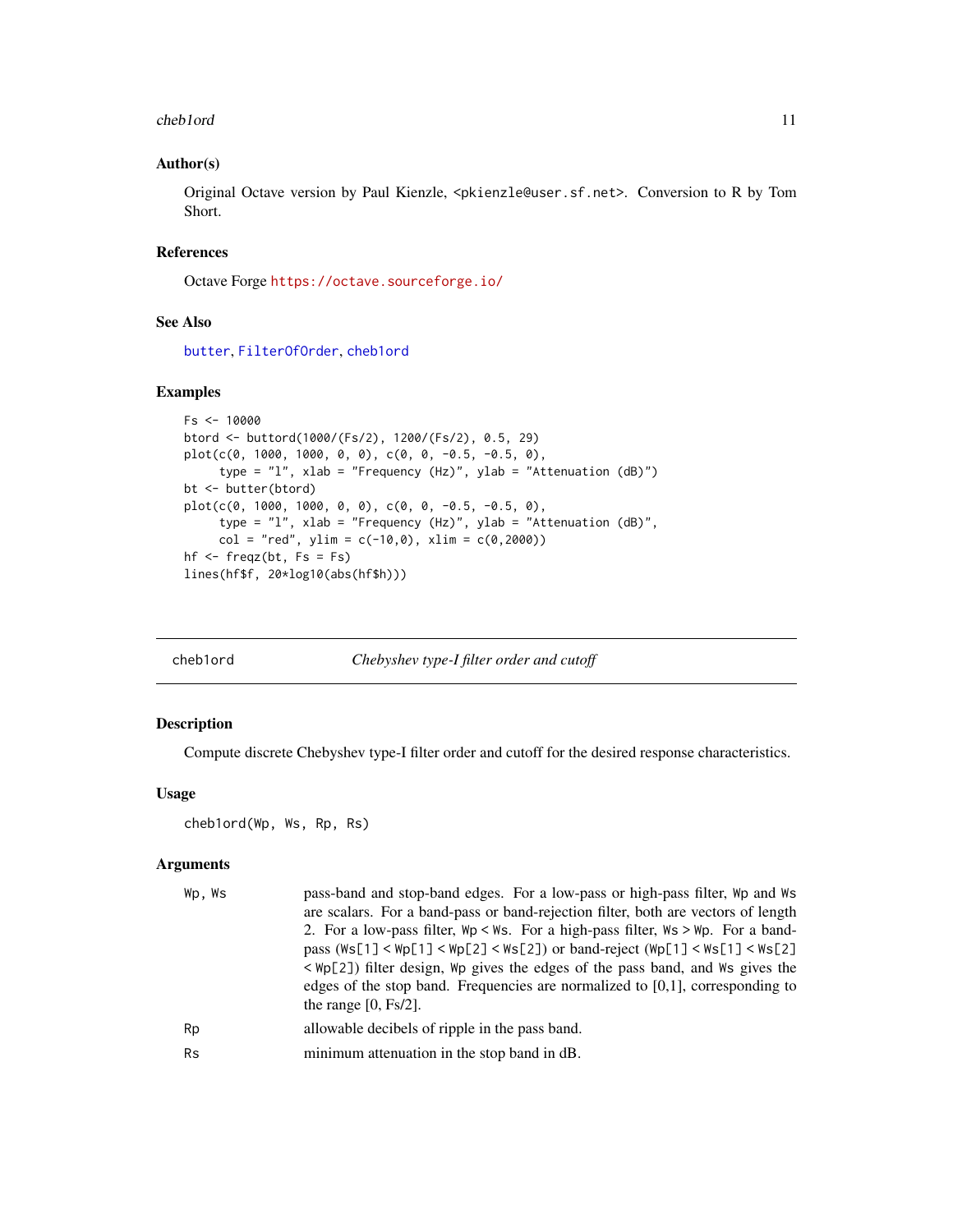# <span id="page-11-0"></span>Value

An object of class FilterOfOrder with the following list elements:

| n    | filter order                                         |
|------|------------------------------------------------------|
| Wс   | cutoff frequency                                     |
| Rp   | allowable decibels of ripple in the pass band        |
| type | filter type, one of "low", "high", "stop", or "pass" |
|      |                                                      |

This object can be passed directly to cheby1 to compute filter coefficients.

# Author(s)

Original Octave version by Paul Kienzle, <pkienzle@user.sf.net> and by Laurent S. Mazet. Conversion to R by Tom Short.

#### References

Octave Forge <https://octave.sourceforge.io/>

#### See Also

[cheby1](#page-13-1), [FilterOfOrder](#page-24-1), [buttord](#page-9-1)

#### Examples

```
Fs < - 10000chord <- cheb1ord(1000/(Fs/2), 1200/(Fs/2), 0.5, 29)
plot(c(0, 1000, 1000, 0, 0), c(0, 0, -0.5, -0.5, 0),
     type = "l", xlab = "Frequency (Hz)", ylab = "Attenuation (dB)")
ch1 <- cheby1(chord)
plot(c(0, 1000, 1000, 0, 0), c(0, 0, -0.5, -0.5, 0),
     type = "l", xlab = "Frequency (Hz)", ylab = "Attenuation (dB)",
     col = "red", ylim = c(-10, 0), xlim = c(0, 2000))hf \leq freqz(ch1, Fs = Fs)
lines(hf$f, 20*log10(abs(hf$h)))
```
chebwin *Dolph-Chebyshev window coefficients*

# Description

Returns the filter coefficients of the n-point Dolph-Chebyshev window with a given attenuation.

#### Usage

chebwin(n, at)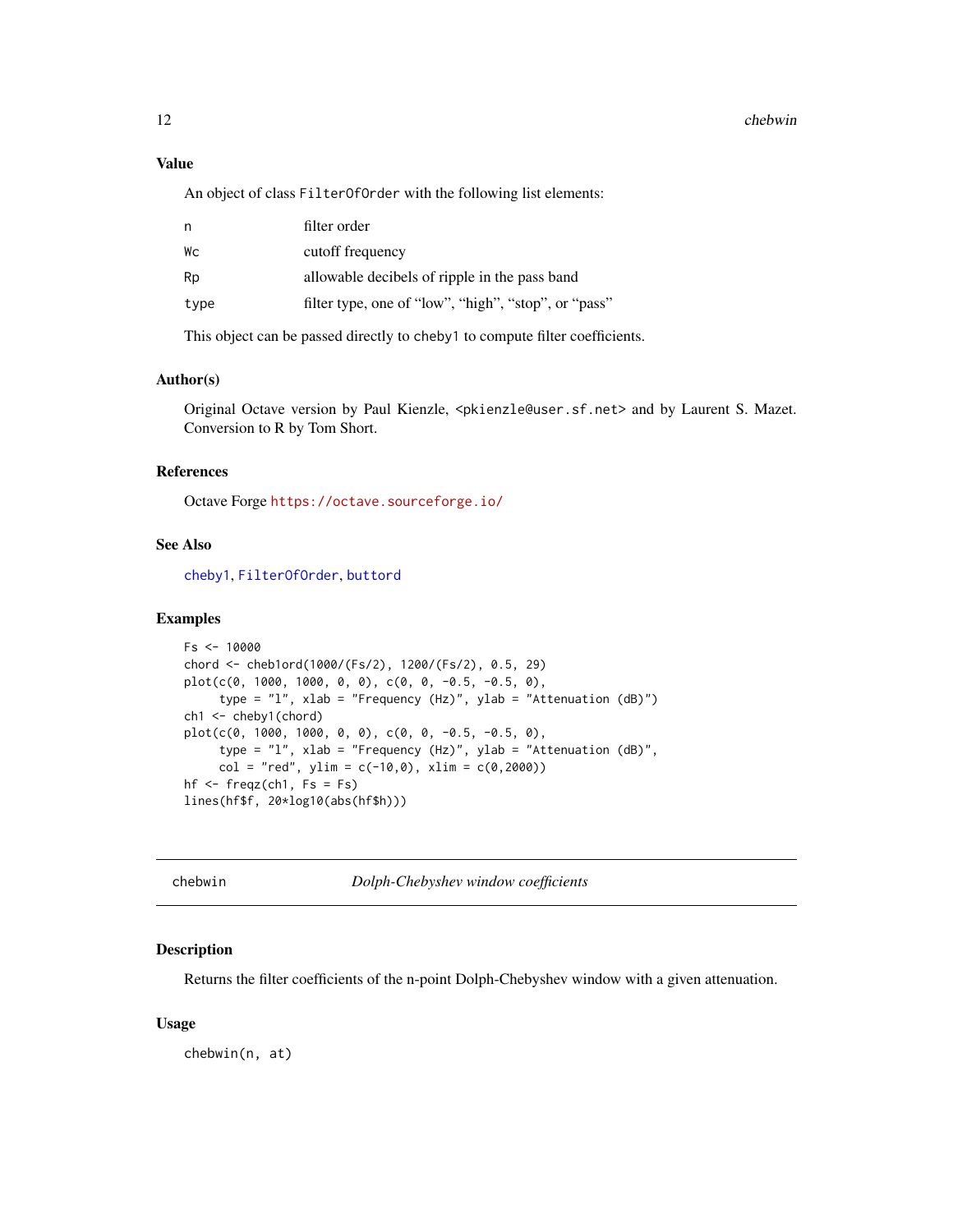#### <span id="page-12-0"></span>chebwin 13

#### Arguments

|    | length of the filter; number of coefficients to generate.                  |
|----|----------------------------------------------------------------------------|
| at | dB of attenuation in the stop-band of the corresponding Fourier transform. |

# Details

The window is described in frequency domain by the expression:

$$
W(k) = \frac{Cheb(n-1, \beta * cos(pik + k/n))}{Cheb(n-1, \beta)}
$$

with

$$
\beta = \cosh(1/(n-1) * a \cosh(10^{at/20}))
$$

and  $Cheb(m, x)$  denoting the m-th order Chebyshev polynomial calculated at the point x.

Note that the denominator in  $W(k)$  above is not computed, and after the inverse Fourier transform the window is scaled by making its maximum value unitary.

# Value

An array of length n with the filter coefficients.

#### Author(s)

Original Octave version by André Carezia, <acarezia@uol.com.br>. Conversion to R by Tom Short.

#### References

Peter Lynch, "The Dolph-Chebyshev Window: A Simple Optimal Filter", Monthly Weather Review, Vol. 125, pp. 655-660, April 1997. [http://mathsci.ucd.ie/~plynch/Publications/](http://mathsci.ucd.ie/~plynch/Publications/Dolph.pdf) [Dolph.pdf](http://mathsci.ucd.ie/~plynch/Publications/Dolph.pdf)

C. Dolph, "A current distribution for broadside arrays which optimizes the relationship between beam width and side-lobe level", Proc. IEEE, 34, pp. 335-348.

Octave Forge <https://octave.sourceforge.io/>

# See Also

[kaiser](#page-39-1)

## Examples

plot(chebwin(50, 100))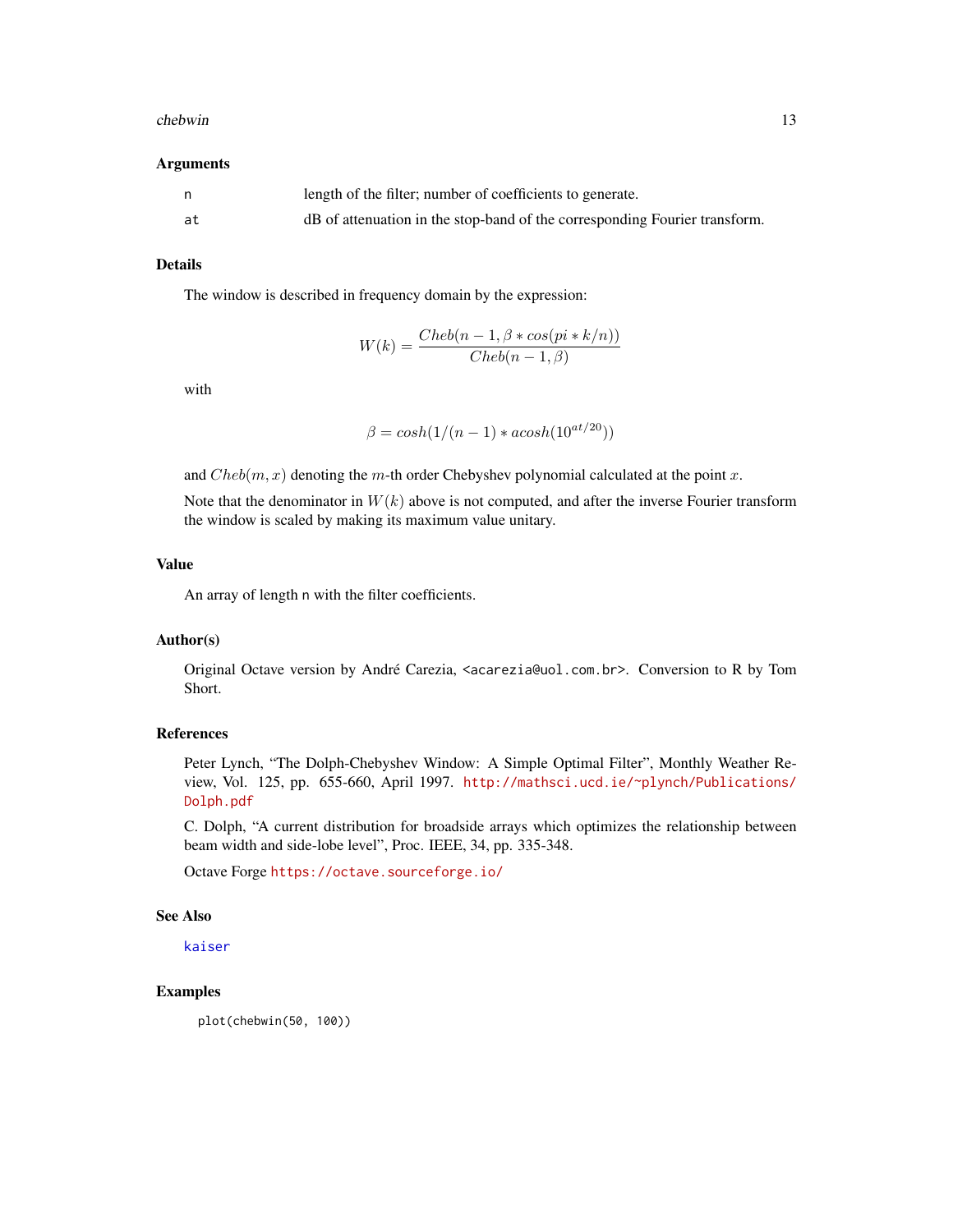<span id="page-13-1"></span><span id="page-13-0"></span>

Generate a Chebyshev type I or type II filter coefficients with specified dB of pass band ripple.

#### Usage

```
## Default S3 method:
cheby1(n, Rp, W, type = c("low", "high", "stop","pass"), plane = c("z", "s"), ...)
## S3 method for class 'FilterOfOrder'
cheby1(n, Rp = n$Rp, W = n$WC, type = n$type, ...)## Default S3 method:
cheby2(n, Rp, W, type = c("low", "high", "stop",
"pass"), plane = c("z", "s"), ...)
## S3 method for class 'FilterOfOrder'
cheby2(n, ...)
```
#### Arguments

| n         | filter order or generic filter model                                                                                                                                                                                                                                         |
|-----------|------------------------------------------------------------------------------------------------------------------------------------------------------------------------------------------------------------------------------------------------------------------------------|
| Rp        | dB of pass band ripple                                                                                                                                                                                                                                                       |
| W         | critical frequencies of the filter. W must be a scalar for low-pass and high-pass<br>filters, and W must be a two-element vector c(low, high) specifying the lower<br>and upper bands. For digital filters, $W$ must be between 0 and 1 where 1 is the<br>Nyquist frequency. |
| type      | Filter type, one of "low" for a low-pass filter, "high" for a high-pass filter,<br>"stop" for a stop-band (band-reject) filter, or "pass" for a pass-band filter.                                                                                                            |
| plane     | "z" for a digital filter or "s" for an analog filter.                                                                                                                                                                                                                        |
| $\ddotsc$ | additional arguments passed to cheby1 or cheby2, overriding those given by n<br>of class Filter0f0rder.                                                                                                                                                                      |

# Details

Because cheby1 and cheby2 are generic, they can be extended to accept other inputs, using "cheb1ord" to generate filter criteria for example.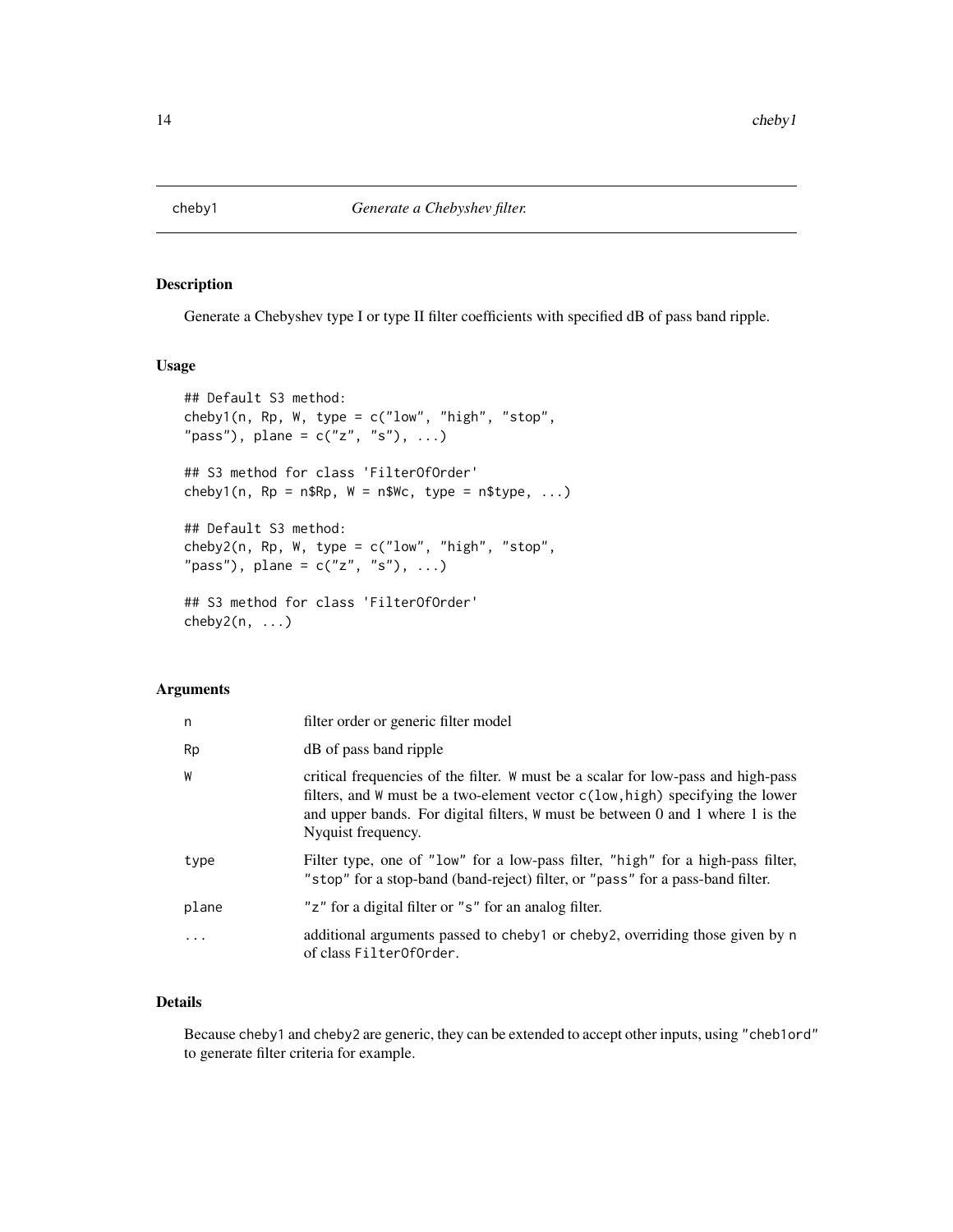#### <span id="page-14-0"></span> $cheby1$  15

# Value

An Arma object with list elements:

| moving average (MA) polynomial coefficients |  |  |
|---------------------------------------------|--|--|
|                                             |  |  |

a autoregressive (AR) polynomial coefficients

For cheby1, the ARMA model specifies a type-I Chebyshev filter, and for cheby2, a type-II Chebyshev filter.

# Author(s)

Original Octave version by Paul Kienzle <pkienzle@user.sf.net>. Modified by Doug Stewart. Conversion to R by Tom Short.

#### References

Parks & Burrus (1987). *Digital Filter Design*. New York: John Wiley & Sons, Inc.

[https://en.wikipedia.org/wiki/Chebyshev\\_filter](https://en.wikipedia.org/wiki/Chebyshev_filter)

Octave Forge <https://octave.sourceforge.io/>

#### See Also

[Arma](#page-4-1), [filter](#page-22-1), [butter](#page-7-1), [ellip](#page-18-1), and [cheb1ord](#page-10-1)

#### Examples

```
# compare the frequency responses of 5th-order Butterworth and Chebyshev filters.
bf <- butter(5, 0.1)
cf \le - \text{cheby1}(5, 3, 0.1)bfr <- freqz(bf)
cfr <- freqz(cf)
plot(bfr$f/pi, 20 * log10(abs(bfr$h)), type = "l", ylim = c(-40, 0),xlim = c(0, .5), xlab = "Frequency", ylab = c("dB"))lines(cfrf/pi, 20 * log10(abs(cfr$h)), col = "red")# compare type I and type II Chebyshev filters.
c1fr <- freqz(cheby1(5, .5, 0.5))
c2fr <- freqz(cheby2(5, 20, 0.5))
plot(c1fr$f/pi, abs(c1fr$h), type = "l", ylim = c(0, 1),xlab = "Frequency", ylab = c("Magnitude"))
lines(c2fr$f/pi, abs(c2fr$h), col = "red")
```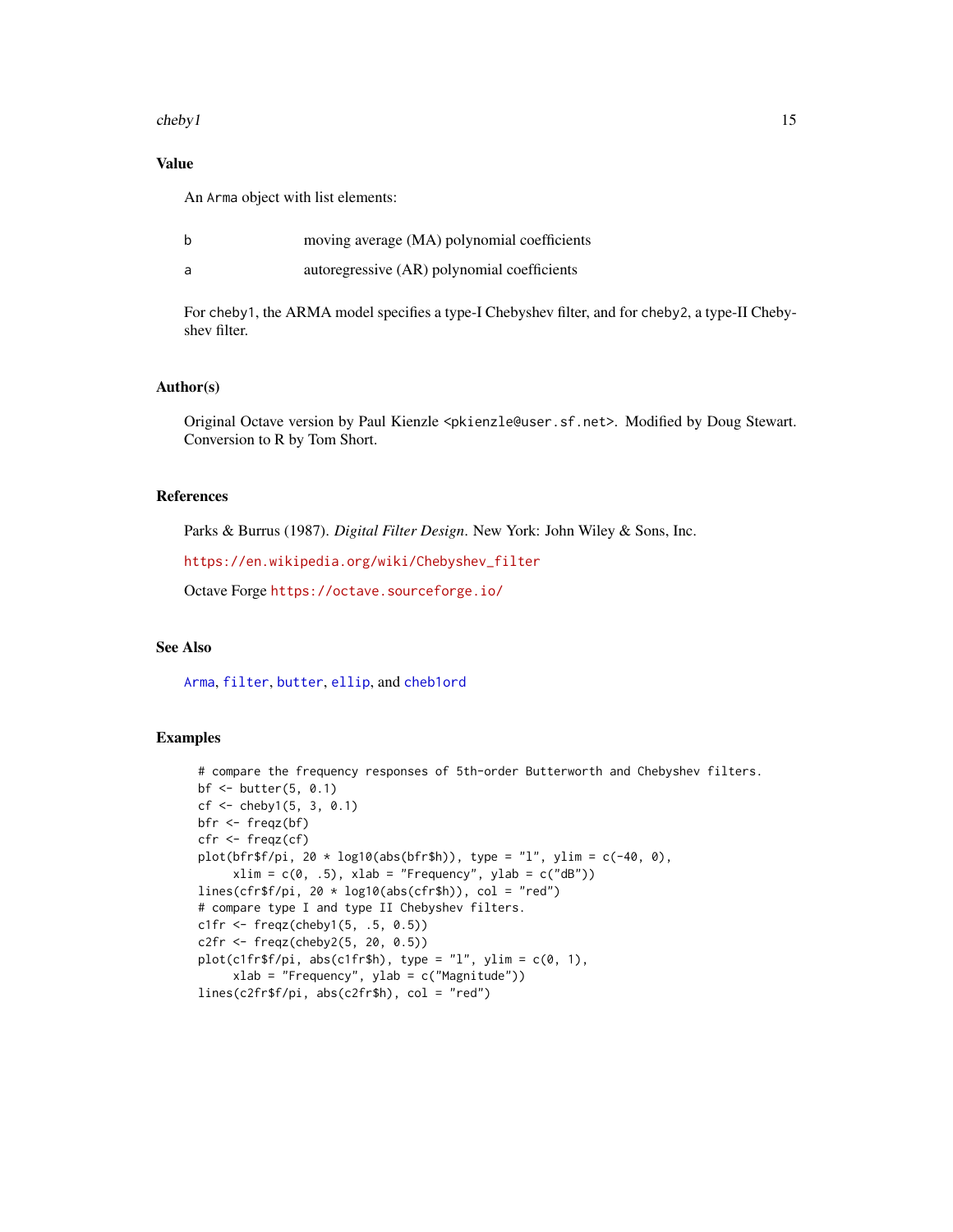<span id="page-15-0"></span>

Generate a chirp signal. A chirp signal is a frequency swept cosine wave.

# Usage

```
chirp(t, f0 = 0, t1 = 1, f1 = 100,
      form = c("linear", "quadratic", "logarithmic"), phase = 0)
```
# Arguments

| t     | array of times at which to evaluate the chirp signal.                     |
|-------|---------------------------------------------------------------------------|
| f0    | frequency at time $t=0$ .                                                 |
| t1    | time, s.                                                                  |
| f1    | frequency at time $t=t1$ .                                                |
| form  | shape of frequency sweep, one of "linear", "quadratic", or "logarithmic". |
| phase | phase shift at $t=0$ .                                                    |

# Details

'linear' is:

$$
f(t) = (f1 - f0) * (t/t1) + f0
$$

'quadratic' is:

$$
f(t) = (f1 - f0) * (t/t1)^2 + f0
$$

'logarithmic' is:

$$
f(t) = (f1 - f0)^{t/t1} + f0
$$

#### Value

Chirp signal, an array the same length as t.

# Author(s)

Original Octave version by Paul Kienzle. Conversion to R by Tom Short.

#### References

Octave Forge <https://octave.sourceforge.io/>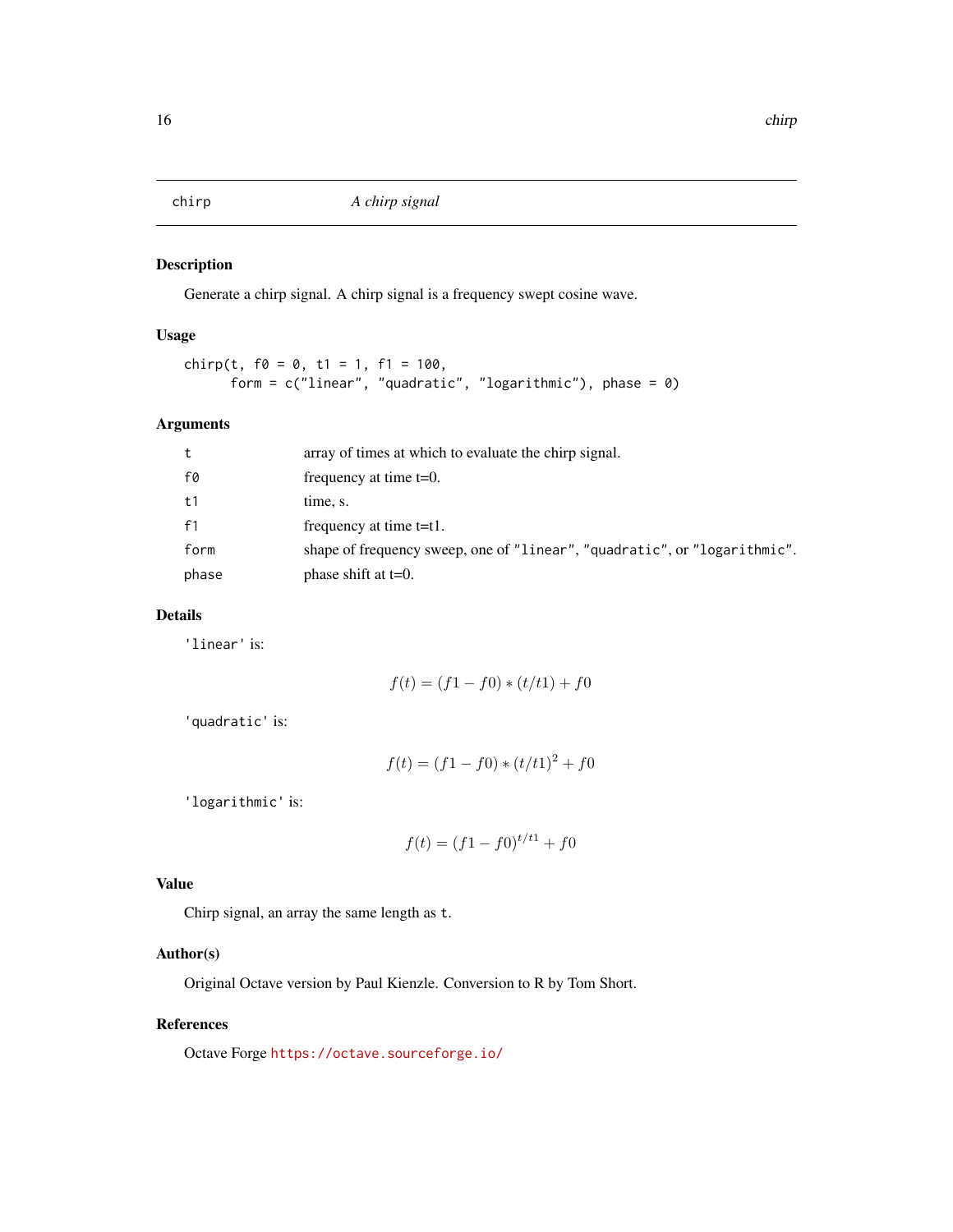#### <span id="page-16-0"></span>conv and the convention of the convention of the convention of the convention of the convention of the convention of the convention of the convention of the convention of the convention of the convention of the convention

#### See Also

[specgram](#page-57-1)

#### Examples

```
ch <- chirp(seq(0, 0.6, len=5000))
plot(ch, type = "l")
# Shows a quadratic chirp of 400 Hz at t=0 and 100 Hz at t=10
# Time goes from -2 to 15 seconds.
specgram(chirp(seq(-2, 15, by=0.001), 400, 10, 100, "quadratic"))
# Shows a logarithmic chirp of 200 Hz at t=0 and 500 Hz at t=2
# Time goes from 0 to 5 seconds at 8000 Hz.
specgram(chirp(seq(0, 5, by=1/8000), 200, 2, 500, "logarithmic"))
```
<span id="page-16-1"></span>conv *Convolution*

#### Description

A Matlab/Octave compatible convolution function that uses the Fast Fourier Transform.

#### Usage

 $conv(x, y)$ 

#### Arguments

x,y numeric sequences to be convolved.

# Details

The inputs x and y are post padded with zeros as follows:

ifft(fft(postpad(x,n) \* fft(postpad(y,n))))

where  $n = length(x) + length(y) -1$ 

#### Value

An array of length equal to length(x) + length(y) -1. If x and y are polynomial coefficient vectors, conv returns the coefficients of the product polynomial.

#### Author(s)

Original Octave version by Paul Kienzle <pkienzle@user.sf.net>. Conversion to R by Tom Short.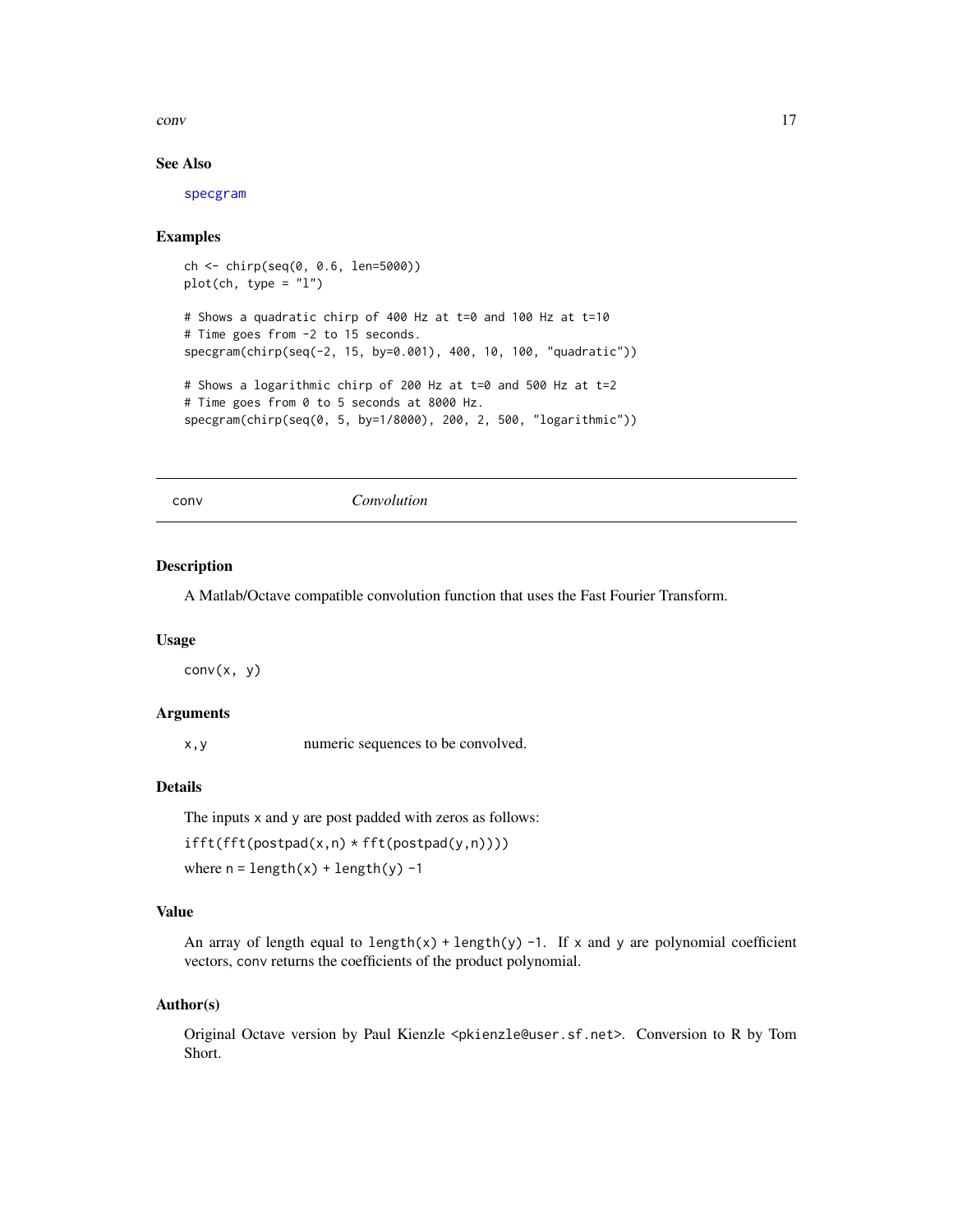#### <span id="page-17-0"></span>18 decimate the contract of the contract of the contract of the contract of the contract of the contract of the contract of the contract of the contract of the contract of the contract of the contract of the contract of th

# References

Octave Forge <https://octave.sourceforge.io/>

# See Also

[convolve](#page-0-0), [fft](#page-0-0), [ifft](#page-34-1), [fftfilt](#page-21-1), [poly](#page-46-1)

# Examples

conv(c(1,2,3), c(1,2)) conv(c(1,2), c(1,2,3))  $conv(c(1,-2), c(1,2))$ 

<span id="page-17-1"></span>decimate *Decimate or downsample a signal*

#### Description

Downsample a signal by a factor, using an FIR or IIR filter.

# Usage

```
decimate(x, q, n = if (ftype == "iir") 8 else 30, ftype = "iir")
```
#### Arguments

| X     | signal to be decimated.                |
|-------|----------------------------------------|
| q     | integer factor to downsample by.       |
| n     | filter order used in the downsampling. |
| ftype | filter type, "iir" or "fir"            |

#### Details

By default, an order 8 Chebyshev type I filter is used or a 30-point FIR filter if ftype is 'fir'. Note that q must be an integer for this rate change method.

Makes use of the [filtfilt](#page-25-1) function with all its limitations.

#### Value

The decimated signal, an array of length ceiling(length(x)  $/ q$ ).

#### Author(s)

Original Octave version by Paul Kienzle <pkienzle@user.sf.net>. Conversion to R by Tom Short.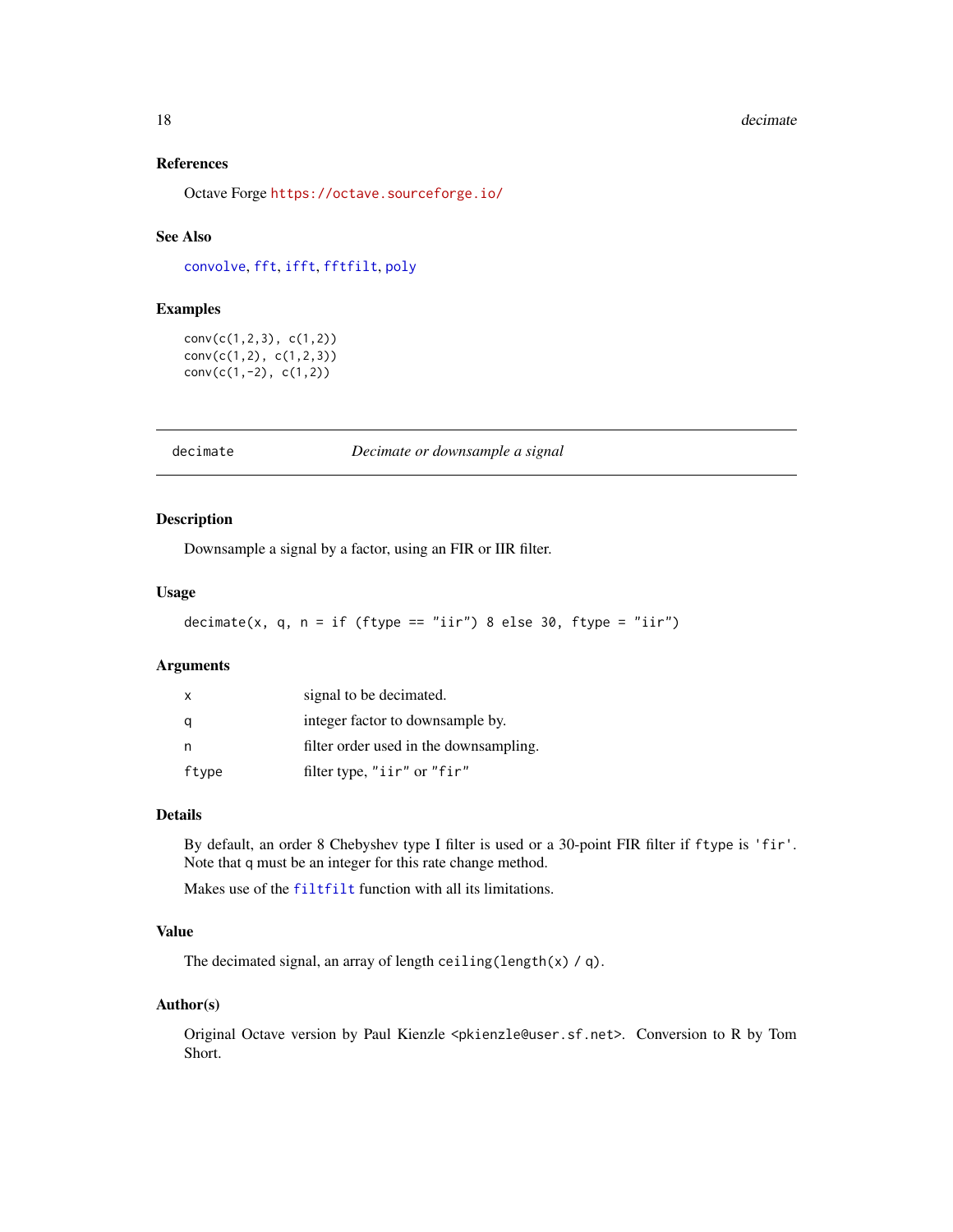<span id="page-18-0"></span>ellip the contract of the contract of the contract of the contract of the contract of the contract of the contract of the contract of the contract of the contract of the contract of the contract of the contract of the cont

# References

Octave Forge <https://octave.sourceforge.io/>

#### See Also

[filter](#page-22-1), [resample](#page-48-1), [interp](#page-36-1)

#### Examples

# The signal to decimate starts away from zero, is slowly varying # at the start and quickly varying at the end, decimate and plot. # Since it starts away from zero, you will see the boundary # effects of the antialiasing filter clearly. You will also see # how it follows the curve nicely in the slowly varying early # part of the signal, but averages the curve in the quickly # varying late part of the signal.  $t < -$  seq(0, 2, by = 0.01) x <- chirp(t, 2, 0.5, 10, 'quadratic') + sin(2\*pi\*t\*0.4)  $y \le -$  decimate(x, 4) # factor of 4 decimation  $plot(t, x, type = "l")$  $lines(t[seq(1, length(t), by = 4)], y, col = "blue")$ 

<span id="page-18-1"></span>ellip *Elliptic or Cauer filter*

#### Description

Generate an Elliptic or Cauer filter (discrete and continuous).

#### Usage

## Default S3 method: ellip(n, Rp, Rs, W, type = c("low", "high", "stop", "pass"), plane =  $c("z", "s"), ...$ ) ## S3 method for class 'FilterOfOrder' ellip(n,  $Rp = n$Rp$ ,  $Rs = n$Rs$ ,  $W = n$WC$ ,  $type = n$type$ , ...)

# Arguments

| n         | filter order or generic filter model                                                                                                                                                                                                                                                |
|-----------|-------------------------------------------------------------------------------------------------------------------------------------------------------------------------------------------------------------------------------------------------------------------------------------|
| Rp        | dB of pass band ripple                                                                                                                                                                                                                                                              |
| <b>Rs</b> | dB of stop band ripple                                                                                                                                                                                                                                                              |
| W         | critical frequencies of the filter. W must be a scalar for low-pass and high-pass<br>filters, and W must be a two-element vector $c(\text{low, high})$ specifying the lower<br>and upper bands. For digital filters, W must be between 0 and 1 where 1 is the<br>Nyquist frequency. |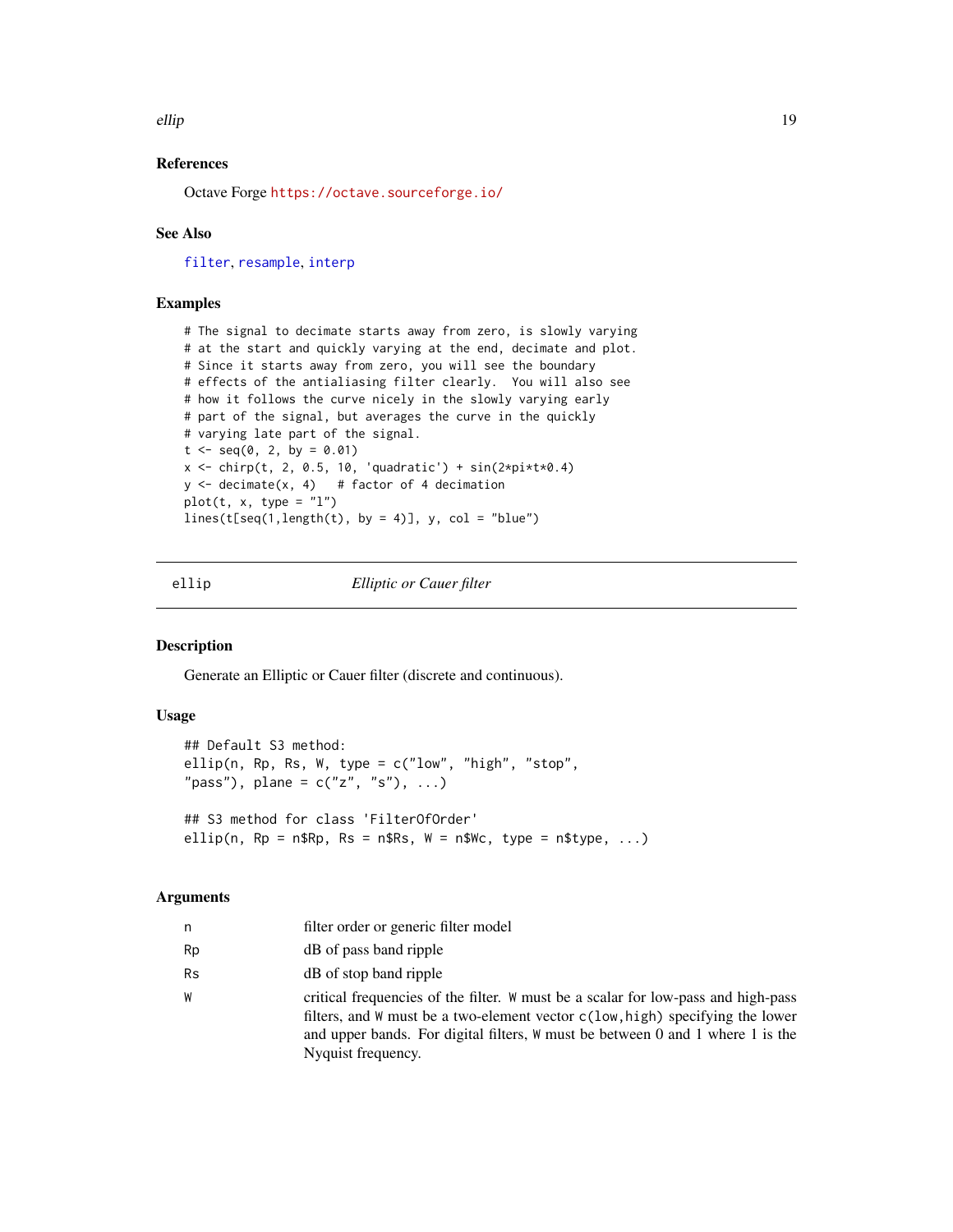<span id="page-19-0"></span>

| type  | Filter type, one of "low" for a low-pass filter, "high" for a high-pass filter,<br>"stop" for a stop-band (band-reject) filter, or "pass" for a pass-band filter. |
|-------|-------------------------------------------------------------------------------------------------------------------------------------------------------------------|
| plane | "z" for a digital filter or "s" for an analog filter.                                                                                                             |
| .     | additional arguments passed to ellip, overriding those given by n of class<br>FilterOfOrder.                                                                      |

# Details

Because ellip is generic, it can be extended to accept other inputs, using "ellipord" to generate filter criteria for example.

#### Value

An Arma object with list elements:

| moving average (MA) polynomial coefficients |
|---------------------------------------------|
| autoregressive (AR) polynomial coefficients |

#### Author(s)

Original Octave version by Paulo Neis <p\_neis@yahoo.com.br>. Modified by Doug Stewart. Conversion to R by Tom Short.

# References

Oppenheim, Alan V., *Discrete Time Signal Processing*, Hardcover, 1999.

Parente Ribeiro, E., Notas de aula da disciplina TE498 - Processamento Digital de Sinais, UFPR, 2001/2002.

[https://en.wikipedia.org/wiki/Elliptic\\_filter](https://en.wikipedia.org/wiki/Elliptic_filter)

Octave Forge <https://octave.sourceforge.io/>

# See Also

[Arma](#page-4-1), [filter](#page-22-1), [butter](#page-7-1), [cheby1](#page-13-1), and [ellipord](#page-20-1)

# Examples

```
# compare the frequency responses of 5th-order Butterworth and elliptic filters.
bf <- butter(5, 0.1)
ef <- ellip(5, 3, 40, 0.1)
bfr <- freqz(bf)
efr <- freqz(ef)
plot(bfr$f, 20 * log10(abs(bfr$h)), type = "l", ylim = c(-50, 0),
     xlab = "Frequency, radians", ylab = c("dB"))
lines(efr$f, 20 * log10(abs(efr$h)), col = "red")
```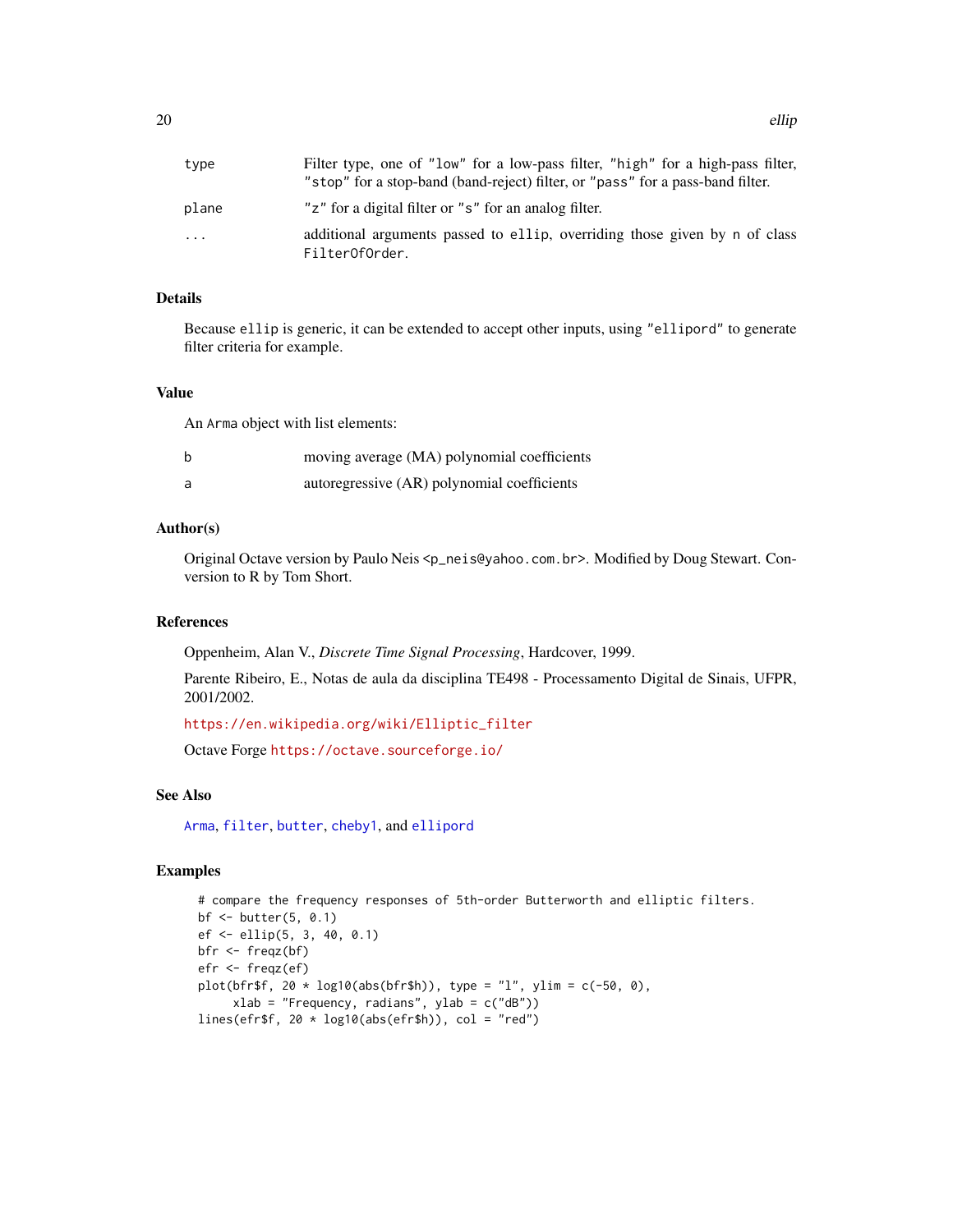<span id="page-20-1"></span><span id="page-20-0"></span>

Compute discrete elliptic filter order and cutoff for the desired response characteristics.

# Usage

ellipord(Wp, Ws, Rp, Rs)

# Arguments

| Wp.Ws     | pass-band and stop-band edges. For a low-pass or high-pass filter, Wp and Ws<br>are scalars. For a band-pass or band-rejection filter, both are vectors of length<br>2. For a low-pass filter, $Wp \leq Ws$ . For a high-pass filter, $Ws \geq Wp$ . For a band-<br>pass ( $\text{Ws}[1]$ < $\text{Wp}[1]$ < $\text{Wp}[2]$ < $\text{Ws}[2]$ ) or band-reject ( $\text{Wp}[1]$ < $\text{Ws}[1]$ < $\text{Ws}[2]$<br>$\langle \Psi_{\mathsf{P}}[2] \rangle$ filter design, $\Psi_{\mathsf{P}}$ gives the edges of the pass band, and $\Psi_{\mathsf{S}}$ gives the<br>edges of the stop band. Frequencies are normalized to $[0,1]$ , corresponding to<br>the range $[0, Fs/2]$ . |
|-----------|----------------------------------------------------------------------------------------------------------------------------------------------------------------------------------------------------------------------------------------------------------------------------------------------------------------------------------------------------------------------------------------------------------------------------------------------------------------------------------------------------------------------------------------------------------------------------------------------------------------------------------------------------------------------------------|
| Rp        | allowable decibels of ripple in the pass band.                                                                                                                                                                                                                                                                                                                                                                                                                                                                                                                                                                                                                                   |
| <b>Rs</b> | minimum attenuation in the stop band in dB.                                                                                                                                                                                                                                                                                                                                                                                                                                                                                                                                                                                                                                      |
|           |                                                                                                                                                                                                                                                                                                                                                                                                                                                                                                                                                                                                                                                                                  |

# Value

An object of class FilterOfOrder with the following list elements:

| filter order                                         |
|------------------------------------------------------|
| cutoff frequency                                     |
| filter type, one of "low", "high", "stop", or "pass" |
| dB of pass band ripple                               |
| dB of stop band ripple                               |
|                                                      |

This object can be passed directly to ellip to compute discrete filter coefficients.

# Author(s)

Original Octave version by Paulo Neis <p\_neis@yahoo.com.br>. Modified by Doug Stewart. Conversion to R by Tom Short.

# References

Lamar, Marcus Vinicius, Notas de aula da disciplina TE 456 - Circuitos Analogicos II, UFPR, 2001/2002.

Octave Forge <https://octave.sourceforge.io/>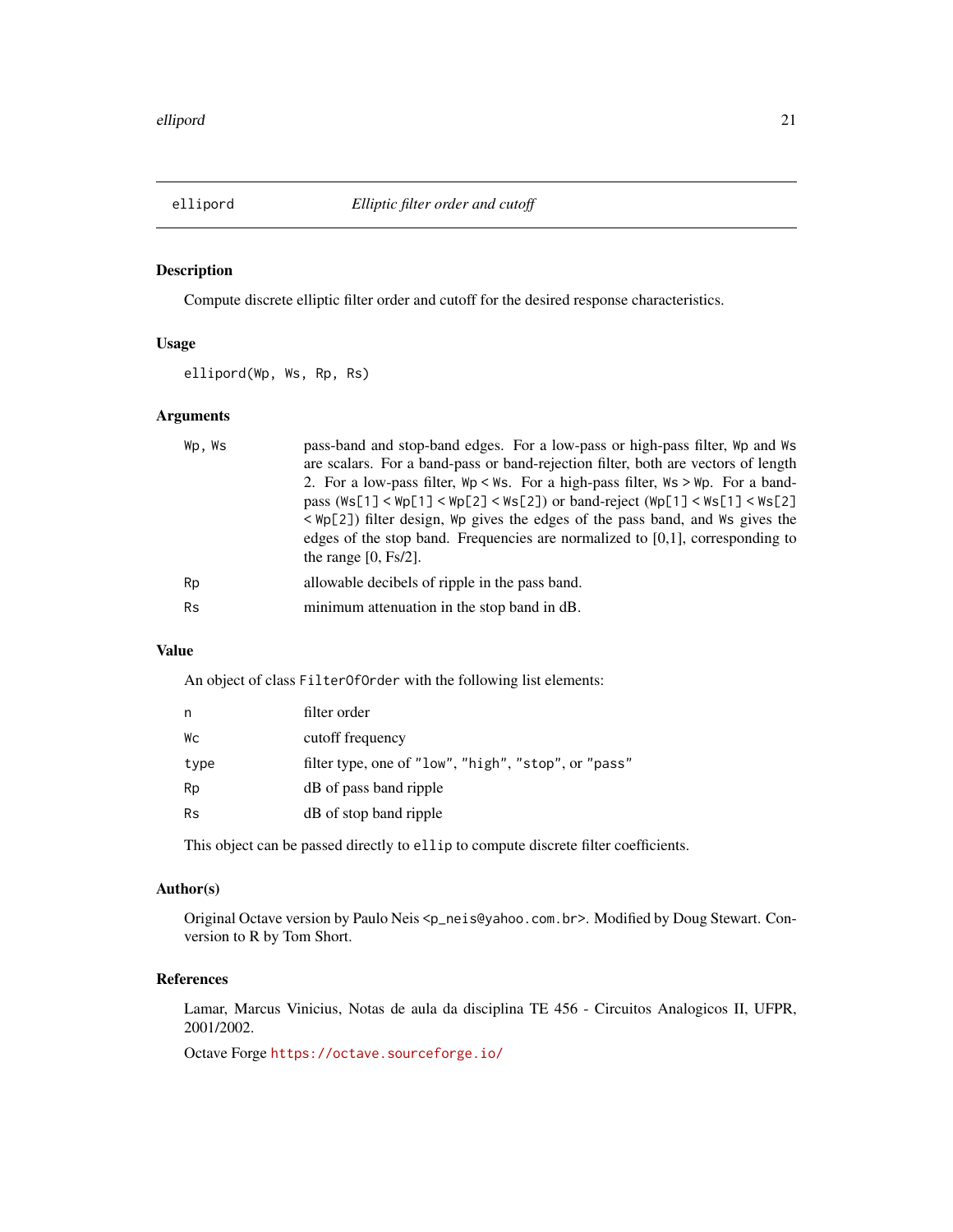#### <span id="page-21-0"></span>See Also

[Arma](#page-4-1), [filter](#page-22-1), [butter](#page-7-1), [cheby1](#page-13-1), and [ellipord](#page-20-1)

#### Examples

```
Fs < - 10000elord <- ellipord(1000/(Fs/2), 1200/(Fs/2), 0.5, 29)
plot(c(0, 1000, 1000, 0, 0), c(0, 0, -0.5, -0.5, 0),type = "l", xlab = "Frequency (Hz)", ylab = "Attenuation (dB)")
el1 <- ellip(elord)
plot(c(0, 1000, 1000, 0, 0), c(0, 0, -0.5, -0.5, 0),type = "l", xlab = "Frequency (Hz)", ylab = "Attenuation (dB)",
     col = "red", ylim = c(-35, 0), xlim = c(0, 2000))lines(c(5000, 1200, 1200, 5000, 5000), c(-1000, -1000, -29, -29, -1000),col = "red")hf \leq freqz(el1, Fs = Fs)
lines(hf$f, 20*log10(abs(hf$h)))
```
<span id="page-21-1"></span>fftfilt *Filters with an FIR filter using the FFT*

# Description

Filters with an FIR filter using the FFT.

# Usage

```
fftfilt(b, x, n = NULL)FftFilter(b, n)
## S3 method for class 'FftFilter'
filter(filt, x, ...)
```
#### Arguments

| b            | the moving-average (MA) coefficients of an FIR filter.             |
|--------------|--------------------------------------------------------------------|
| $\mathsf{x}$ | the input signal to be filtered.                                   |
| n            | if given, the length of the FFT window for the overlap-add method. |
| filt         | filter to apply to the signal.                                     |
| .            | additional arguments (ignored).                                    |
|              |                                                                    |

# Details

If n is not specified explicitly, we do not use the overlap-add method at all because loops are really slow. Otherwise, we only ensure that the number of points in the FFT is the smallest power of two larger than n and length(b).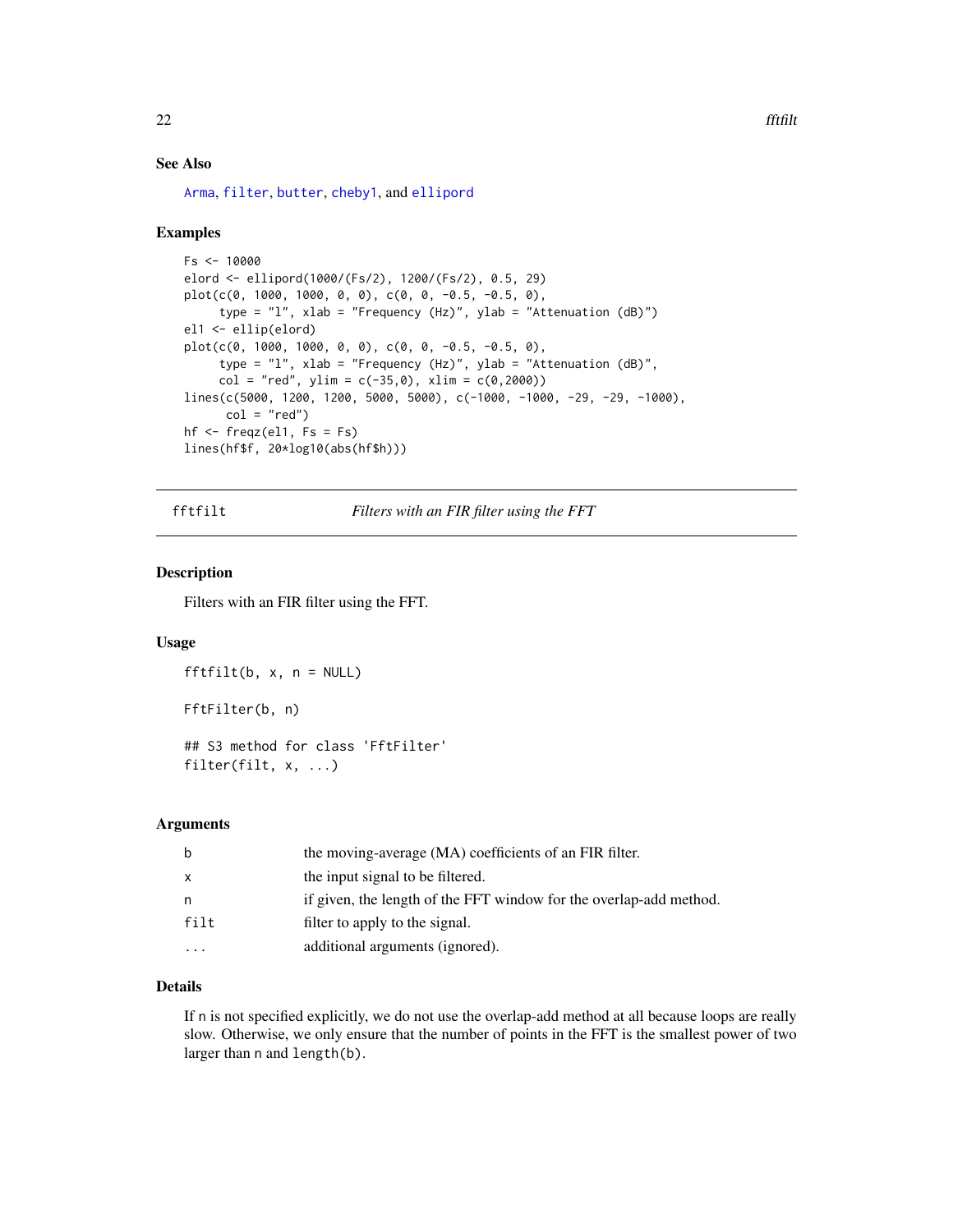<span id="page-22-0"></span>filter 23

# Value

For fftfilt, the filtered signal, the same length as the input signal x.

For FftFilter, a filter of class FftFilter that can be used with filter.

#### Author(s)

Original Octave version by Kurt Hornik and John W. Eaton. Conversion to R by Tom Short.

#### References

Octave Forge <https://octave.sourceforge.io/>

# See Also

[Ma](#page-43-1), [filter](#page-22-1), [fft](#page-0-0), [filtfilt](#page-25-1)

#### Examples

```
t < - seq(0, 1, len = 100) \qquad \qquad # 1 second sample
x \le -\sin(2\pi i \pm \tan 2) + 0.25\pirnorm(length(t)) # 2.3 Hz sinusoid+noise
z \leq fftfilt(rep(1, 10)/10, x) # apply 10-point averaging filter
plot(t, x, type = "l")lines(t, z, col = "red")
```
<span id="page-22-1"></span>

| It.<br>.er<br>Ъ |  |
|-----------------|--|
|-----------------|--|

filter *Filter a signal*

# Description

Generic filtering function. The default is to filter with an ARMA filter of given coefficients. The default filtering operation follows Matlab/Octave conventions.

# Usage

```
## Default S3 method:
filter(filt, a, x, init, init.x, init.y, ...)
## S3 method for class 'Arma'
filter(filt, x, ...)
## S3 method for class 'Ma'
filter(filt, x, ...)
## S3 method for class 'Zpg'
filter(filt, x, ...)
```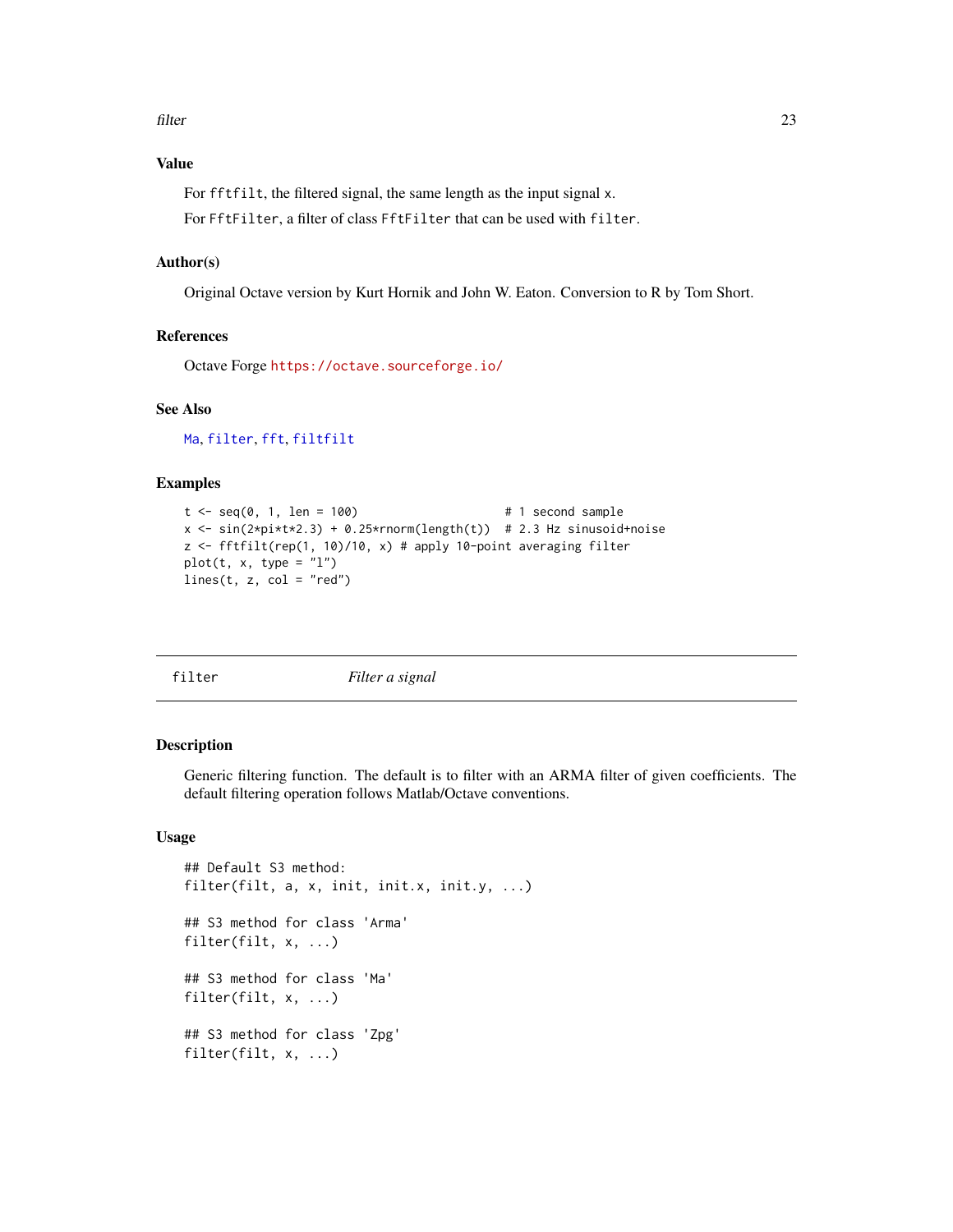#### <span id="page-23-0"></span>Arguments

| filt                 | For the default case, the moving-average coefficients of an ARMA filter (nor-<br>mally called 'b'). Generically, filt specifies an arbitrary filter operation. |
|----------------------|----------------------------------------------------------------------------------------------------------------------------------------------------------------|
| a                    | the autoregressive (recursive) coefficients of an ARMA filter.                                                                                                 |
| X                    | the input signal to be filtered. init, init.x, init.y                                                                                                          |
| init, init.x, init.y |                                                                                                                                                                |
|                      | allows to supply initial data for the filter - this allows to filter very large time-<br>series in pieces.                                                     |
| $\cdots$             | additional arguments (ignored).                                                                                                                                |

#### Details

The default filter is an ARMA filter defined as:

 $a_1y_n + a_2y_{n-1} + \ldots + a_ny_1 = b_1x_n + b_2x_{m-1} + \ldots + b_mx_1$ 

The default filter calls stats:::filter, so it returns a time-series object.

Since filter is generic, it can be extended to call other filter types.

#### Value

The filtered signal, normally of the same length of the input signal x.

# Author(s)

Tom Short, EPRI Solutions, Inc., (<tshort@eprisolutions.com>)

#### References

[https://en.wikipedia.org/wiki/Digital\\_filter](https://en.wikipedia.org/wiki/Digital_filter)

Octave Forge <https://octave.sourceforge.io/>

# See Also

[filter](#page-22-1) in the stats package, [Arma](#page-4-1), [fftfilt](#page-21-1), [filtfilt](#page-25-1), and [runmed](#page-0-0).

#### Examples

```
bf <- butter(3, 0.1) # 10 Hz low-pass filter
t < - seq(0, 1, len = 100) \# 1 second sample
x \leq -\sin(2\pi\pi x + 2.3) + 0.25\pi\pi\pi(\text{length}(t)) # 2.3 Hz sinusoid+noise
z <- filter(bf, x) # apply filter
plot(t, x, type = "l")lines(t, z, col = "red")
```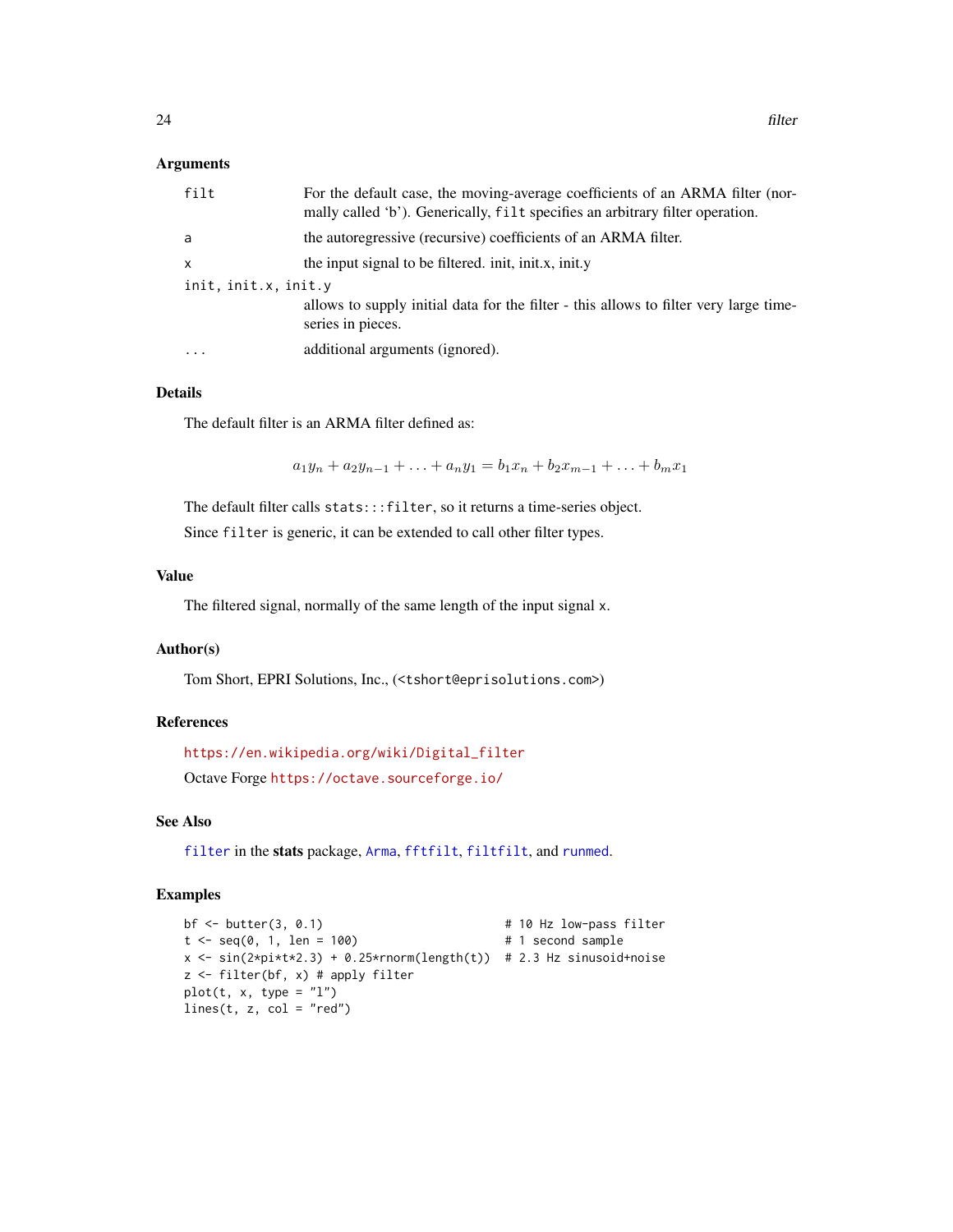<span id="page-24-1"></span><span id="page-24-0"></span>

IIR filter specifications, including order, frequency cutoff, type, and possibly others.

# Usage

```
FilterOfOrder(n, Wc, type, ...)
```
# Arguments

| n.                   | filter order                                                                                                                                                                      |
|----------------------|-----------------------------------------------------------------------------------------------------------------------------------------------------------------------------------|
| Wс                   | cutoff frequency                                                                                                                                                                  |
| type                 | filter type, normally one of "low", "high", "stop", or "pass"                                                                                                                     |
| $\ddot{\phantom{0}}$ | other filter description characteristics, possibly including Rp for dB of pass band<br>ripple or Rs for dB of stop band ripple, depending on filter type (Chebyshev,<br>$etc.$ ). |

# Details

The filter is

#### Value

A list of class FilterOfOrder with the following elements (repeats of the input arguments):

| n    | filter order                                                                                                                                                                      |
|------|-----------------------------------------------------------------------------------------------------------------------------------------------------------------------------------|
| Wс   | cutoff frequency                                                                                                                                                                  |
| type | filter type, normally one of "low", "high", "stop", or "pass"                                                                                                                     |
| .    | other filter description characteristics, possibly including Rp for dB of pass band<br>ripple or Rs for dB of stop band ripple, depending on filter type (Chebyshev,<br>$etc.$ ). |

# Author(s)

Tom Short

# References

Octave Forge <https://octave.sourceforge.io/>

# See Also

[filter](#page-22-1), [butter](#page-7-1) and [buttord](#page-9-1) [cheby1](#page-13-1) and [cheb1ord](#page-10-1), and [ellip](#page-18-1) and [ellipord](#page-20-1)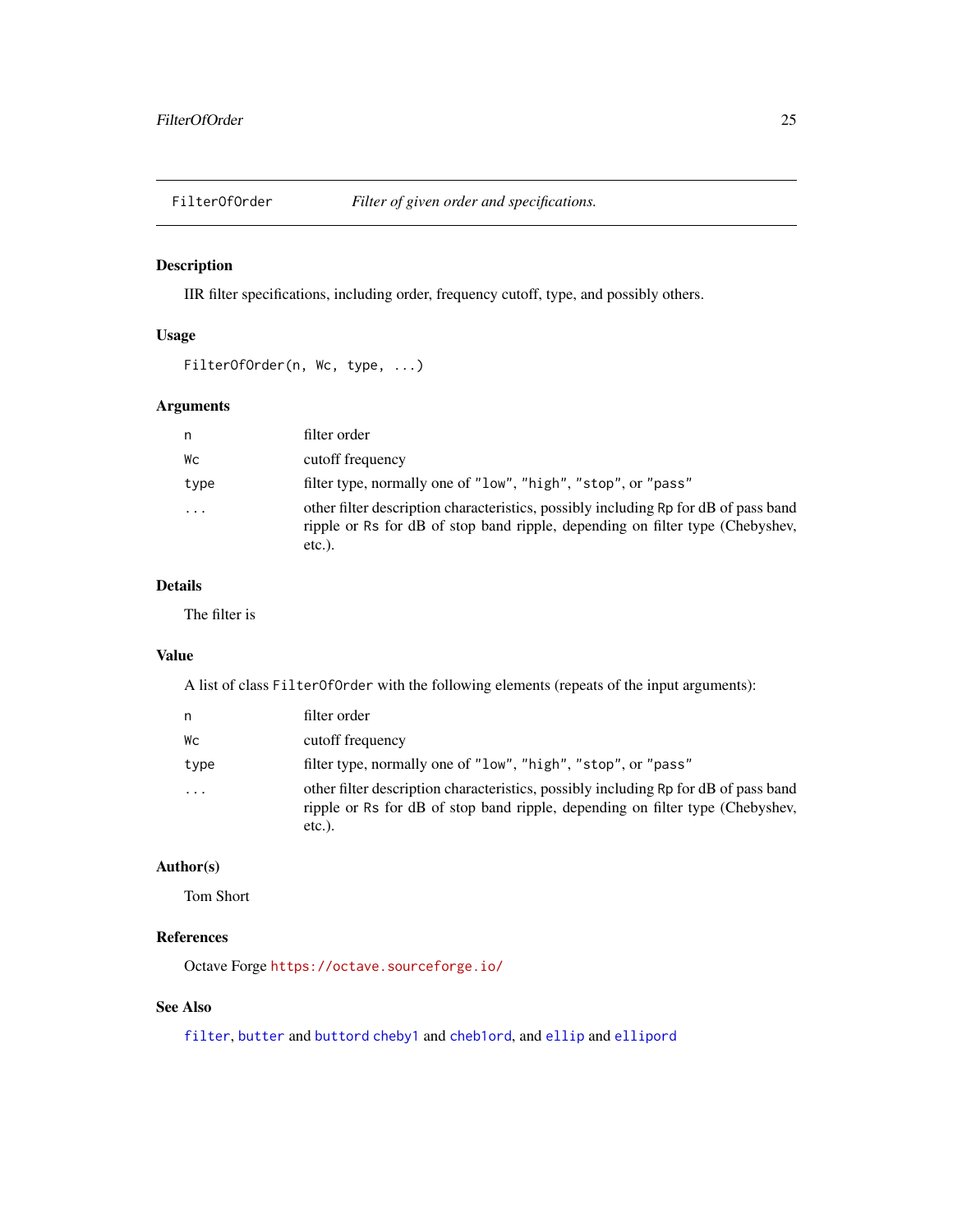<span id="page-25-1"></span><span id="page-25-0"></span>

Using two passes, forward and reverse filter a signal.

#### Usage

```
## Default S3 method:
filtfilt(filt, a, x, ...)
## S3 method for class 'Arma'
filtfilt(filt, x, ...)
## S3 method for class 'Ma'
filtfilt(filt, x, ...)
## S3 method for class 'Zpg'
filtfilt(filt, x, ...)
```
#### Arguments

| filt         | For the default case, the moving-average coefficients of an ARMA filter (nor-<br>mally called 'b'). Generically, filt specifies an arbitrary filter operation. |
|--------------|----------------------------------------------------------------------------------------------------------------------------------------------------------------|
| a            | the autoregressive (recursive) coefficients of an ARMA filter.                                                                                                 |
| $\mathsf{x}$ | the input signal to be filtered.                                                                                                                               |
| .            | additional arguments (ignored).                                                                                                                                |

#### Details

This corrects for phase distortion introduced by a one-pass filter, though it does square the magnitude response in the process. That's the theory at least. In practice the phase correction is not perfect, and magnitude response is distorted, particularly in the stop band.

In this version, we zero-pad the end of the signal to give the reverse filter time to ramp up to the level at the end of the signal. Unfortunately, the degree of padding required is dependent on the nature of the filter and not just its order, so this function needs some work yet - and is in the state of the year 2000 version of the Octave code.

Since filtfilt is generic, it can be extended to call other filter types.

#### Value

The filtered signal, normally the same length as the input signal x.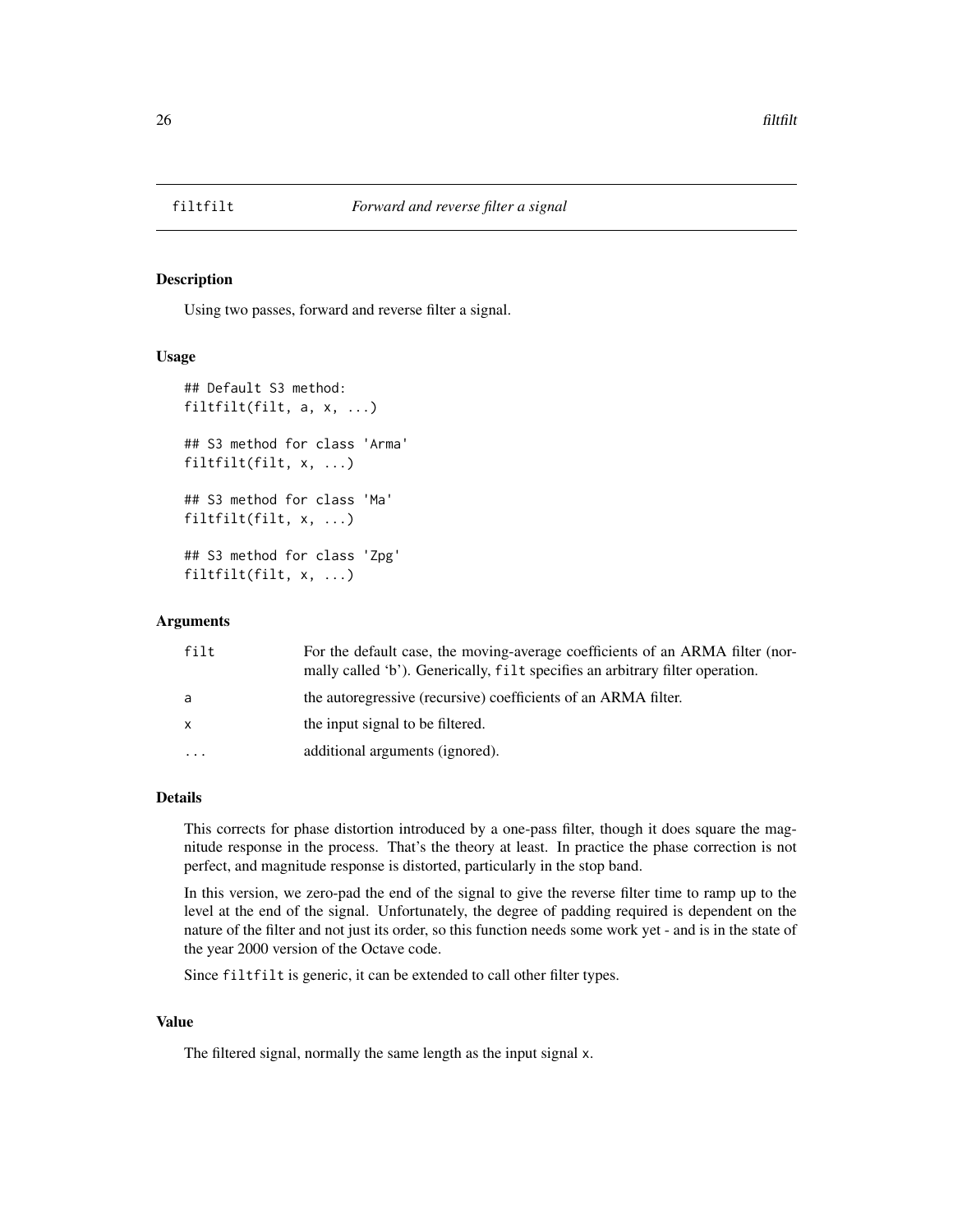## <span id="page-26-0"></span>Author(s)

Original Octave version by Paul Kienzle, <pkienzle@user.sf.net>. Conversion to R by Tom Short.

## References

Octave Forge <https://octave.sourceforge.io/>

# See Also

[filter](#page-22-1), [Arma](#page-4-1), [fftfilt](#page-21-1)

#### Examples

```
bf \leftarrow butter(3, 0.1) # 10 Hz low-pass filter
t \le seq(0, 1, len = 100) \qquad \qquad \qquad \qquad \qquad \qquad \qquad \qquad \qquad \qquad \qquad \qquad \qquad \qquad \qquad \qquad \qquad \qquad \qquad \qquad \qquad \qquad \qquad \qquad \qquad \qquad \qquad \qquad \qquad \qquad \qquad \qquad x \leq \sin(2\pi i \cdot t \cdot x^2 \cdot 3) + 0.25\pi \cdot \text{norm}(\text{length}(t)) \neq 2.3 \text{ Hz } \sin\pi i \cdot \text{noise}y <- filtfilt(bf, x)
z <- filter(bf, x) # apply filter
plot(t, x)
points(t, y, col="red")
points(t, z, col="blue")
 legend("bottomleft", legend = c("data", "filtfilt", "filter"),
            pch = 1, col = c("black", "red", "blue"), bty = "n")
```
<span id="page-26-1"></span>

|  | × |  |
|--|---|--|
|  |   |  |

*FIR filter generation* 

# Description

FIR filter coefficients for a filter with the given order and frequency cutoff.

# Usage

```
fir1(n, w, type = c("low", "high", "stop", "pass", "DC-0", "DC-1"),
     window = hamming(n + 1), scale = TRUE)
```
#### Arguments

| n    | order of the filter (1 less than the length of the filter)                                                                                                                                                                                                                                                                  |
|------|-----------------------------------------------------------------------------------------------------------------------------------------------------------------------------------------------------------------------------------------------------------------------------------------------------------------------------|
| W    | band edges, strictly increasing vector in the range $[0, 1]$ , where 1 is the Nyquist<br>frequency. A scalar for highpass or lowpass filters, a vector pair for bandpass or<br>bandstop, or a vector for an alternating pass/stop filter.                                                                                   |
| type | character specifying filter type, one of "low" for a low-pass filter, "high" for a<br>high-pass filter, "stop" for a stop-band (band-reject) filter, "pass" for a pass-<br>band filter, "DC-0" for a bandpass as the first band of a multiband filter, or<br>"DC-1" for a bandstop as the first band of a multiband filter. |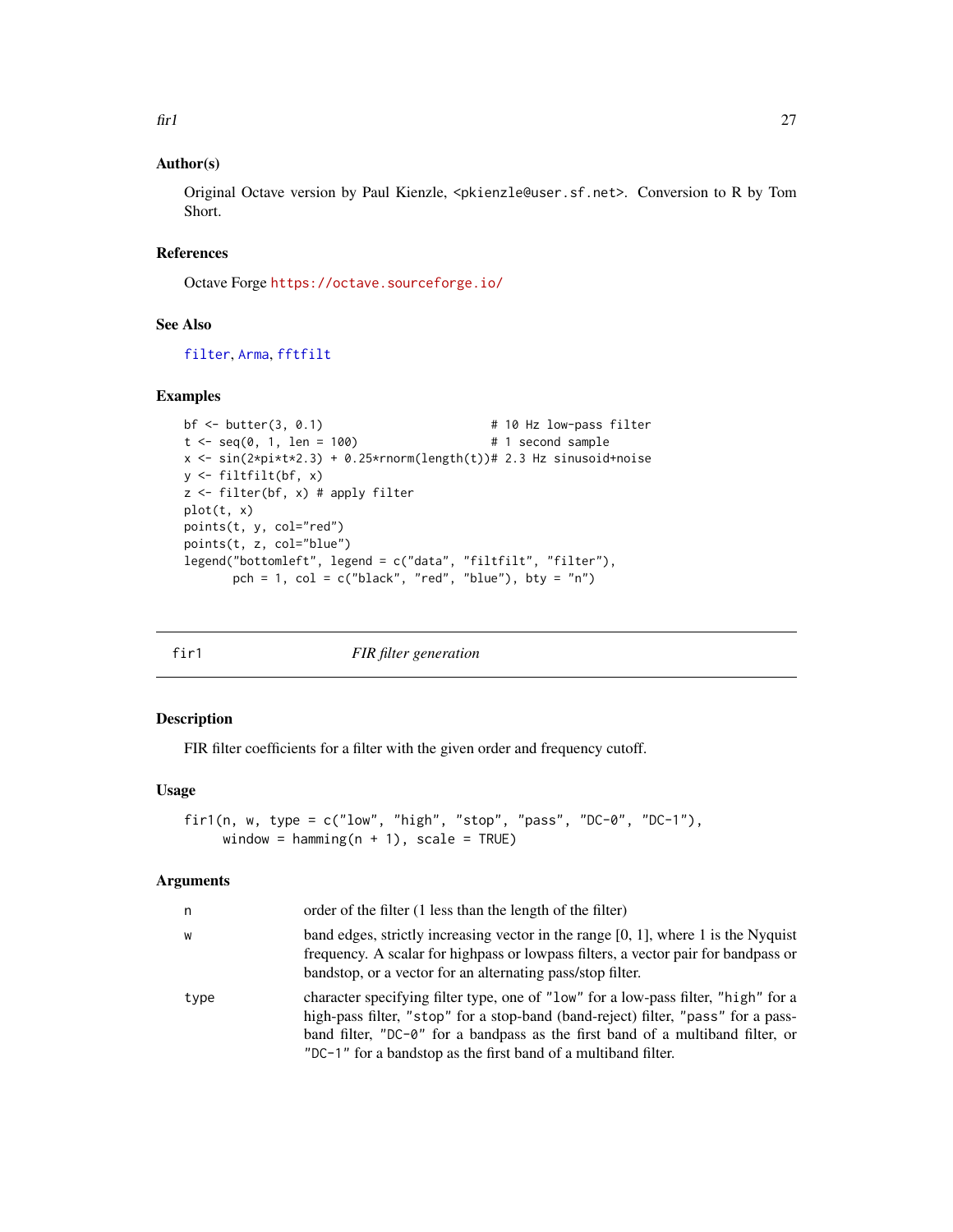<span id="page-27-0"></span>

| window | smoothing window. The returned filter is the same shape as the smoothing win-<br>dow.                                                                       |
|--------|-------------------------------------------------------------------------------------------------------------------------------------------------------------|
| scale  | whether to normalize or not. Use TRUE or 'scale' to set the magnitude of the<br>center of the first passband to 1, and FALSE or 'noscale' to not normalize. |

# Value

The FIR filter coefficients, an array of length(n+1), of class Ma.

# Author(s)

Original Octave version by Paul Kienzle, <pkienzle@user.sf.net>. Conversion to R by Tom Short.

# References

[https://en.wikipedia.org/wiki/Fir\\_filter](https://en.wikipedia.org/wiki/Fir_filter)

Octave Forge <https://octave.sourceforge.io/>

# See Also

[filter](#page-22-1), [Ma](#page-43-1), [fftfilt](#page-21-1), [fir2](#page-27-1)

#### Examples

freqz(fir1(40, 0.3)) freqz(fir1(10, c(0.3, 0.5), "stop")) freqz(fir1(10, c(0.3, 0.5), "pass"))

<span id="page-27-1"></span>fir2 *FIR filter generation*

# Description

FIR filter coefficients for a filter with the given order and frequency cutoffs.

# Usage

fir2(n, f, m,  $grid_n = 512$ ,  $ramp_n = grid_n/20$ , window =  $hamming(n + 1)$ )

#### Arguments

| n | order of the filter (1 less than the length of the filter)                                                                                                                                                                               |
|---|------------------------------------------------------------------------------------------------------------------------------------------------------------------------------------------------------------------------------------------|
|   | band edges, strictly increasing vector in the range $[0, 1]$ where 1 is the Nyquist<br>frequency. The first element must be 0 and the last element must be 1. If ele-<br>ments are identical, it indicates a jump in frequency response. |
| m | magnitude at band edges, a vector of length(f).                                                                                                                                                                                          |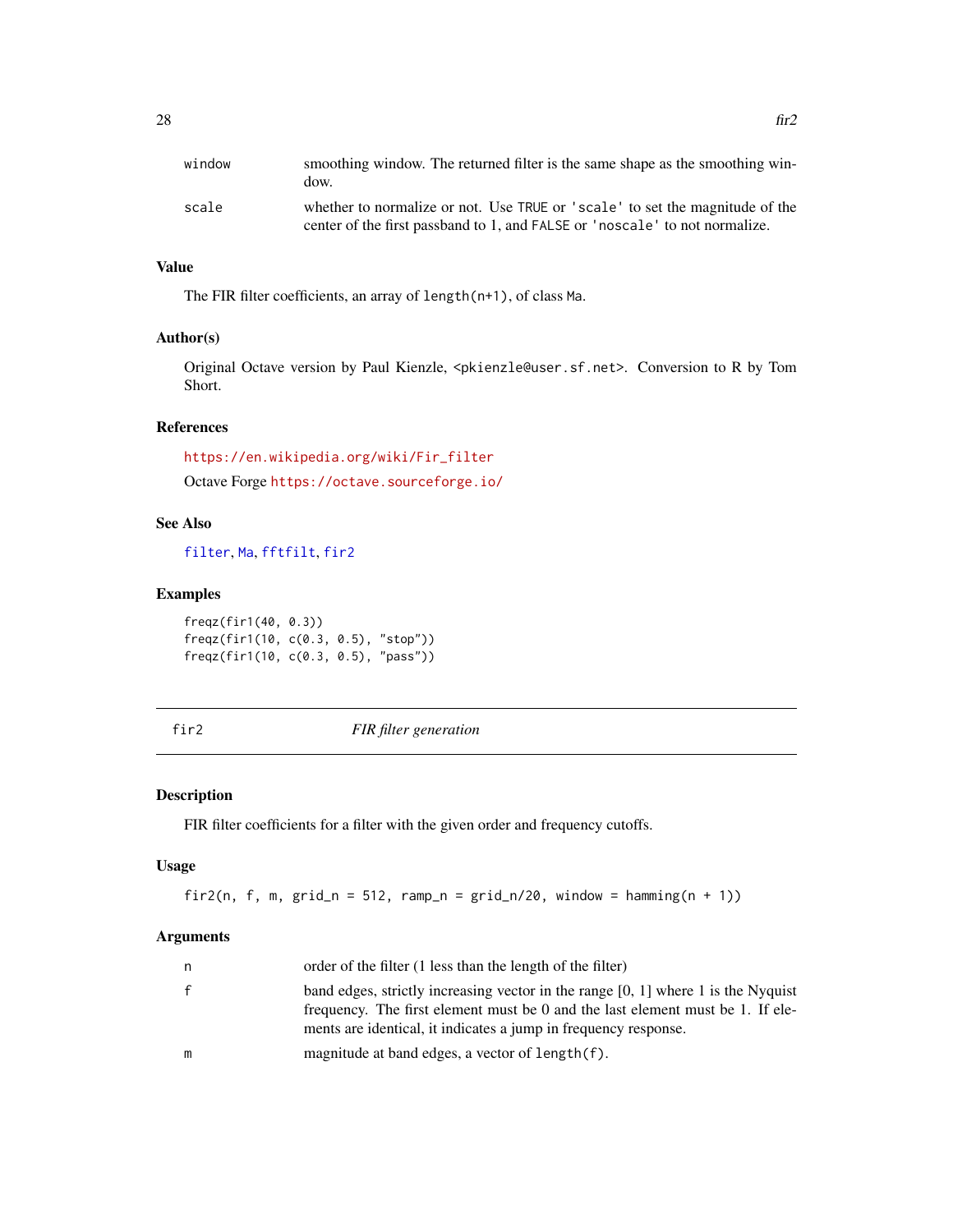#### <span id="page-28-0"></span>freqs 29

| grid_n | length of ideal frequency response function defaults to 512, should be a power<br>of 2 bigger than n.                                                 |
|--------|-------------------------------------------------------------------------------------------------------------------------------------------------------|
| ramp_n | transition width for jumps in filter response defaults to grid_n/20. A wider<br>ramp gives wider transitions but has better stopband characteristics. |
| window | smoothing window. The returned filter is the same shape as the smoothing win-<br>dow.                                                                 |

# Value

The FIR filter coefficients, an array of length(n+1), of class Ma.

# Author(s)

Original Octave version by Paul Kienzle, <pkienzle@user.sf.net>. Conversion to R by Tom Short.

# References

Octave Forge <https://octave.sourceforge.io/>

# See Also

[filter](#page-22-1), [Ma](#page-43-1), [fftfilt](#page-21-1), [fir1](#page-26-1)

#### Examples

```
f \leftarrow c(0, 0.3, 0.3, 0.6, 0.6, 1)m \leq -c(0, 0, 1, 1/2, 0, 0)fh <- freqz(fir2(100, f, m))
op \leq par(mfrow = c(1, 2))
plot(f, m, type = "b", ylab = "magnitude", xlab = "Frequency")lines(fh$f / pi, abs(fh$h), col = "blue")
# plot in dB:
plot(f, 20*log10(m+1e-5), type = "b", ylab = "dB", xlab = "Frequency")lines(fh$f / pi, 20*log10(abs(fh$h)), col = "blue")
par(op)
```
<span id="page-28-1"></span>freqs *s-plane frequency response*

#### Description

Compute the s-plane frequency response of an ARMA model (IIR filter).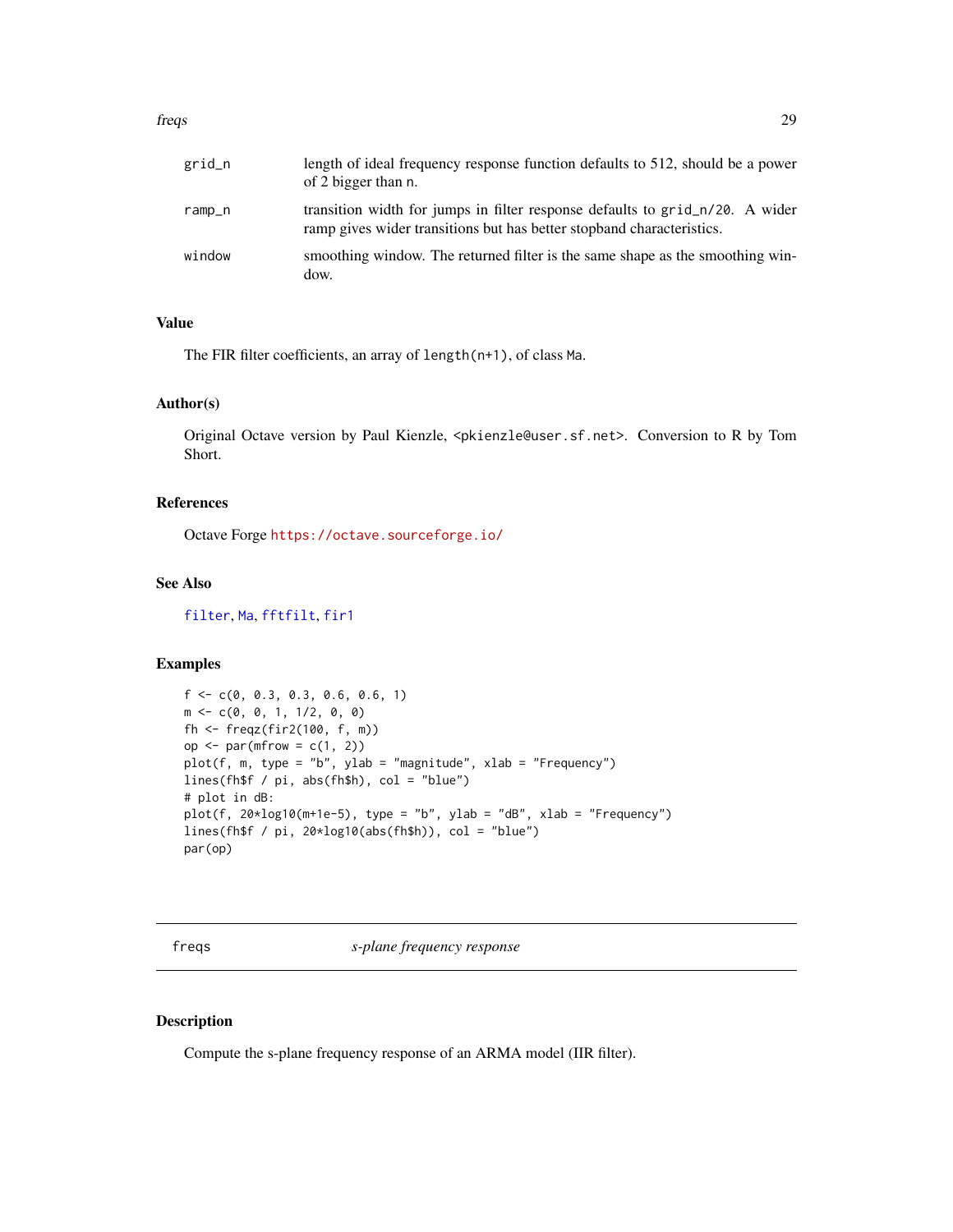# Usage

```
## Default S3 method:
freqs(filt = 1, a = 1, W, ...)## S3 method for class 'Arma'
freqs(filt, ...)
## S3 method for class 'Ma'
freqs(filt, ...)
## S3 method for class 'freqs'
print(x, \ldots)## S3 method for class 'freqs'
plot(x, \ldots)## Default S3 method:
freqs_plot(w, h, ...)
## S3 method for class 'freqs'
freqs_plot(w, ...)
```
# Arguments

| filt         | for the default case, the moving-average coefficients of an ARMA model or<br>filter. Generically, filt specifies an arbitrary model or filter operation. |
|--------------|----------------------------------------------------------------------------------------------------------------------------------------------------------|
| a            | the autoregressive (recursive) coefficients of an ARMA filter.                                                                                           |
| W            | the frequencies at which to evaluate the model.                                                                                                          |
| W            | for the default case, the array of frequencies. Generically, w specifies an object<br>from which to plot a frequency response.                           |
| h            | a complex array of frequency responses at the given frequencies.                                                                                         |
| $\mathsf{x}$ | object to be plotted.                                                                                                                                    |
| $\ddots$ .   | additional arguments passed through to plot.                                                                                                             |

# Details

When results of freqs are printed, freqs\_plot will be called to display frequency plots of magnitude and phase. As with lattice plots, automatic printing does not work inside loops and function calls, so explicit calls to print are needed there.

#### Value

For freqs list of class freqs with items:

- H array of frequencies.
- W complex array of frequency responses at those frequencies.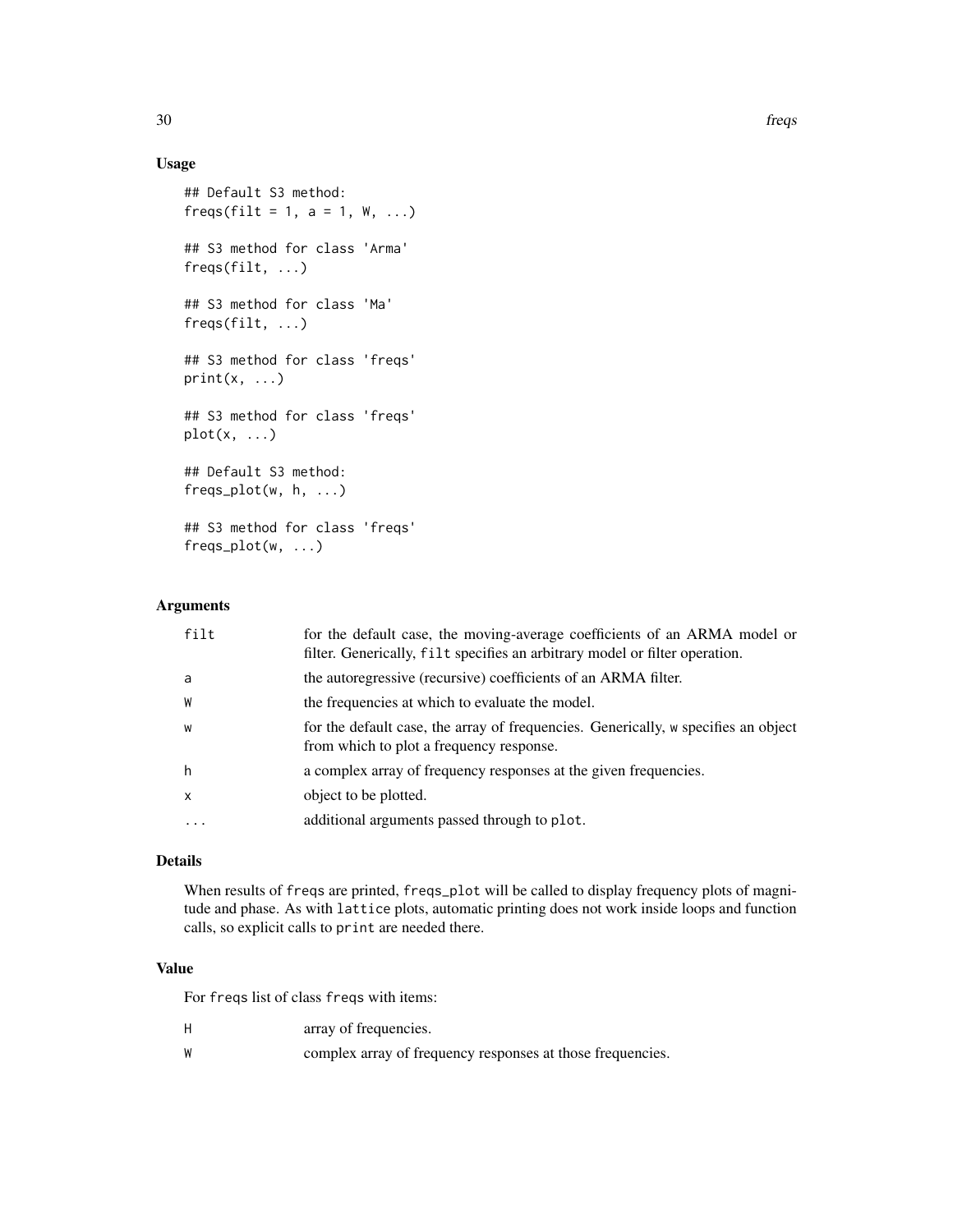#### <span id="page-30-0"></span>freqz 31

# Author(s)

Original Octave version by Julius O. Smith III. Conversion to R by Tom Short.

# See Also

[filter](#page-22-1), [Arma](#page-4-1), [freqz](#page-30-1)

# Examples

```
b \leftarrow c(1, 2)a \leftarrow c(1, 1)w <- seq(0, 4, length=128)
freqs(b, a, w)
```
<span id="page-30-1"></span>freqz *z-plane frequency response*

#### Description

Compute the z-plane frequency response of an ARMA model or IIR filter.

# Usage

```
## Default S3 method:
freqz(filt = 1, a = 1, n = 512, region = NULL, Fs = 2 * pi, ...)
## S3 method for class 'Arma'
freqz(filt, ...)
## S3 method for class 'Ma'
freqz(filt, ...)
## S3 method for class 'freqz'
print(x, ...)
## S3 method for class 'freqz'
plot(x, \ldots)## Default S3 method:
freqz_plot(w, h, ...)
## S3 method for class 'freqz'
freqz_plot(w, ...)
```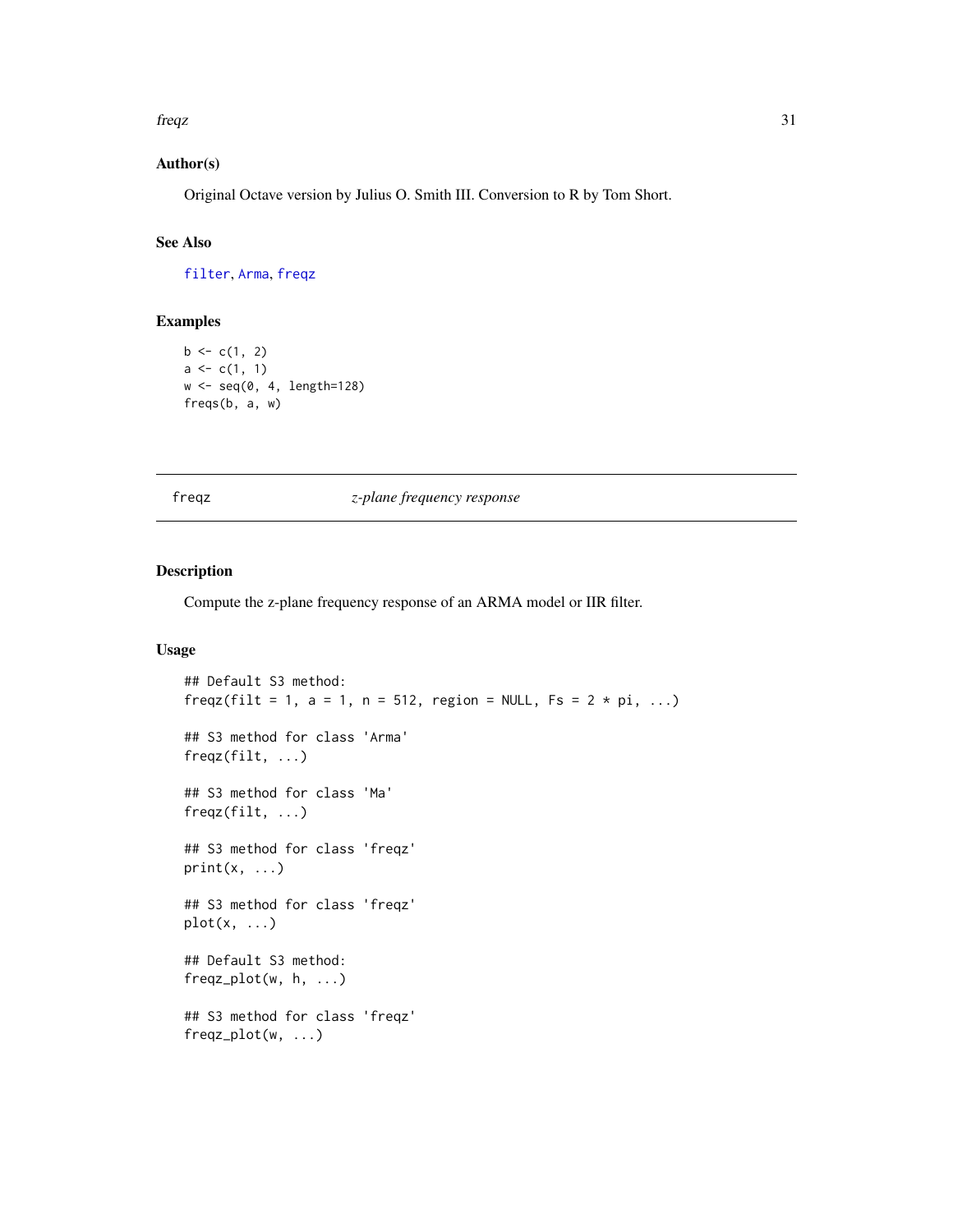# <span id="page-31-0"></span>Arguments

| filt         | for the default case, the moving-average coefficients of an ARMA model or<br>filter. Generically, filt specifies an arbitrary model or filter operation. |
|--------------|----------------------------------------------------------------------------------------------------------------------------------------------------------|
| a            | the autoregressive (recursive) coefficients of an ARMA filter.                                                                                           |
| n            | number of points at which to evaluate the frequency response.                                                                                            |
| region       | 'half' (the default) to evaluate around the upper half of the unit circle or<br>'whole' to evaluate around the entire unit circle.                       |
| Fs           | sampling frequency in Hz. If not specified, the frequencies are in radians.                                                                              |
| W            | for the default case, the array of frequencies. Generically, w specifies an object<br>from which to plot a frequency response.                           |
| h            | a complex array of frequency responses at the given frequencies.                                                                                         |
| $\mathsf{x}$ | object to be plotted.                                                                                                                                    |
| $\ddotsc$    | for methods of freqz, arguments are passed to the default method. For freqz_plot,<br>additional arguments are passed through to plot.                    |

#### Details

For fastest computation, n should factor into a small number of small primes.

When results of freqz are printed, freqz\_plot will be called to display frequency plots of magnitude and phase. As with lattice plots, automatic printing does not work inside loops and function calls, so explicit calls to print or plot are needed there.

# Value

For freqz list of class freqz with items:

| complex array of frequency responses at those frequencies. |
|------------------------------------------------------------|
| array of frequencies.                                      |

## Author(s)

Original Octave version by John W. Eaton. Conversion to R by Tom Short.

# References

Octave Forge <https://octave.sourceforge.io/>

# See Also

[filter](#page-22-1), [Arma](#page-4-1), [freqs](#page-28-1)

#### Examples

 $b \leq c(1, 0, -1)$ a <- c(1, 0, 0, 0, 0.25) freqz(b, a)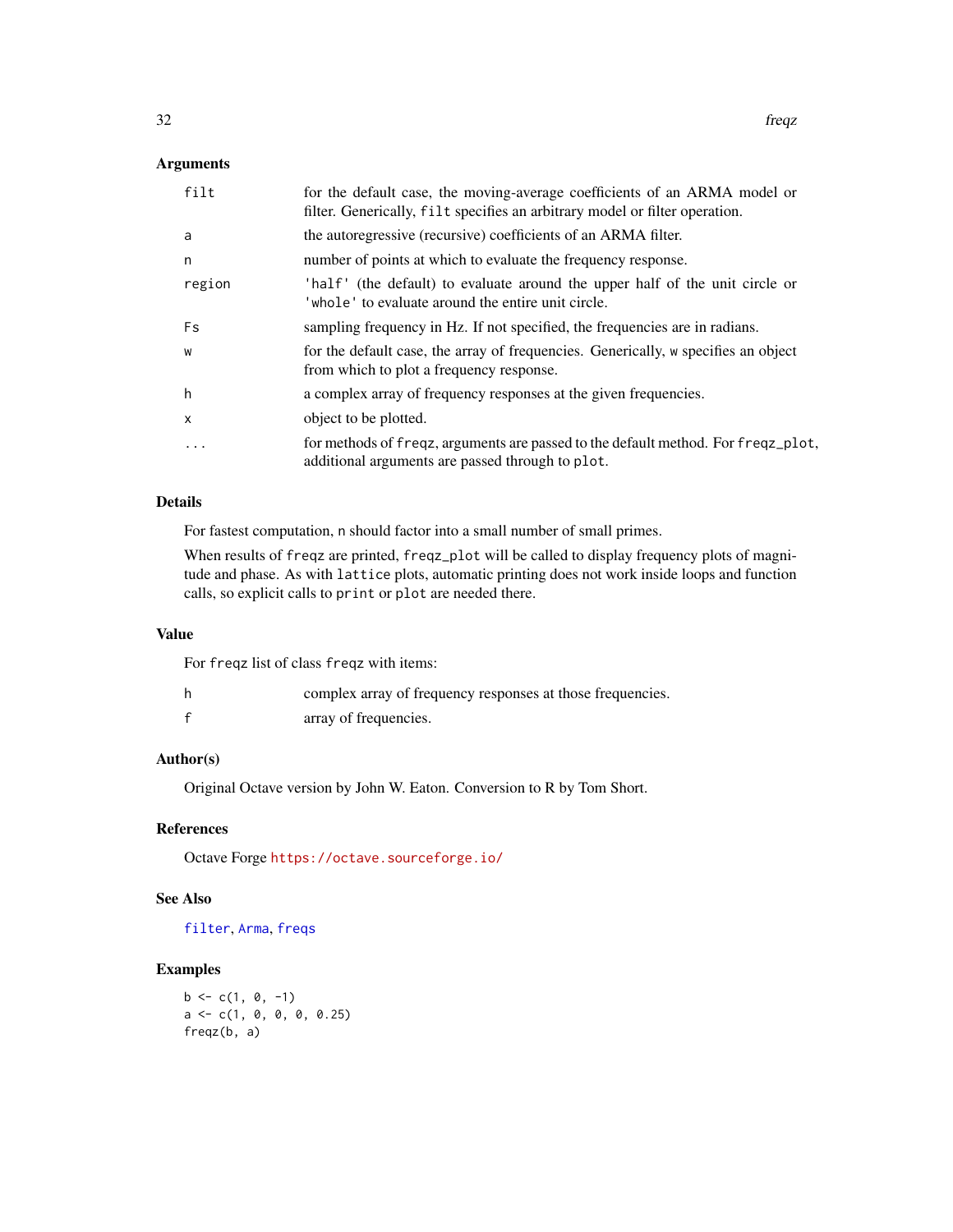<span id="page-32-0"></span>

The group delay of a filter or model. The group delay is the time delay for a sinusoid at a given frequency.

# Usage

```
## Default S3 method:
grpdelay(filt, a = 1, n = 512, whole = FALSE, Fs = NULL, ...)
## S3 method for class 'Arma'
grpdelay(filt, ...)
## S3 method for class 'Ma'
grpdelay(filt, ...)
## S3 method for class 'Zpg'
grpdelay(filt, ...)
## S3 method for class 'grpdelay'
plot(x, xlab = if(x$HzFlag) 'Hz' else 'radian/sample',
    ylab = 'Group delay (samples)', type = "1", ...)
## S3 method for class 'grpdelay'
print(x, \ldots)
```
#### Arguments

| filt         | for the default case, the moving-average coefficients of an ARMA model or<br>filter. Generically, filt specifies an arbitrary model or filter operation. |
|--------------|----------------------------------------------------------------------------------------------------------------------------------------------------------|
| a            | the autoregressive (recursive) coefficients of an ARMA filter.                                                                                           |
| n            | number of points at which to evaluate the frequency response.                                                                                            |
| whole        | FALSE (the default) to evaluate around the upper half of the unit circle or TRUE<br>to evaluate around the entire unit circle.                           |
| Fs           | sampling frequency in Hz. If not specified, the frequencies are in radians.                                                                              |
| $\mathsf{x}$ | object to be plotted.                                                                                                                                    |
|              | xlab, ylab, type as in plot, but with more sensible defaults.                                                                                            |
|              | for methods of grpdelay, arguments are passed to the default method. For<br>plot.grpdelay, additional arguments are passed through to plot.              |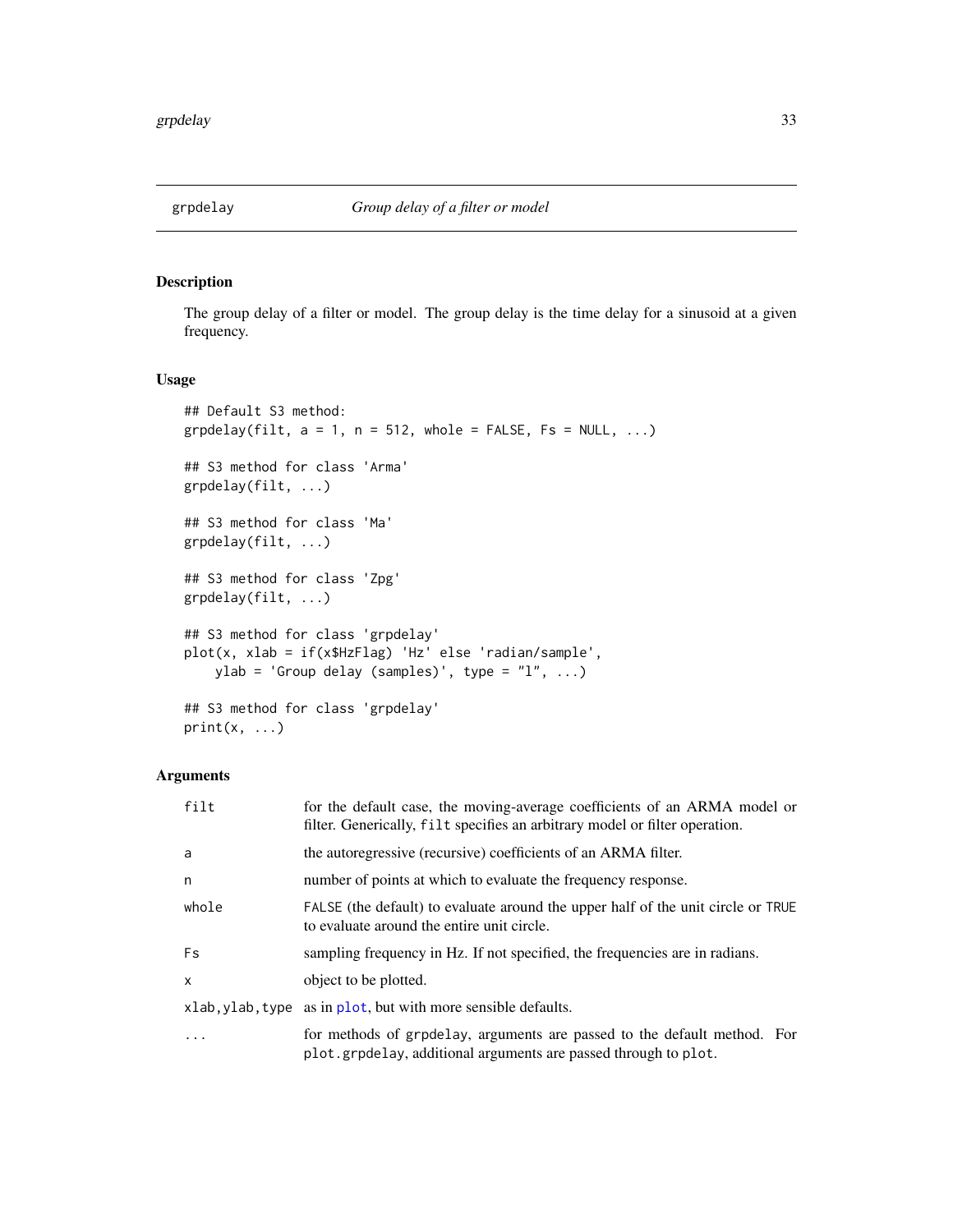# Details

For fastest computation, n should factor into a small number of small primes.

If the denominator of the computation becomes too small, the group delay is set to zero. (The group delay approaches infinity when there are poles or zeros very close to the unit circle in the z plane.)

When results of grpdelay are printed, the group delay will be plotted. As with lattice plots, automatic printing does not work inside loops and function calls, so explicit calls to print or plot are needed there.

# Value

A list of class grpdelay with items:

| gd     | the group delay, in units of samples. It can be converted to seconds by multiply-<br>ing by the sampling period (or dividing by the sampling rate Fs). |
|--------|--------------------------------------------------------------------------------------------------------------------------------------------------------|
| W      | frequencies at which the group delay was calculated.                                                                                                   |
| ns     | number of points at which the group delay was calculated.                                                                                              |
| HzFlag | TRUE for frequencies in Hz, FALSE for frequencies in radians.                                                                                          |

# Author(s)

Original Octave version by Julius O. Smith III and Paul Kienzle. Conversion to R by Tom Short.

# References

[https://ccrma.stanford.edu/~jos/filters/Numerical\\_Computation\\_Group\\_Delay.html](https://ccrma.stanford.edu/~jos/filters/Numerical_Computation_Group_Delay.html) [https://en.wikipedia.org/wiki/Group\\_delay](https://en.wikipedia.org/wiki/Group_delay) Octave Forge <https://octave.sourceforge.io/>

#### See Also

[filter](#page-22-1), [Arma](#page-4-1), [freqz](#page-30-1)

#### Examples

```
# Two Zeros and Two Poles
b <- poly(c(1/0.9*exp(1i*pi*0.2), 0.9*exp(1i*pi*0.6)))
a <- poly(c(0.9*exp(-1i*pi*0.6), 1/0.9*exp(-1i*pi*0.2)))
gpd \le -\text{ grpdelay}(b, a, 512, \text{ whole} = \text{TRUE}, \text{Fs} = 1)print(gpd)
plot(gpd)
```
<span id="page-33-0"></span>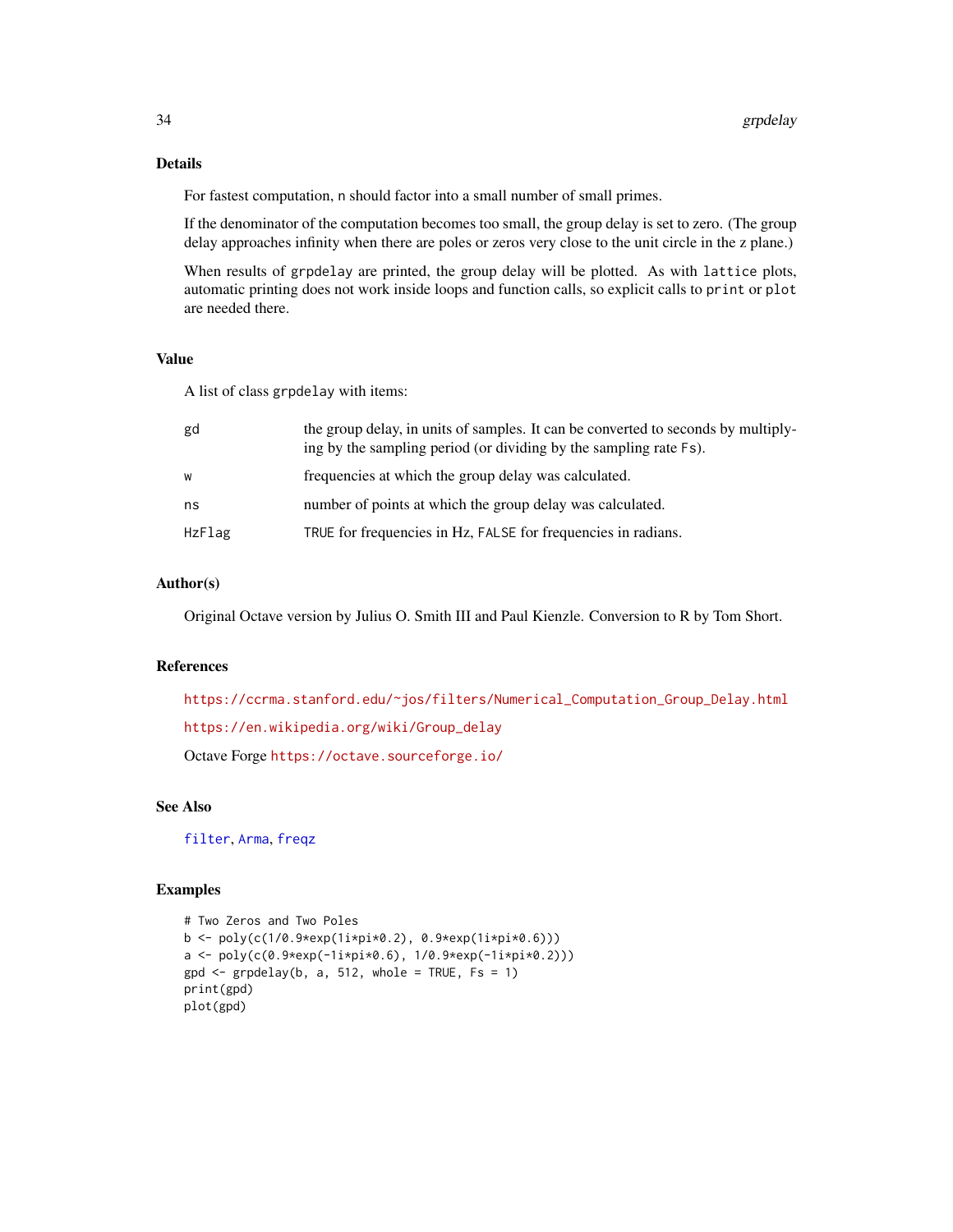<span id="page-34-1"></span><span id="page-34-0"></span>

Matlab/Octave-compatible inverse FFT.

# Usage

ifft(x)

# Arguments

x the input array.

# Details

It uses fft from the stats package as follows:

fft(x,inverse = TRUE)/length(x)

Note that it does not attempt to make the results real.

# Value

The inverse FFT of the input, the same length as x.

# Author(s)

Tom Short

# See Also

[fft](#page-0-0)

# Examples

ifft(fft(1:4))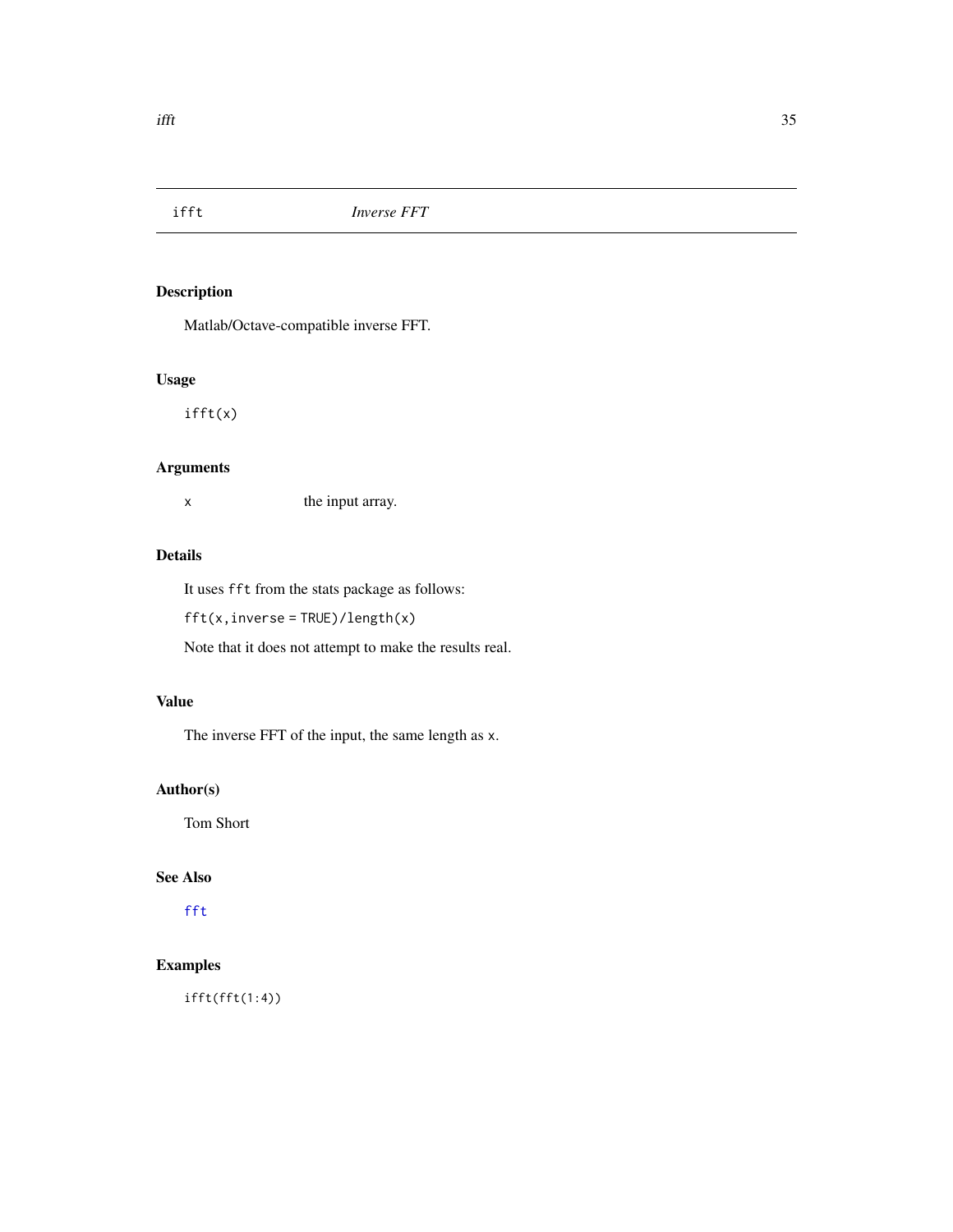<span id="page-35-0"></span>Impulse-response characteristics of a discrete filter.

#### Usage

```
## Default S3 method:
impz(filt, a = 1, n = NULL, Fs = 1, ...)## S3 method for class 'Arma'
impz(filt, ...)
## S3 method for class 'Ma'
impz(filt, ...)
## S3 method for class 'impz'
plot(x, xlab = "Time, msec", ylab = "", type = "l",main = "Impulse response", ...)
## S3 method for class 'impz'
print(x, xlab = "Time, msec", ylab = "", type = "l",
   main = "Impulse response", ...)
```
#### Arguments

| filt     | for the default case, the moving-average coefficients of an ARMA model or<br>filter. Generically, filt specifies an arbitrary model or filter operation. |
|----------|----------------------------------------------------------------------------------------------------------------------------------------------------------|
| a        | the autoregressive (recursive) coefficients of an ARMA filter.                                                                                           |
| n        | number of points at which to evaluate the frequency response.                                                                                            |
| Fs       | sampling frequency in Hz. If not specified, the frequencies are in per unit.                                                                             |
| $\ddots$ | for methods of impz, arguments are passed to the default method. For plot. impz,<br>additional arguments are passed through to plot.                     |
| x        | object to be plotted.                                                                                                                                    |
|          | xlab, ylab, main axis labels anmd main title with sensible defaults.                                                                                     |
| type     | as in plot, uses lines to connect the points                                                                                                             |

# Details

When results of impz are printed, the impulse response will be plotted. As with lattice plots, automatic printing does not work inside loops and function calls, so explicit calls to print or plot are needed there.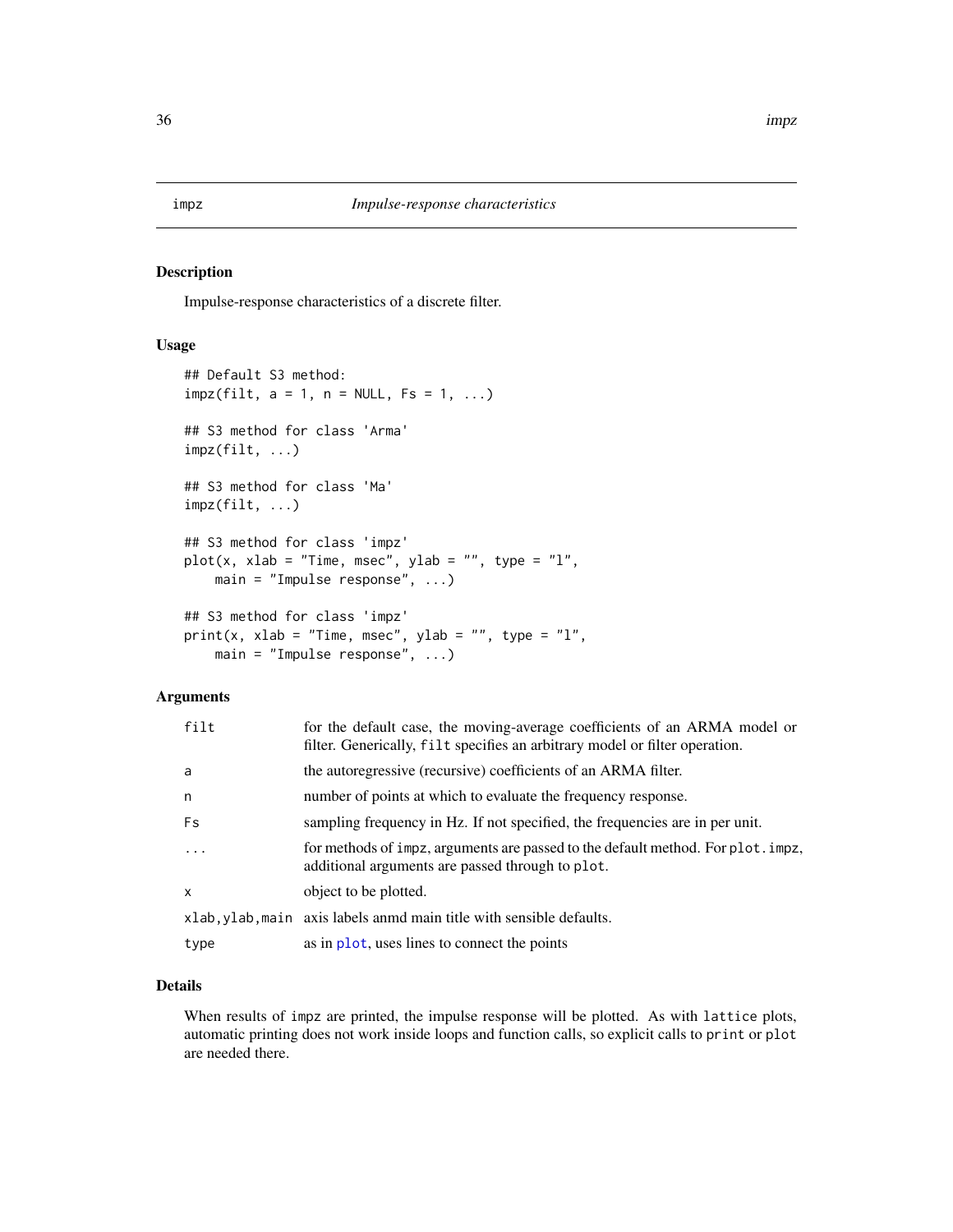#### <span id="page-36-0"></span>interp 37

# Value

For impz, a list of class impz with items:

x impulse response signal. t time.

#### Author(s)

Original Octave version by Kurt Hornik and John W. Eaton. Conversion to R by Tom Short.

#### References

```
https://en.wikipedia.org/wiki/Impulse_response
Octave Forge https://octave.sourceforge.io/
```
# See Also

[filter](#page-22-1), [freqz](#page-30-1), [zplane](#page-64-1)

# Examples

bt <- butter(5, 0.3) impz(bt) impz(ellip(5, 0.5, 30, 0.3))

<span id="page-36-1"></span>interp *Interpolate / Increase the sample rate*

# Description

Upsample a signal by a constant factor by using an FIR filter to interpolate between points.

# Usage

 $interp(x, q, n = 4, Wc = 0.5)$ 

# Arguments

| $\mathsf{x}$ | the signal to be upsampled.                          |
|--------------|------------------------------------------------------|
| q            | the integer factor to increase the sampling rate by. |
| n            | the FIR filter length.                               |
| Wс           | the FIR filter cutoff frequency.                     |

# Details

It uses an order 2\*q\*n+1 FIR filter to interpolate between samples.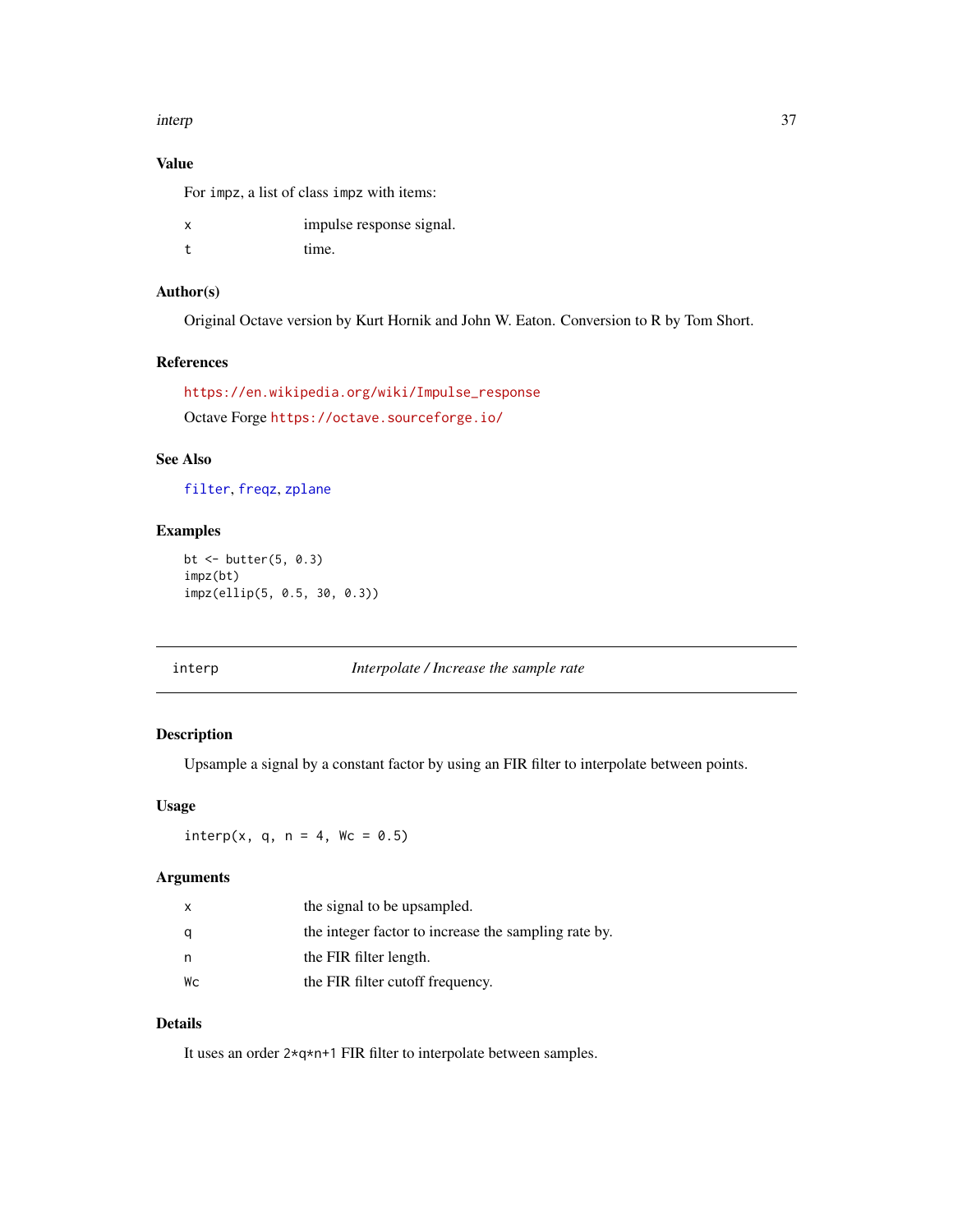# <span id="page-37-0"></span>Value

The upsampled signal, an array of length  $q \star length(x)$ .

#### Author(s)

Original Octave version by Paul Kienzle <pkienzle@user.sf.net>. Conversion to R by Tom Short.

# References

<https://en.wikipedia.org/wiki/Upsampling>

Octave Forge <https://octave.sourceforge.io/>

# See Also

[fir1](#page-26-1), [resample](#page-48-1), [interp1](#page-37-1), [decimate](#page-17-1)

#### Examples

```
# The graph shows interpolated signal following through the
# sample points of the original signal.
t \leq - \text{seq}(0, 2, \text{ by } = 0.01)x \le -\text{chirp}(t, 2, 0.5, 10, \text{ 'quadratic'}) + \sin(2 \times \text{pi} \times 4)y \le - interp(x[seq(1, length(x), by = 4)], 4, 4, 1) # interpolate a sub-sample
plot(t, x, type = "l")idx \leq seq(1,length(t), by = 4)
lines(t, y[1:length(t)], col = "blue")points(t[idx], y[idx], col = "blue", pch = 19)
```
<span id="page-37-1"></span>interp1 *Interpolation*

#### Description

Interpolation methods, including linear, spline, and cubic interpolation.

#### Usage

```
interp1(x, y, xi, method = c("linear", "nearest", "pchip", "cubic", "spline"),
       extrap = NA, ...)
```
#### Arguments

| x, y   | vectors giving the coordinates of the points to be interpolated. x is assumed to<br>be strictly monotonic. |
|--------|------------------------------------------------------------------------------------------------------------|
| хi     | points at which to interpolate.                                                                            |
| method | one of "linear", "nearest", "pchip", "cubic", "spline".                                                    |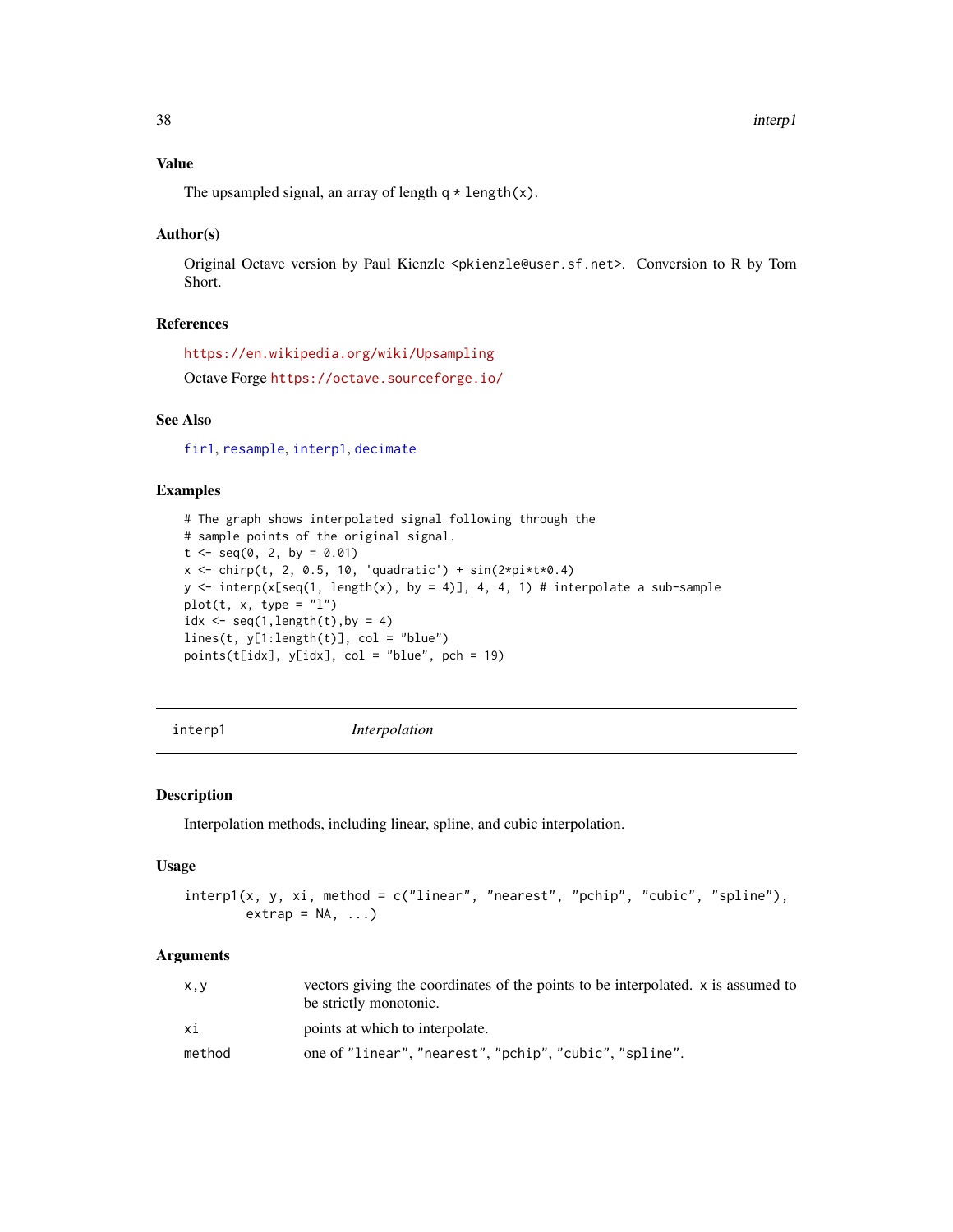#### <span id="page-38-0"></span>interp1 39

| extrap                  | if TRUE or 'extrap', then extrapolate values beyond the endpoints. If extrap   |
|-------------------------|--------------------------------------------------------------------------------|
|                         | is a number, replace values beyond the endpoints with that number (defaults to |
|                         | NA).                                                                           |
| $\cdot$ $\cdot$ $\cdot$ | for method='spline', additional arguments passed to spline fun.                |

# Details

The following methods of interpolation are available:

'nearest': return nearest neighbour

'linear': linear interpolation from nearest neighbours

'pchip': piecewise cubic hermite interpolating polynomial

'cubic': cubic interpolation from four nearest neighbours

'spline': cubic spline interpolation–smooth first and second derivatives throughout the curve

# Value

The interpolated signal, an array of length(xi).

#### Author(s)

Original Octave version by Paul Kienzle <pkienzle@user.sf.net>. Conversion to R by Tom Short.

# References

Octave Forge <https://octave.sourceforge.io/>

#### See Also

[approx](#page-0-0), [filter](#page-22-1), [resample](#page-48-1), [interp](#page-36-1), [spline](#page-0-0)

# Examples

```
xf <- seq(0, 11, length=500)
yf <- sin(2*pi*xf/5)
#xp \leftarrow c(0:1,3:10)#yp <- sin(2*pi*xp/5)
xp \leftarrow c(0:10)yp <- sin(2*pi*xp/5)
extrap <- TRUE
lin <- interp1(xp, yp, xf, 'linear', extrap = extrap)
spl <- interp1(xp, yp, xf, 'spline', extrap = extrap)
pch \leq interp1(xp, yp, xf, 'pchip', extrap = extrap)
cub <- interp1(xp, yp, xf, 'cubic', extrap = extrap)
near <- interp1(xp, yp, xf, 'nearest', extrap = extrap)
plot(xp, yp, xlim = c(\emptyset, 11))
lines(xf, lin, col = "red")
lines(xf, spl, col = "green")lines(xf, pch, col = "orange")
```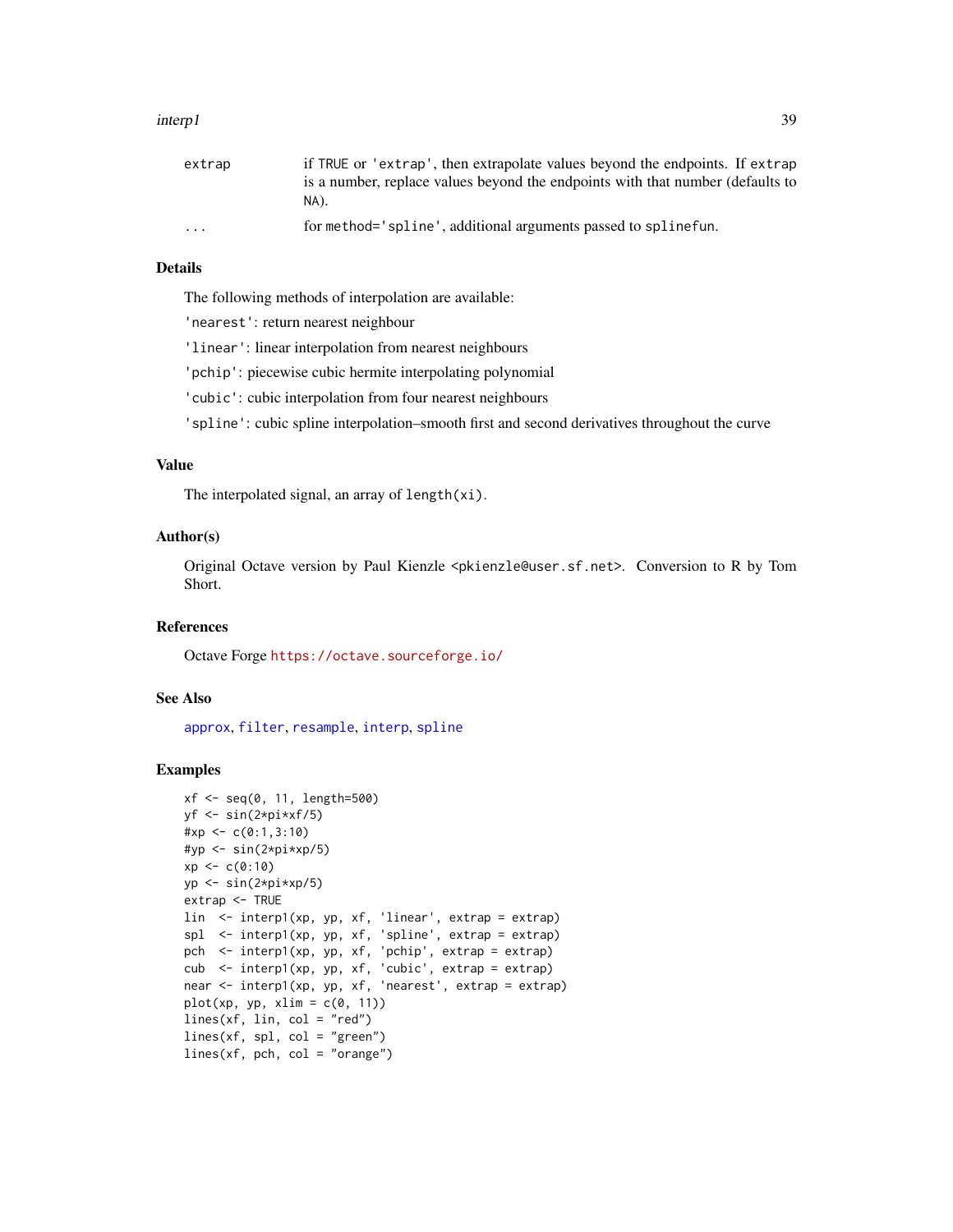<span id="page-39-0"></span>40 kaiser

```
lines(xf, cub, col = "blue")lines(xf, near, col = "purple")
```
<span id="page-39-1"></span>kaiser *Kaiser window*

# Description

Returns the filter coefficients of the n-point Kaiser window with parameter beta.

#### Usage

kaiser(n, beta)

#### Arguments

|      | filter order.                                               |
|------|-------------------------------------------------------------|
| beta | bessel shape parameter; larger beta gives narrower windows. |

#### Value

An array of filter coefficients of length(n).

#### Author(s)

Original Octave version by Kurt Hornik. Conversion to R by Tom Short.

# References

Oppenheim, A. V., Schafer, R. W., and Buck, J. R. (1999). *Discrete-time signal processing*. Upper Saddle River, N.J.: Prentice Hall.

[https://en.wikipedia.org/wiki/Kaiser\\_window](https://en.wikipedia.org/wiki/Kaiser_window)

Octave Forge <https://octave.sourceforge.io/>

# See Also

[hamming](#page-61-1), [kaiserord](#page-40-1)

#### Examples

```
plot(kaiser(101, 2), type = "l", ylim = c(0,1))lines(kaiser(101, 10), col = "blue")
lines(kaiser(101, 50), col = "green")
```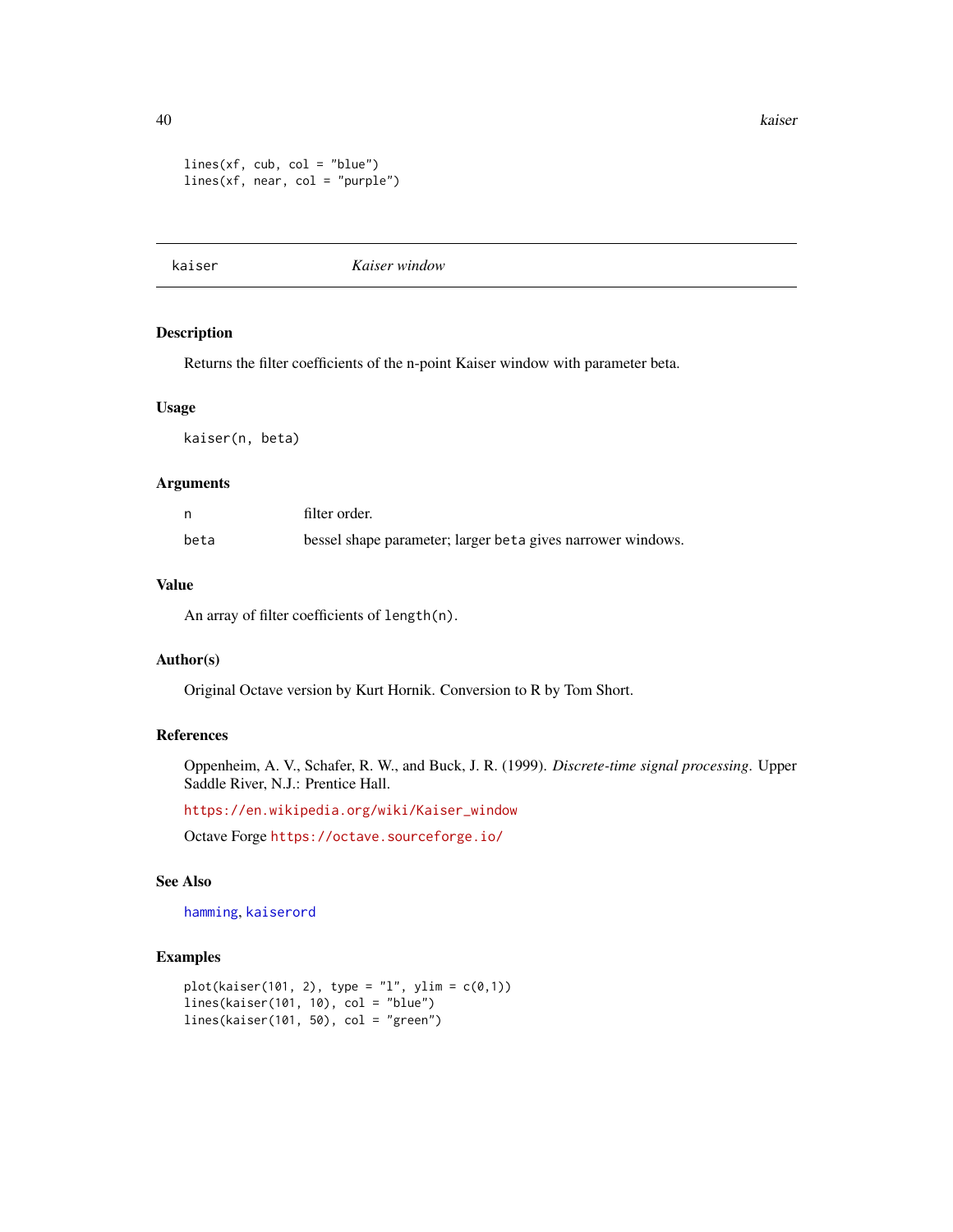<span id="page-40-1"></span><span id="page-40-0"></span>

Returns the parameters needed for fir1 to produce a filter of the desired specification from a Kaiser window.

#### Usage

kaiserord $(f, m, dev, Fs = 2)$ 

# Arguments

|     | frequency bands, given as pairs, with the first half of the first pair assumed to<br>start at 0 and the last half of the last pair assumed to end at 1. It is important<br>to separate the band edges, since narrow transition regions require large order<br>filters. |
|-----|------------------------------------------------------------------------------------------------------------------------------------------------------------------------------------------------------------------------------------------------------------------------|
| m   | magnitude within each band. Should be non-zero for pass band and zero for stop<br>band. All passbands must have the same magnitude, or you will get the error<br>that pass and stop bands must be strictly alternating.                                                |
| dev | deviation within each band. Since all bands in the resulting filter have the same<br>deviation, only the minimum deviation is used. In this version, a single scalar<br>will work just as well.                                                                        |
| Fs  | sampling rate. Used to convert the frequency specification into the $[0, 1]$ , where<br>1 corresponds to the Nyquist frequency, Fs/2.                                                                                                                                  |

# Value

An object of class FilterOfOrder with the following list elements:

| n.   | filter order                                                         |
|------|----------------------------------------------------------------------|
| Wс   | cutoff frequency                                                     |
| type | filter type, one of "low", "high", "stop", "pass", "DC-0", or "DC-1" |
| beta | shape parameter                                                      |

#### Author(s)

Original Octave version by Paul Kienzle <pkienzle@users.sf.net>. Conversion to R by Tom Short.

# References

Oppenheim, A. V., Schafer, R. W., and Buck, J. R. (1999). *Discrete-time signal processing*. Upper Saddle River, N.J.: Prentice Hall.

[https://en.wikipedia.org/wiki/Kaiser\\_window](https://en.wikipedia.org/wiki/Kaiser_window)

Octave Forge <https://octave.sourceforge.io/>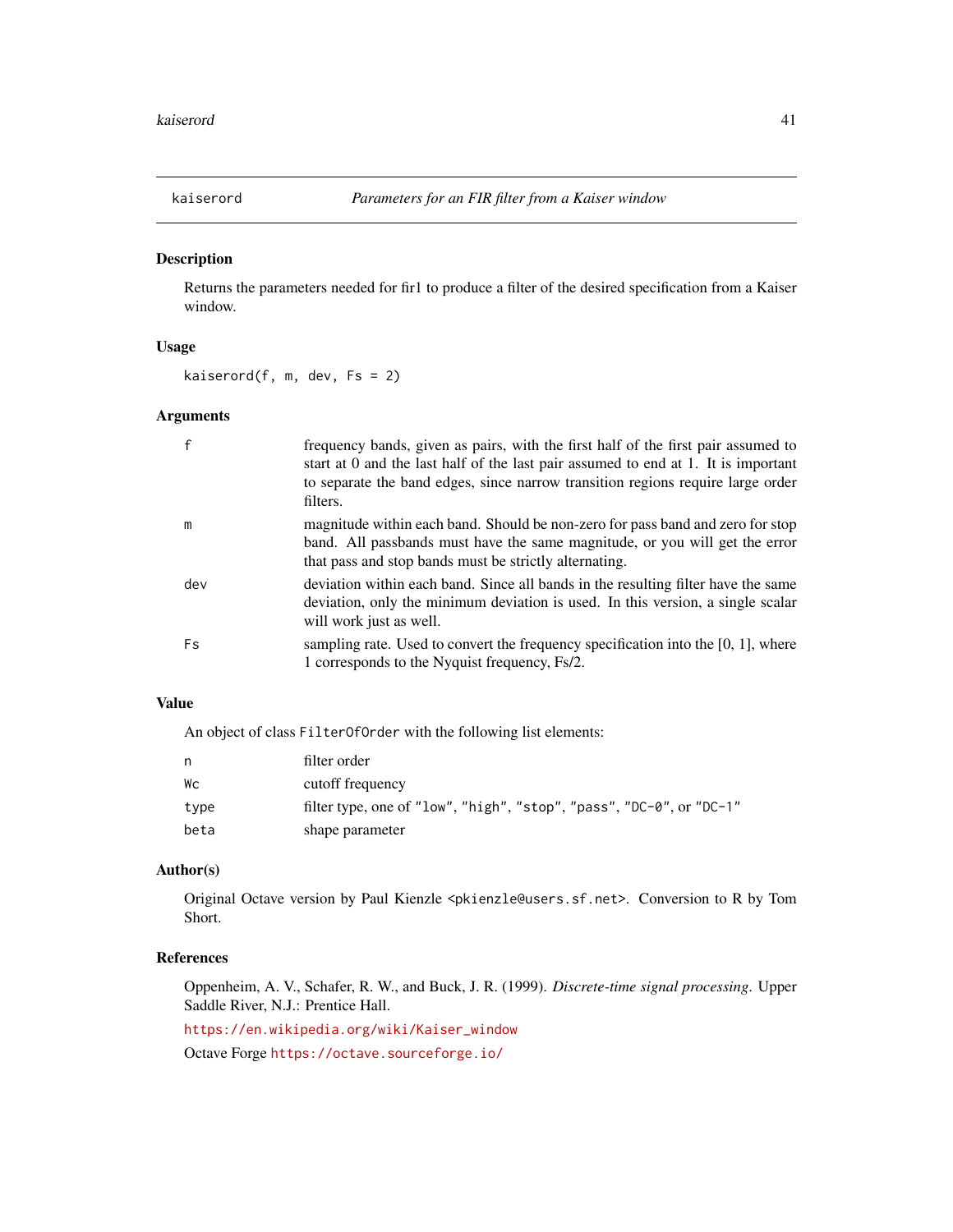42 kaiserord

#### See Also

[hamming](#page-61-1), [kaiser](#page-39-1)

# Examples

```
Fs < -11025op <- par(mfrow = c(2, 2), mar = c(3, 3, 1, 1))
for (i in 1:4) {
  switch(i,
    "1" = {bands <- c(1200, 1500)
        mag \leq c(1, 0)dev <-c(0.1, 0.1)},
    "2" = \{bands <- c(1000, 1500)
        mag \leftarrow c(0, 1)dev <- c(0.1, 0.1)},
    "3" = {bands <- c(1000, 1200, 3000, 3500)
        mag \leq c(0, 1, 0)dev <-0.1},
    "4" = {bands <- 100 \times c(10, 13, 15, 20, 30, 33, 35, 40)mag \leq c(1, 0, 1, 0, 1)dev <- 0.05
    })
}
  kaisprm <- kaiserord(bands, mag, dev, Fs)
  with(kaisprm, {
    d \ll - \max(1, \text{ trunc}(n/10))if (mag[length(mag)]==1 && (d %% 2) == 1)
      d \leq -d+1f1 <<- freqz(fir1(n, Wc, type, kaiser(n+1, beta), 'noscale'),
        Fs = Fs)f2 <<- freqz(fir1(n-d, Wc, type, kaiser(n-d+1, beta), 'noscale'),
        Fs = Fs)})
  plot(f1$f,abs(f1$h), col = "blue", type = "l",xlab = "", ylab = "")lines(f2$f,abs(f2$h), col = "red")legend("right", paste("order", c(kaisprm$n-d, kaisprm$n)),
         col = c("red", "blue"), \; lty = 1, \; bty = "n")b \leftarrow c(\emptyset, bands, Fs/2)for (i in seq(2, length(b), by=2)) {
    hi <- mag[i/2] + dev[1]lo \le -\max(\text{mag}[i/2] - \text{dev}[1], 0)lines(c(b[i-1], b[i], b[i], b[i-1], b[i-1]), c(hi, hi, lo, lo, hi))
  }
```
<span id="page-41-0"></span>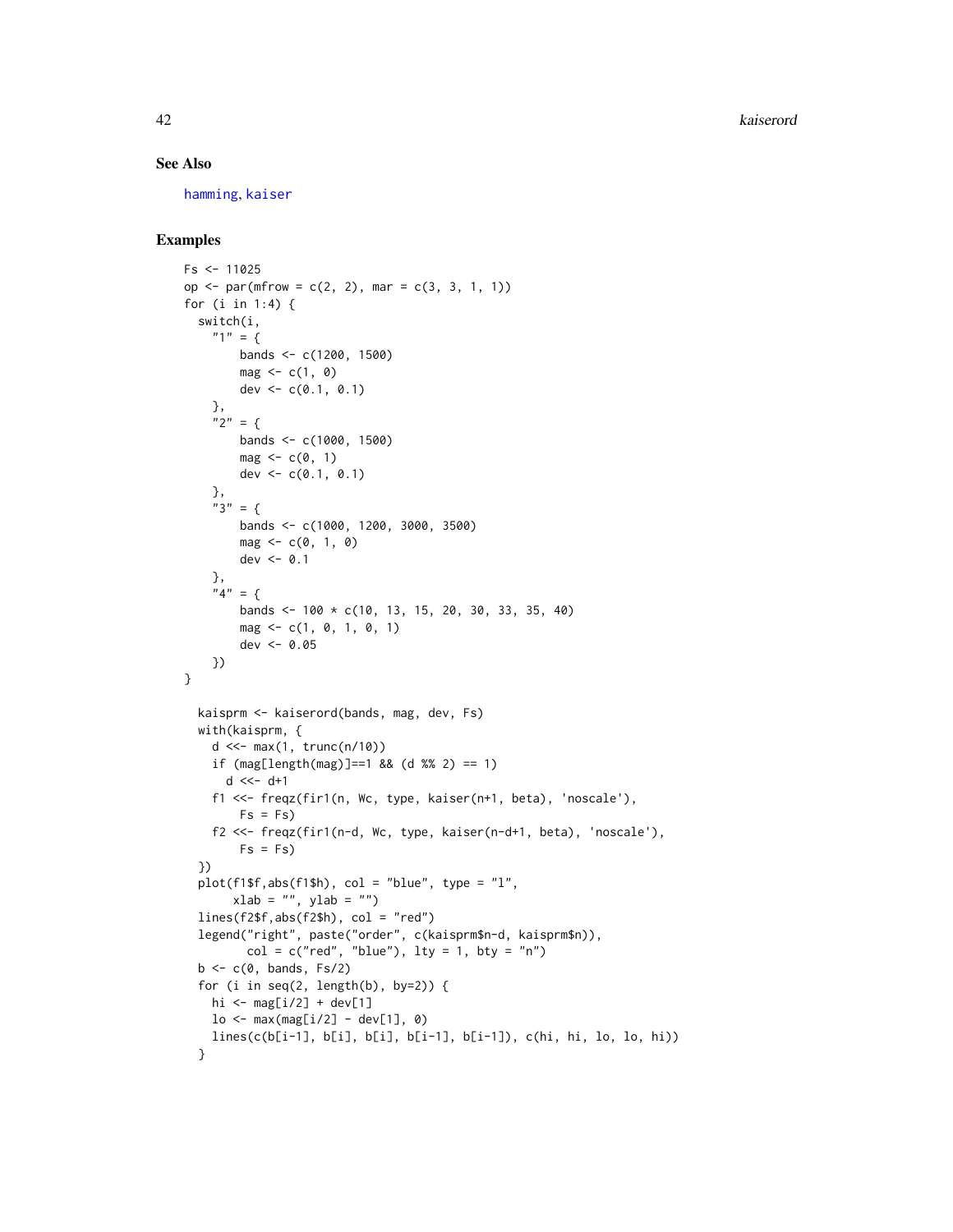#### <span id="page-42-0"></span>levinson 43

par(op)

levinson *Durbin-Levinson Recursion*

#### Description

Perform Durbin-Levinson recursion on a vector or matrix.

#### Usage

 $levinson(x, p = NULL)$ 

#### Arguments

| Input signal.                                  |
|------------------------------------------------|
| Lag (defaults to length $(x)$ or nrow $(x)$ ). |

#### Details

Use the Durbin-Levinson algorithm to solve:

toeplitz( $\text{acf}(1:p)$ ) \* y = - $\text{acf}(2:p+1)$ .

The solution [1, y'] is the denominator of an all pole filter approximation to the signal x which generated the autocorrelation function acf.

acf is the autocorrelation function for lags 0 to p.

# Value

| a   | The denominator filter coefficients.                                                |
|-----|-------------------------------------------------------------------------------------|
| v   | Variance of the white noise $=$ square of the numerator constant.                   |
| ref | Reflection coefficients = coefficients of the lattice implementation of the filter. |

# Author(s)

Original Octave version by Paul Kienzle <pkienzle@users.sf.net> based on yulewalker.m by Friedrich Leisch <Friedrich.Leisch@boku.ac.at>. Conversion to R by Sebastian Krey <krey@statistik.tu-dortmund.

#### References

Steven M. Kay and Stanley Lawrence Marple Jr.: *Spectrum analysis – a modern perspective*, Proceedings of the IEEE, Vol 69, pp 1380-1419, Nov., 1981

Octave <https://octave.sourceforge.io/>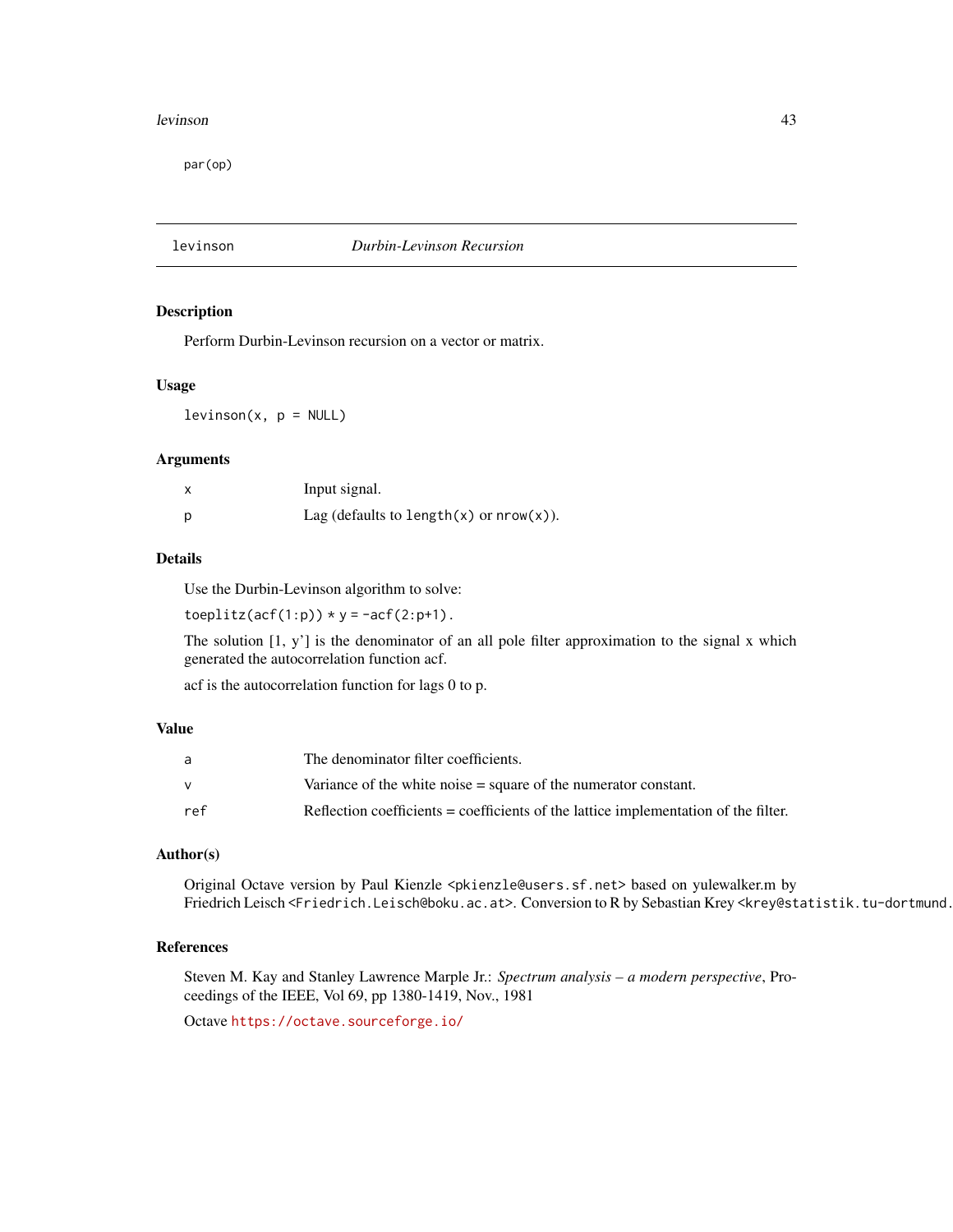Returns a moving average MA model. The model could represent a filter or system model.

# Usage

Ma(b)

# Arguments

b moving average (MA) polynomial coefficients

# Value

A list with the MA polynomial coefficients of class Ma.

#### Author(s)

Tom Short, EPRI Solutions, Inc., (<tshort@eprisolutions.com>)

#### See Also

See also [Arma](#page-4-1)

medfilt1 *Median filter*

# Description

Deprecated! Performs an n-point running median. For Matlab/Octave compatibility.

# Usage

```
medfilt1(x, n = 3, ...)
MedianFilter(n = 3)
## S3 method for class 'MedianFilter'
filter(filt, x, ...)
```
<span id="page-43-1"></span><span id="page-43-0"></span>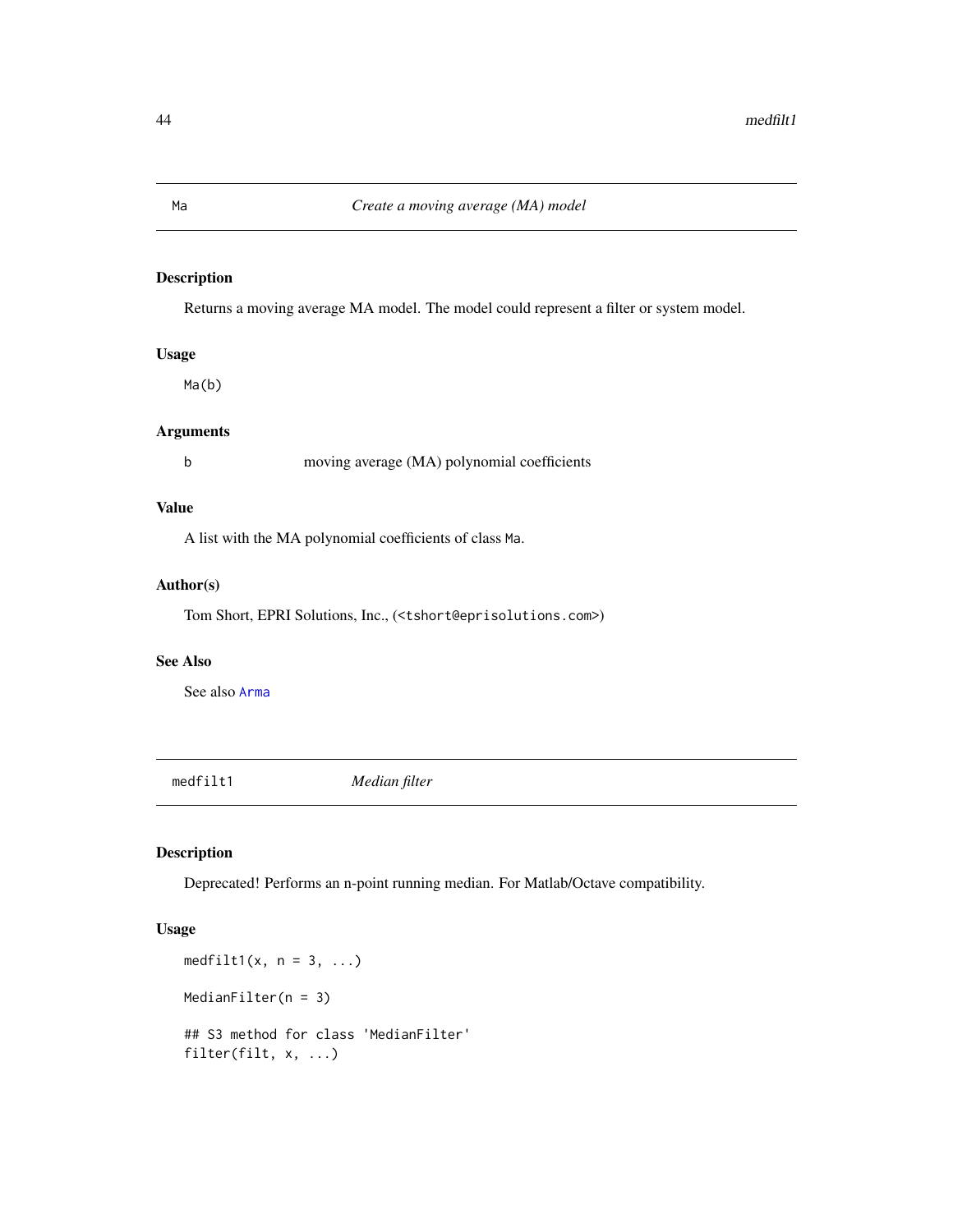#### <span id="page-44-0"></span> $\text{median}$  and filt 1 and  $\text{median}$  and  $\text{median}$  and  $\text{median}$  and  $\text{median}$  and  $\text{median}$  and  $\text{median}$  and  $\text{median}$  and  $\text{median}$  and  $\text{median}$  and  $\text{median}$  and  $\text{median}$  and  $\text{median}$  and  $\text{median}$  and  $\text{median}$  and  $\text{median}$  and  $\text{median}$  and  $\text{median}$

# Arguments

| $\mathsf{x}$ | signal to be filtered.                         |
|--------------|------------------------------------------------|
| n            | size of window on which to perform the median. |
| filt         | filter to apply to the signal.                 |
|              | additional arguments passed to runmed.         |

# Details

medfilt1 is a wrapper for runmed.

# Value

For medfilt1, the filtered signal of length $(x)$ .

For MedianFilter, a class of "MedianFilter" that can be used with filter to apply a median filter to a signal.

# Author(s)

Tom Short.

# References

[https://en.wikipedia.org/wiki/Median\\_filter](https://en.wikipedia.org/wiki/Median_filter)

Octave Forge <https://octave.sourceforge.io/>

#### See Also

[runmed](#page-0-0), [median](#page-0-0), [filter](#page-22-1)

#### Examples

```
t <- seq(0, 1, len=100) # 1 second sample
x \le -\sin(2\pi i \cdot t \cdot x^2 \cdot 3) + 0.25 \cdot \sin(\pi i) \cdot \tan(\pi t), 0.5) # 2.3 Hz sinusoid+noise
plot(t, x, type = "l")# 3-point filter
lines(t, medfilt1(x), col="red", lwd=2)
# 7-point filter
lines(t, filter(MedianFilter(7), x), col = "blue", lwd=2) # another way to call it
```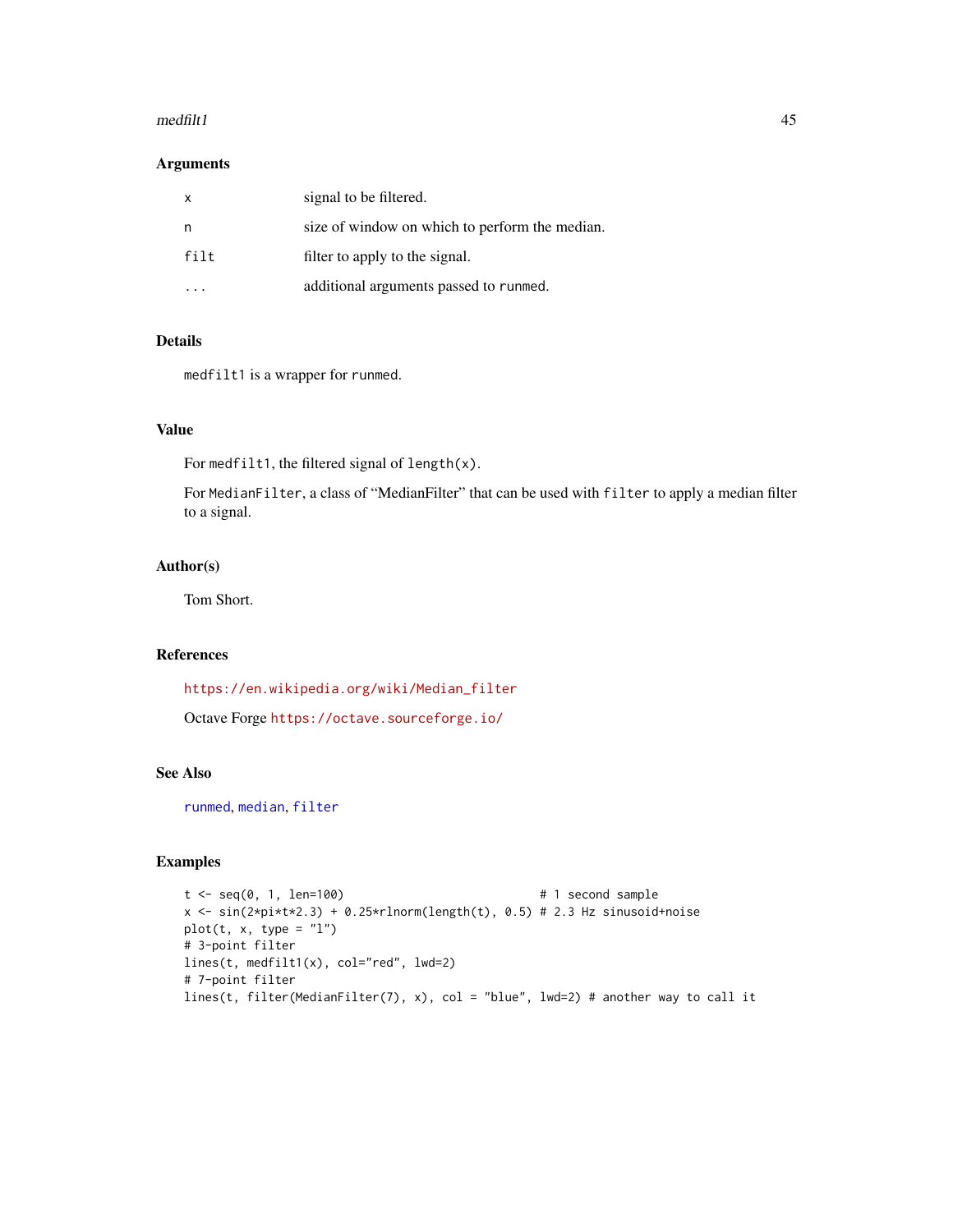<span id="page-45-0"></span>

Piecewise cubic hermite interpolation.

# Usage

 $pchip(x, y, xi = NULL)$ 

# Arguments

| x.v | vectors giving the coordinates of the points to be interpolated, x must be strictly<br>monotonic (either increasing or decreasing). |
|-----|-------------------------------------------------------------------------------------------------------------------------------------|
| хi  | points at which to interpolate.                                                                                                     |

#### Details

In contrast to spline, pchip preserves the monotonicity of x and y.

#### Value

Normally, the interpolated signal, an array of length(xi).

if xi == NULL, a list of class pp, a piecewise polynomial representation with the following elements:

| x | breaks between intervals.                                                                                                                                                                                                        |
|---|----------------------------------------------------------------------------------------------------------------------------------------------------------------------------------------------------------------------------------|
| P | a matrix with n times d rows and k columns. The ith row of $P, P[i, ]$ , contains<br>the coefficients for the polynomial over the ith interval, ordered from highest to<br>lowest. There must be one row for each interval in x. |
| n | number of intervals $(\text{length}(x) -1)$ .                                                                                                                                                                                    |
| k | polynomial order.                                                                                                                                                                                                                |
| d | number of polynomials.                                                                                                                                                                                                           |

#### Author(s)

Original Octave version by Paul Kienzle <pkienzle@user.sf.net>. Conversion to R by Tom Short.

#### References

Fritsch, F. N. and Carlson, R. E., "Monotone Piecewise Cubic Interpolation", *SIAM Journal on Numerical Analysis*, vol. 17, pp. 238-246, 1980.

Octave Forge <https://octave.sourceforge.io/>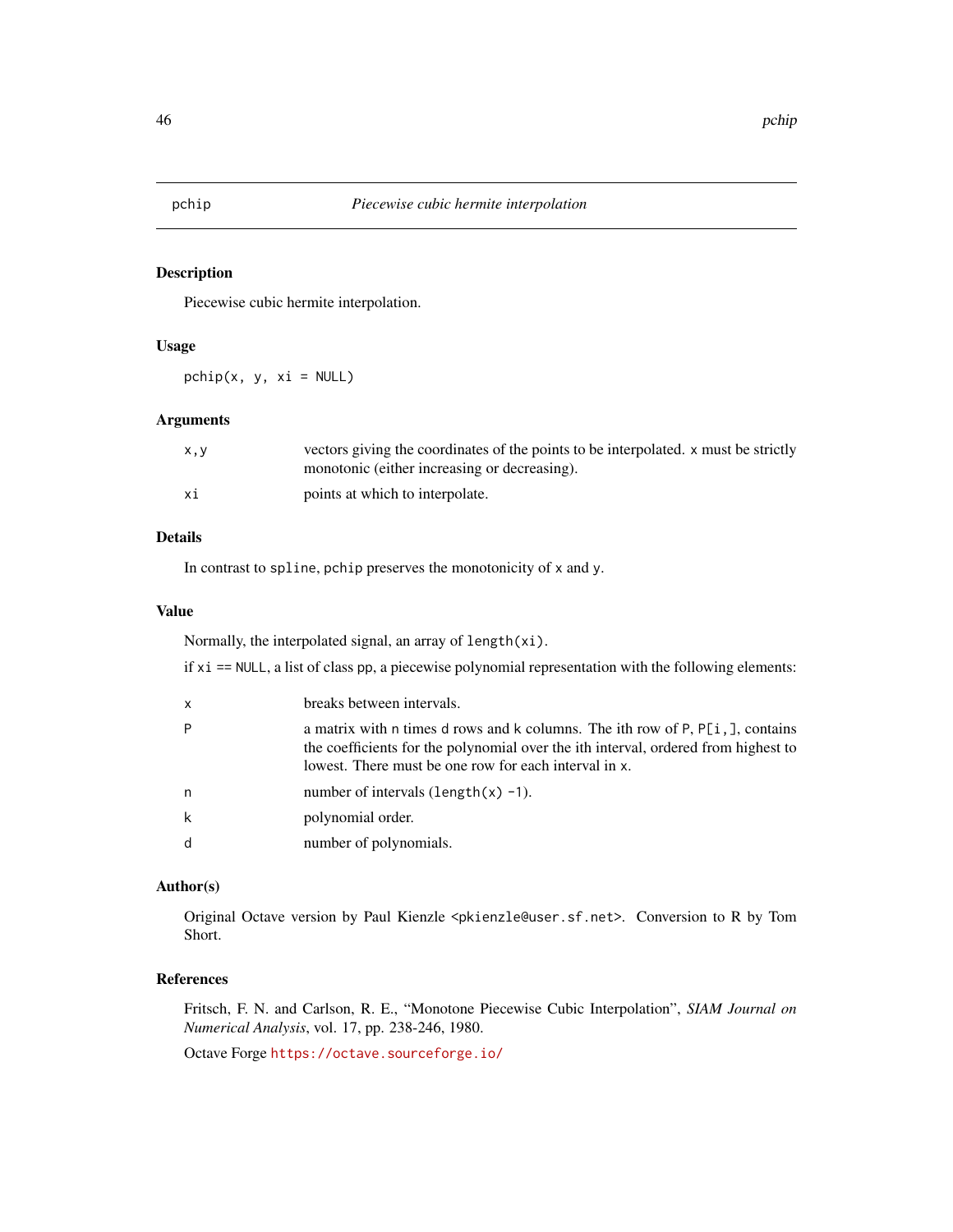<span id="page-46-0"></span>poly and the contract of the contract of the contract of the contract of the contract of the contract of the contract of the contract of the contract of the contract of the contract of the contract of the contract of the c

# See Also

[approx](#page-0-0), [spline](#page-0-0), [interp1](#page-37-1)

#### Examples

```
xf \leftarrow seq(0, 11, length=500)yf \leftarrow \sin(2 \times pi \times xf/5)xp \leftarrow c(0:10)yp \leftarrow \sin(2 \times pi \times xp/5)pch <- pchip(xp, yp, xf)
plot(xp, yp, xlim = c(0, 11))lines(xf, pch, col = "orange")
```
<span id="page-46-1"></span>poly *Polynomial given roots*

#### Description

Coefficients of a polynomial when roots are given or the characteristic polynomial of a matrix.

# Usage

poly(x)

# Arguments

x a vector or matrix. For a vector, it specifies the roots of the polynomial. For a matrix, the characteristic polynomial is found.

# Value

An array of the coefficients of the polynomial in order from highest to lowest polynomial power.

#### Author(s)

Original Octave version by Kurt Hornik. Conversion to R by Tom Short.

#### References

Octave Forge <https://octave.sourceforge.io/>

#### See Also

[polyval](#page-47-1), [roots](#page-50-1), [conv](#page-16-1)

# Examples

```
poly(c(1, -1))
poly(roots(1:3))
poly(matrix(1:9, 3, 3))
```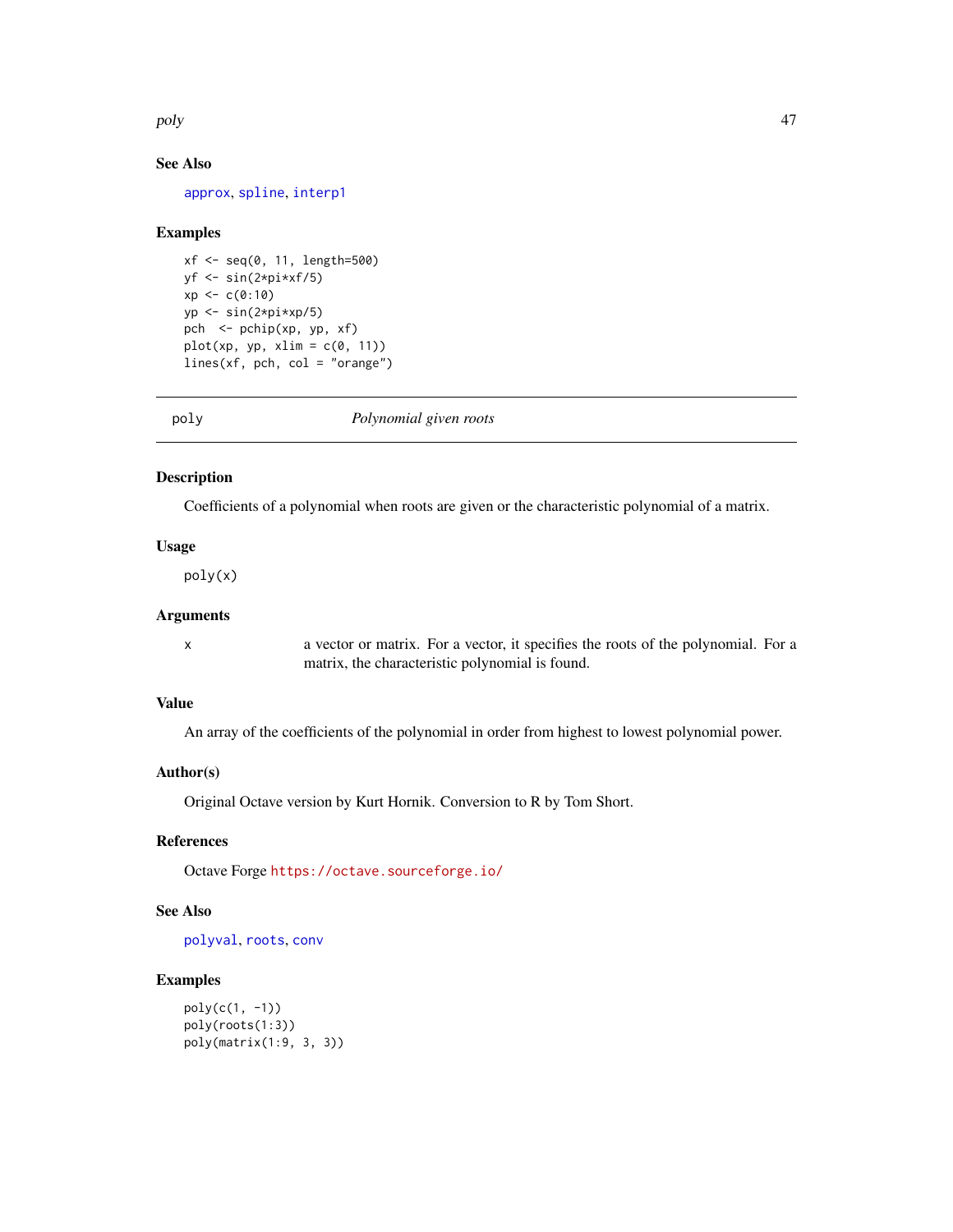<span id="page-47-1"></span><span id="page-47-0"></span>

Evaluate a polynomial at given points.

# Usage

polyval(coef, z)

# Arguments

| coef | coefficients of the polynomial, defined in decreasing power. |
|------|--------------------------------------------------------------|
|      | the points at which to evaluate the polynomial.              |

# Value

An array of length(z), the polynomial evaluated at each element of z.

# Author(s)

Tom Short

# See Also

[poly](#page-46-1), [roots](#page-50-1)

# Examples

 $polyval(c(1, 0, -2), 1:3)$  # s^2 - 2

remez *Parks-McClellan optimal FIR filter design*

# Description

Parks-McClellan optimal FIR filter design.

#### Usage

```
remez(n, f, a, w = \text{rep}(1.0, \text{length}(f) / 2),
      ftype = c('bandpass', 'differentiator', 'hilbert'),
      density = 16)
```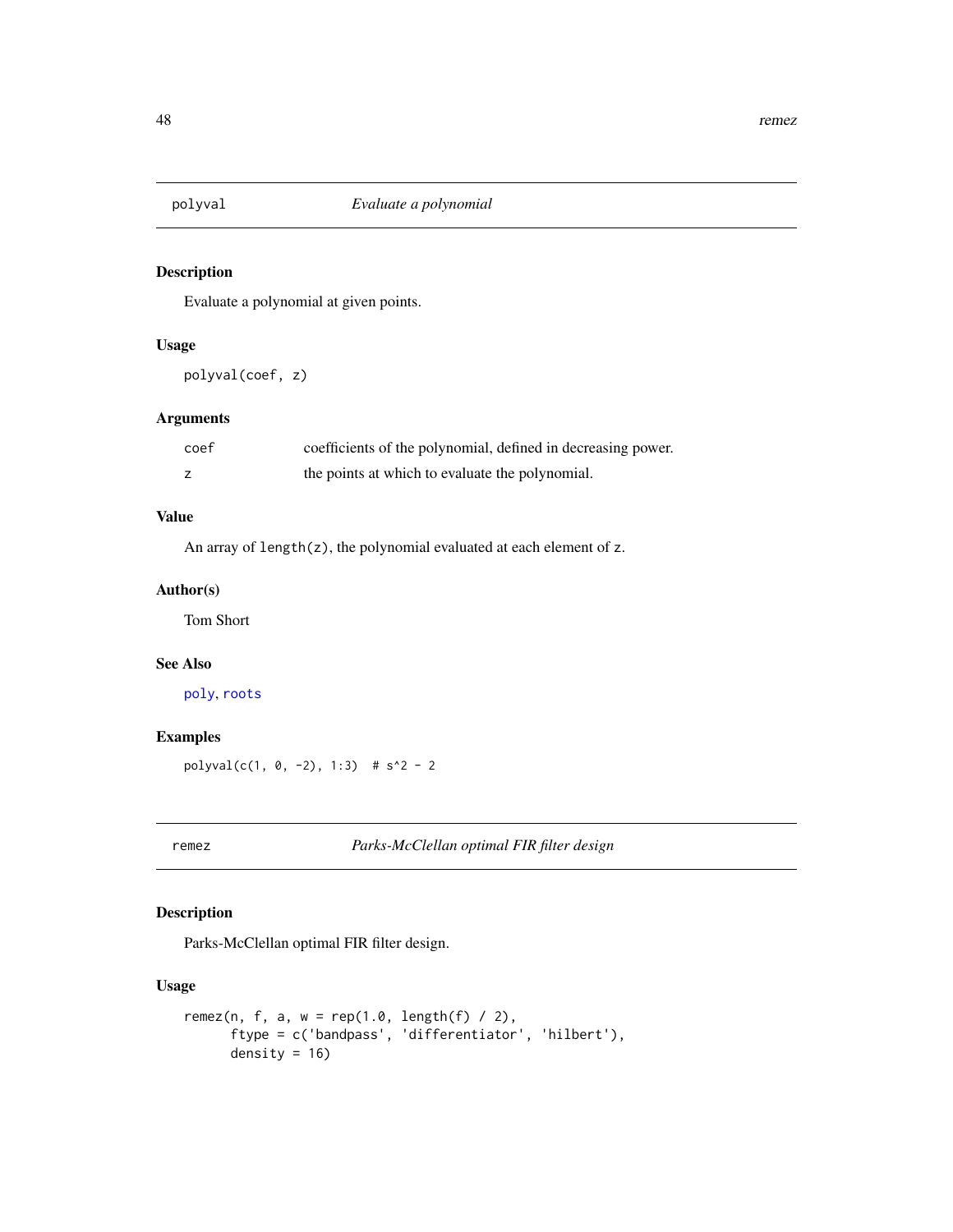#### <span id="page-48-0"></span>resample that the contract of the contract of the contract of the contract of the contract of the contract of the contract of the contract of the contract of the contract of the contract of the contract of the contract of

## Arguments

| n       | order of the filter (1 less than the length of the filter)                                                                      |
|---------|---------------------------------------------------------------------------------------------------------------------------------|
| f       | frequency at the band edges in the range $(0, 1)$ , with 1 being the Nyquist fre-<br>quency.                                    |
| a       | amplitude at the band edges.                                                                                                    |
| W       | weighting applied to each band.                                                                                                 |
| ftype   | options are: 'bandpass', 'differentiator', and 'hilbert'.                                                                       |
| density | determines how accurately the filter will be constructed. The minimum value is<br>16, but higher numbers are slower to compute. |

# Value

The FIR filter coefficients, an array of length(n+1), of class Ma.

#### Author(s)

Original Octave version by Paul Kienzle. Conversion to R by Tom Short. It uses C routines developed by Jake Janovetz.

# References

Rabiner, L. R., McClellan, J. H., and Parks, T. W., "FIR Digital Filter Design Techniques Using Weighted Chebyshev Approximations", IEEE Proceedings, vol. 63, pp. 595 - 610, 1975.

[https://en.wikipedia.org/wiki/Fir\\_filter](https://en.wikipedia.org/wiki/Fir_filter)

Octave Forge <https://octave.sourceforge.io/>

# See Also

[filter](#page-22-1), [Ma](#page-43-1), [fftfilt](#page-21-1), [fir1](#page-26-1)

#### Examples

```
f1 <- remez(15, c(0, 0.3, 0.4, 1), c(1, 1, 0, 0))
freqz(f1)
```
<span id="page-48-1"></span>resample *Change the sampling rate of a signal*

#### Description

Resample using bandlimited interpolation.

#### Usage

resample(x,  $p$ ,  $q = 1$ ,  $d = 5$ )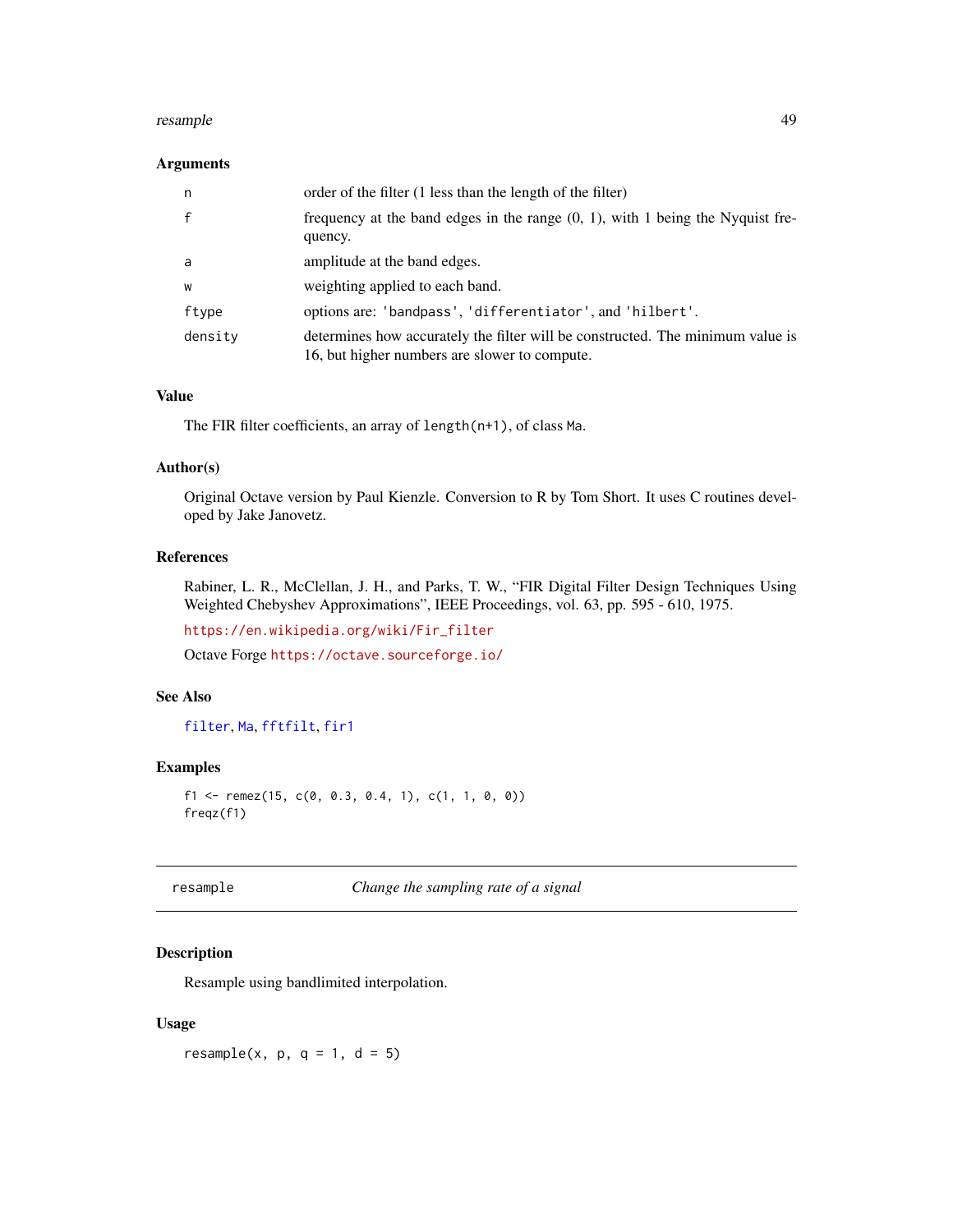<span id="page-49-0"></span>50 resample

#### Arguments

| $\mathsf{x}$ | signal to be resampled.                  |
|--------------|------------------------------------------|
| p, q         | p/q specifies the factor to resample by. |
| d            | distance.                                |

#### Details

Note that p and q do not need to be integers since this routine does not use a polyphase rate change algorithm, but instead uses bandlimited interpolation, wherein the continuous time signal is estimated by summing the sinc functions of the nearest neighbouring points up to distance d.

Note that resample computes all samples up to but not including time  $n+1$ . If you are increasing the sample rate, this means that it will generate samples beyond the end of the time range of the original signal. That is why xf must go all the way to 10.95 in the example below.

Nowadays, the signal version in Matlab and Octave contain more modern code for resample that has not been ported to the signal R package (yet).

# Value

The resampled signal, an array of length ceiling(length(x)  $* p / q$ ).

#### Author(s)

Original Octave version by Paul Kienzle <pkienzle@user.sf.net>. Conversion to R by Tom Short.

#### References

J. O. Smith and P. Gossett (1984). A flexible sampling-rate conversion method. In ICASSP-84, Volume II, pp. 19.4.1-19.4.2. New York: IEEE Press.

doi: [10.1109/ICASSP.1984.1172555](https://doi.org/10.1109/ICASSP.1984.1172555)

Octave Forge <https://octave.sourceforge.io/>

#### See Also

[filter](#page-22-1), [decimate](#page-17-1), [interp](#page-36-1)

#### Examples

```
xf <- seq(0, 10.95, by=0.05)
yf \leftarrow \sin(2 \times pi \times xf/5)xp \le -0:10yp <- sin(2*pi*xp/5)
r <- resample(yp, xp[2], xf[2])
title("confirm that the resampled function matches the original")
plot(xf, yf, type = "l", col = "blue")lines(xf, r[1:length(xf)], col = "red")points(xp,yp, pch = 19, col = "blue")legend("bottomleft", c("Original", "Resample", "Data"),
```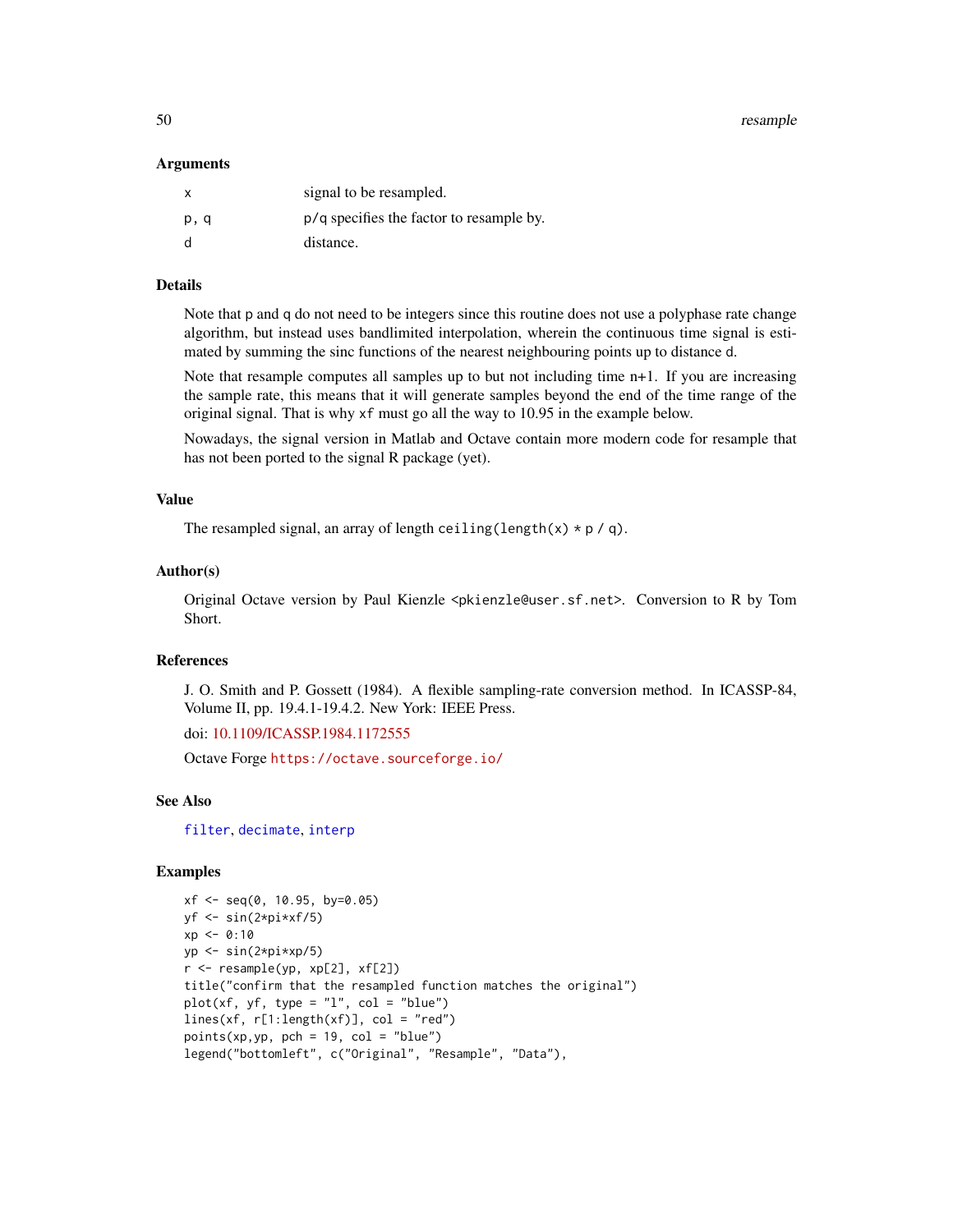<span id="page-50-0"></span>roots 51

```
col = c("blue", "red", "blue"),
pch = c(NA, NA, 19),
lty = c(1, 1, NA), by = "n")
```
# <span id="page-50-1"></span>roots *Roots of a polynomial*

# Description

Roots of a polynomial

#### Usage

roots(x, method = c("polyroot", "eigen"))

#### Arguments

| $\mathsf{x}$ | Polynomial coefficients with coefficients given in order from highest to lowest<br>polynomial power. This is the Matlab/Octave convention; it is opposite of the<br>convention used by polyroot.                                                                                             |
|--------------|----------------------------------------------------------------------------------------------------------------------------------------------------------------------------------------------------------------------------------------------------------------------------------------------|
| method       | Either "polyroot" (default) which uses polyroot for its computations internally<br>(and is typically more accurate) or "eigen" which uses eigenvalues of the com-<br>panion matrix for its computation. The latter returns complex values in case of<br>real valued solutions in less cases. |

# Value

A complex array with the roots of the polynomial.

#### Author(s)

Original Octave version by Kurt Hornik. Conversion to R by Tom Short.

# References

Octave Forge <https://octave.sourceforge.io/>

#### See Also

[polyroot](#page-0-0), [polyval](#page-47-1), [poly](#page-46-1), [conv](#page-16-1)

# Examples

```
roots(1:3)
polyroot(3:1) # should be the same
poly(roots(1:3))
```
roots(1:3, method="eigen") # using eigenvalues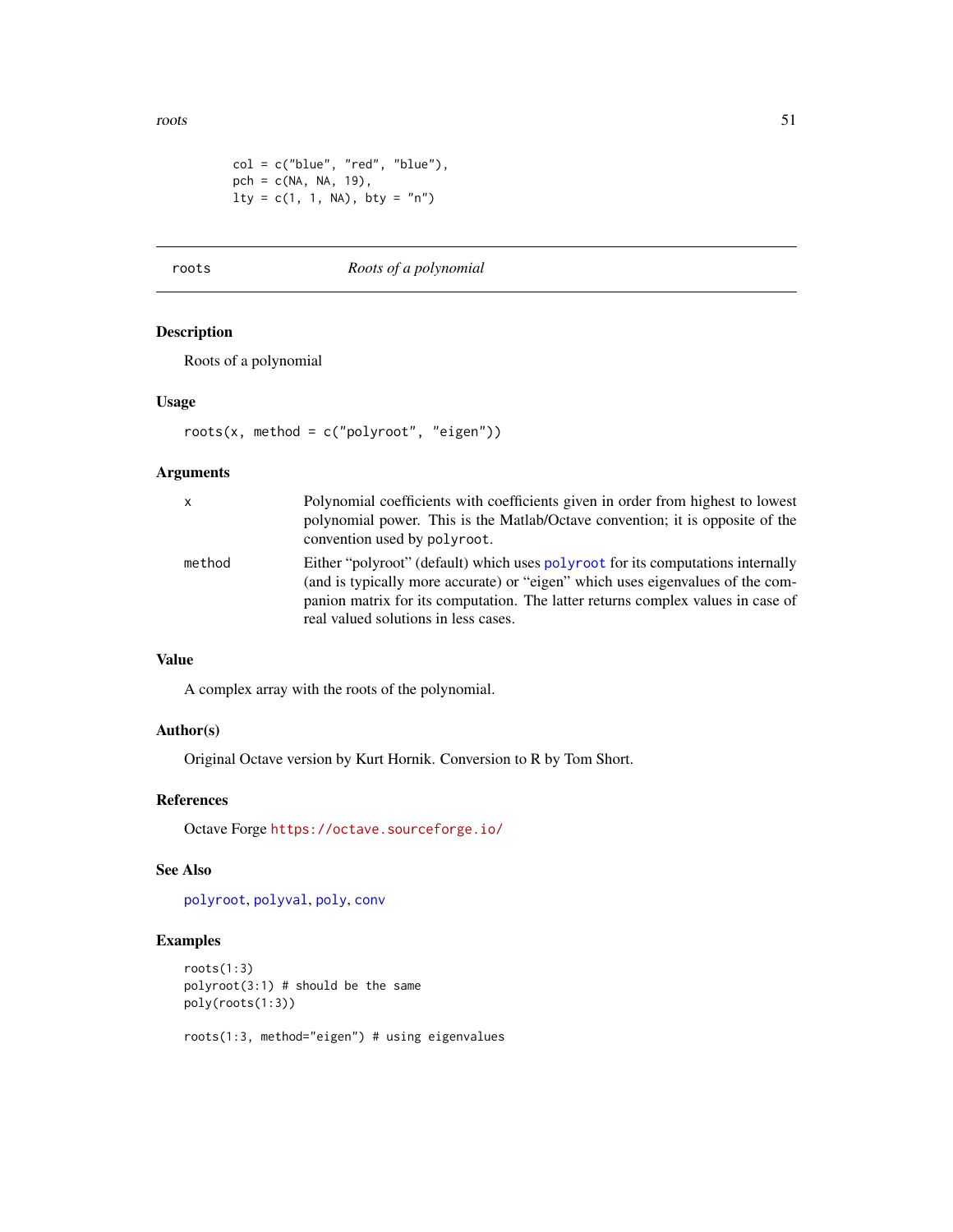<span id="page-51-1"></span><span id="page-51-0"></span>Transform band edges of a generic lowpass filter to a filter with different band edges and to other filter types (high pass, band pass, or band stop).

#### Usage

```
## Default S3 method:
sftrans(Sz, Sp, Sg, W, stop = FALSE, ...)
## S3 method for class 'Arma'
sftrans(Sz, W, stop = FALSE, ...)
## S3 method for class 'Zpg'
sftrans(Sz, W, stop = FALSE, ...)
```
# Arguments

| Sz       | In the generic case, a model to be transformed. In the default case, a vector<br>containing the zeros in a pole-zero-gain model.                                                                                   |
|----------|--------------------------------------------------------------------------------------------------------------------------------------------------------------------------------------------------------------------|
| Sp       | a vector containing the poles in a pole-zero-gain model.                                                                                                                                                           |
| Sg       | a vector containing the gain in a pole-zero-gain model.                                                                                                                                                            |
| W        | critical frequencies of the target filter specified in radians. W must be a scalar for<br>low-pass and high-pass filters, and W must be a two-element vector c(low, high)<br>specifying the lower and upper bands. |
| stop     | FALSE for a low-pass or band-pass filter, TRUE for a high-pass or band-stop filter.                                                                                                                                |
| $\cdots$ | additional arguments (ignored).                                                                                                                                                                                    |

#### Details

Given a low pass filter represented by poles and zeros in the splane, you can convert it to a low pass, high pass, band pass or band stop by transforming each of the poles and zeros individually. The following summarizes the transformations:

Low-Pass Transform

```
S->CS/Fc
```

| Zero at x      | Pole at x |
|----------------|-----------|
| zero: $F_cx/C$ | $F_c x/C$ |
| gain: $C/F_c$  | $F_c/C$   |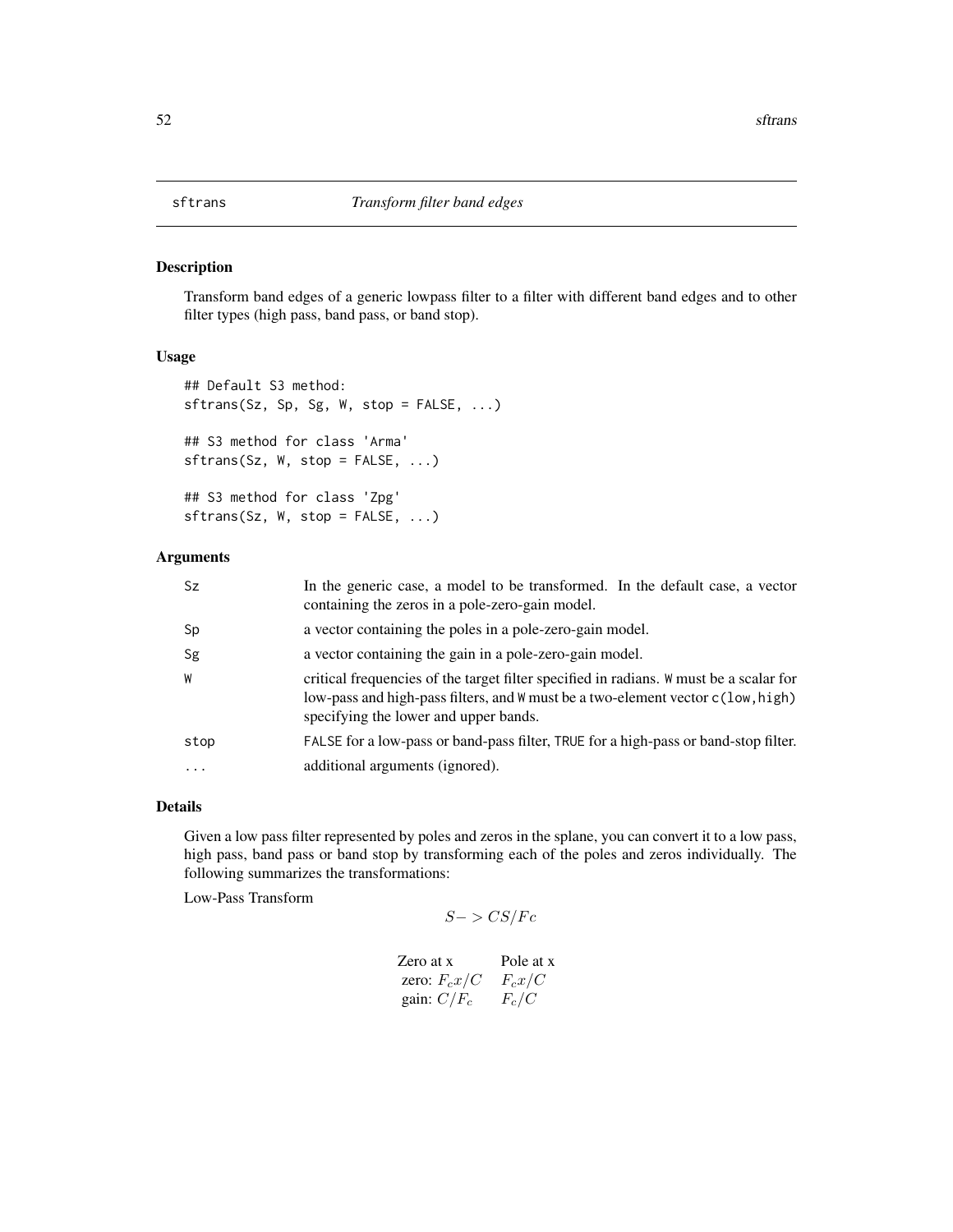sftrans 53

High-Pass Transform

$$
S->CF_c/S
$$

Zero at x Pole at x zero:  $F_cC/x$   $F_cC/x$ pole: 0 0 gain:  $-x$   $-1/x$ 

Band-Pass Transform

$$
S->C\frac{S^2 + F_hF_l}{S(F_h-F_l)}
$$

Zero at x

\n2ero at x

\nzero: 
$$
b \pm \sqrt{(b^2 - F_h F_l)}
$$
  $b \pm \sqrt{(b^2 - F_h F_l)}$ 

\npole: 0

\ngain:  $C/(F_h - F_l)$   $(F_h - F_l)/C$ 

\n $b = x/C(F_h - F_l)/2$   $b = x/C(F_h - F_l)/2$ 

Band-Stop Transform

$$
S->C\frac{S(F_h-F_l)}{S^2+F_hF_l}
$$

Zero at x  
\nzero: 
$$
b \pm \sqrt{(b^2 - F_h F_l)}
$$
  $b \pm \sqrt{(b^2 - F_h F_l)}$   
\npole:  $\pm \sqrt{(-F_h F_l)}$   $\pm \sqrt{(-F_h F_l)}$   
\ngain:  $-x$   $-1/x$   
\n $b = C/x(F_h - F_l)/2$   $b = C/x(F_h - F_l)/2$ 

Bilinear Transform

$$
S->\frac{2}{T}\frac{z-1}{z+1}
$$

Zero at x Pole at x zero:  $(2 + xT)/(2 - xT)$   $(2 + xT)/(2 - xT)$ pole:  $-1$   $-1$ gain:  $(2 - xT)/T$  (2 – xT)/T

where C is the cutoff frequency of the initial lowpass filter,  $F_c$  is the edge of the target low/high pass filter and  $[F_l, F_h]$  are the edges of the target band pass/stop filter. With abundant tedious algebra, you can derive the above formulae yourself by substituting the transform for S into  $H(S) = S - x$ for a zero at x or  $H(S) = 1/(S - x)$  for a pole at x, and converting the result into the form: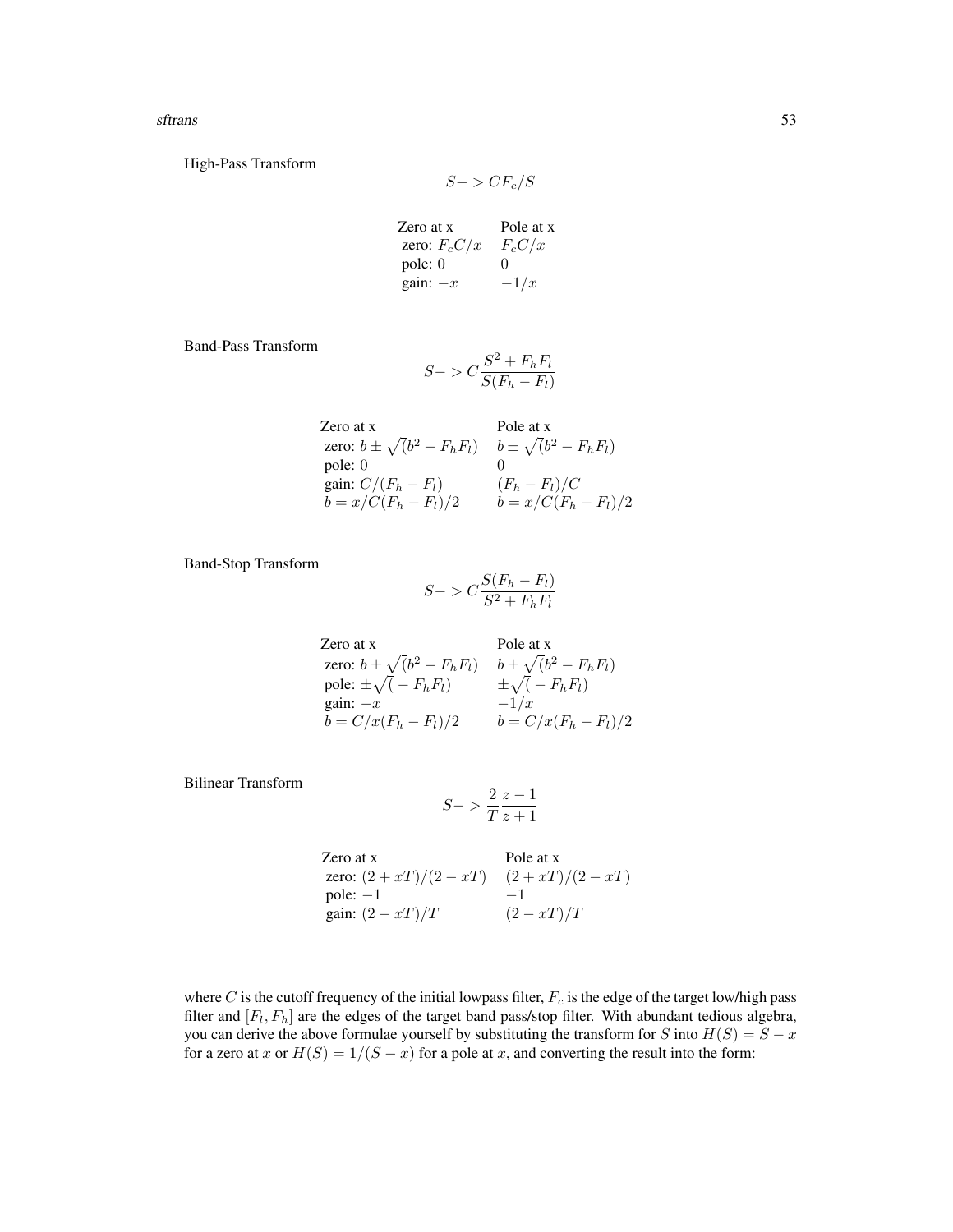$$
H(S) = g \text{prod}(S - Xi) / \text{prod}(S - Xj)
$$

<span id="page-53-0"></span>Please note that a pole and a zero at the same place exactly cancel. This is significant for High Pass, Band Pass and Band Stop filters which create numerous extra poles and zeros, most of which cancel. Those which do not cancel have a 'fill-in' effect, extending the shorter of the sets to have the same number of as the longer of the sets of poles and zeros (or at least split the difference in the case of the band pass filter). There may be other opportunistic cancellations, but it does not check for them.

Also note that any pole on the unit circle or beyond will result in an unstable filter. Because of cancellation, this will only happen if the number of poles is smaller than the number of zeros and the filter is high pass or band pass. The analytic design methods all yield more poles than zeros, so this will not be a problem.

#### Value

For the default case or for sftrans. Zpg, an object of class "Zpg", containing the list elements:

| zero                                                                        | complex vector of the zeros of the transformed model |  |
|-----------------------------------------------------------------------------|------------------------------------------------------|--|
| pole                                                                        | complex vector of the poles of the transformed model |  |
| gain                                                                        | gain of the transformed model                        |  |
| For sftrans. Arma, an object of class "Arma", containing the list elements: |                                                      |  |
| b                                                                           | moving average (MA) polynomial coefficients          |  |
| a                                                                           | autoregressive (AR) polynomial coefficients          |  |

#### Author(s)

Original Octave version by Paul Kienzle <pkienzle@users.sf.net>. Conversion to R by Tom Short.

#### References

Proakis & Manolakis (1992). *Digital Signal Processing*. New York: Macmillan Publishing Company.

Octave Forge <https://octave.sourceforge.io/>

#### See Also

[Zpg](#page-63-2), [bilinear](#page-5-1), [Arma](#page-4-1)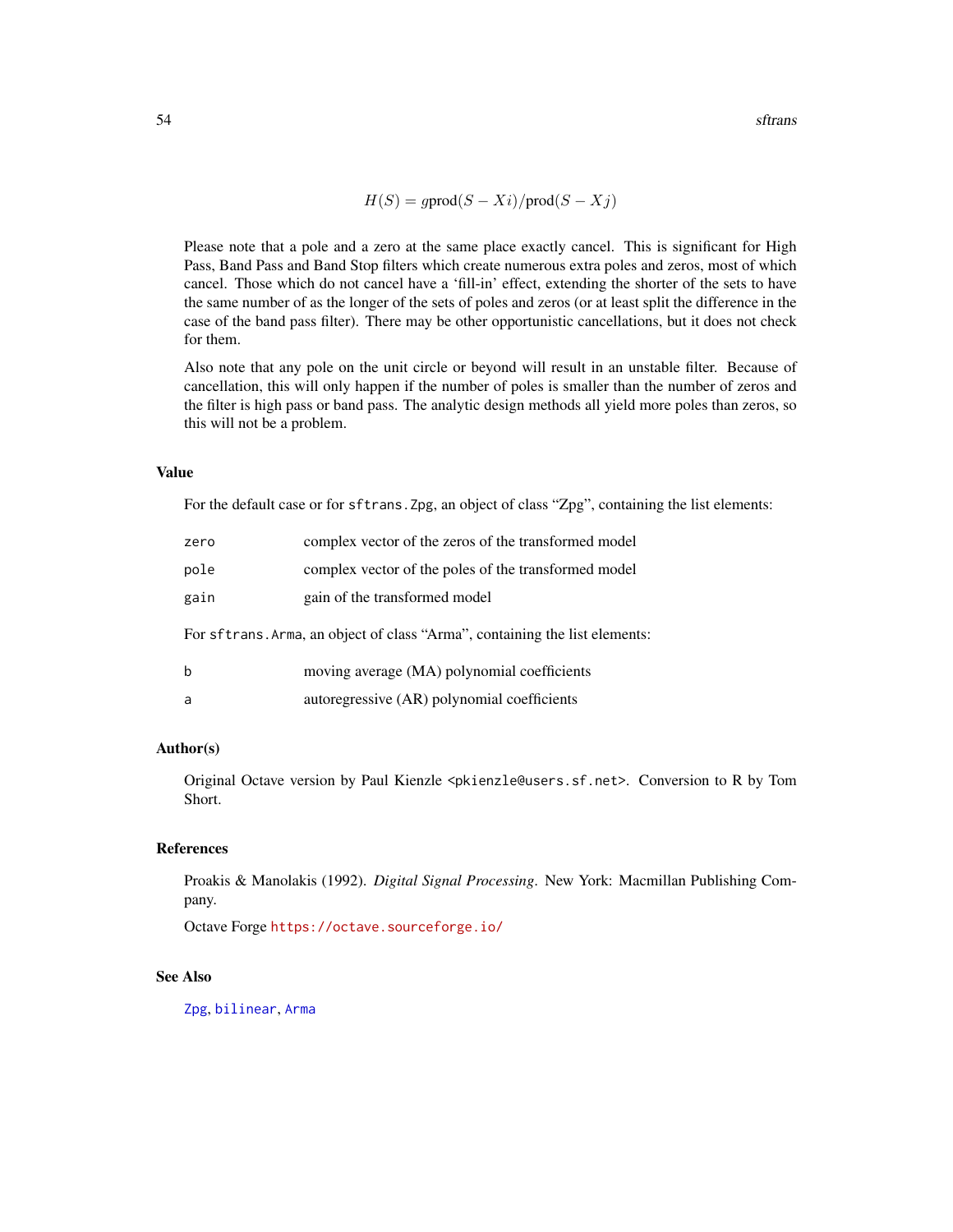<span id="page-54-1"></span><span id="page-54-0"></span>

Computes the filter coefficients for all Savitzky-Golay smoothing filters.

#### Usage

 $sgolay(p, n, m = 0, ts = 1)$ 

#### Arguments

| p  | filter order.                                          |
|----|--------------------------------------------------------|
| n  | filter length (must be odd).                           |
| m  | return the m-th derivative of the filter coefficients. |
| ts | time scaling factor.                                   |

#### Details

The early rows of the result F smooth based on future values and later rows smooth based on past values, with the middle row using half future and half past. In particular, you can use row i to estimate x[k] based on the i-1 preceding values and the n-i following values of x values as y[k]  $= F[i, ] * x[(k-i+1):(k+n-i)].$ 

Normally, you would apply the first  $(n-1)/2$  rows to the first k points of the vector, the last k rows to the last k points of the vector and middle row to the remainder, but for example if you were running on a realtime system where you wanted to smooth based on the all the data collected up to the current time, with a lag of five samples, you could apply just the filter on row n-5 to your window of length n each time you added a new sample.

#### Value

An square matrix with dimensions length $(n)$  that is of class 'sgolayFilter' (so it can be used with filter).

#### Author(s)

Original Octave version by Paul Kienzle <pkienzle@users.sf.net>. Modified by Pascal Dupuis. Conversion to R by Tom Short.

#### References

William H. Press, Saul A. Teukolsky, William T. Vetterling, Brian P. Flannery, *Numerical Recipes in C: The Art of Scientific Computing* , 2nd edition, Cambridge Univ. Press, N.Y., 1992.

Octave Forge <https://octave.sourceforge.io/>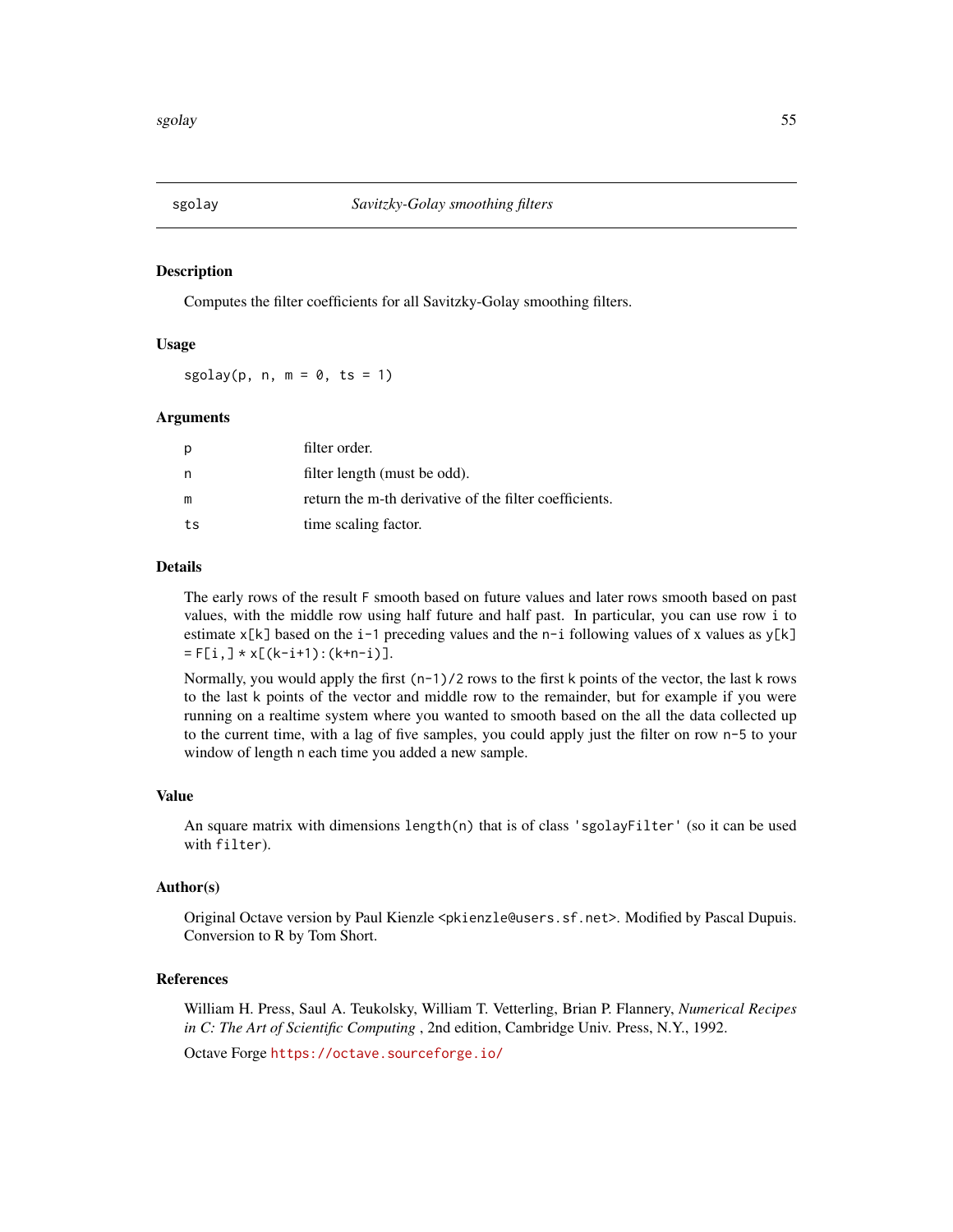# <span id="page-55-0"></span>See Also

[sgolayfilt](#page-55-1), [filter](#page-22-1)

# <span id="page-55-1"></span>sgolayfilt *Apply a Savitzky-Golay smoothing filter*

## Description

Smooth data with a Savitzky-Golay smoothing filter.

# Usage

sgolayfilt(x,  $p = 3$ ,  $n = p + 3 - p$ %2,  $m = 0$ , ts = 1)

## S3 method for class 'sgolayFilter' filter(filt, x, ...)

# Arguments

| x    | signal to be filtered.                                 |
|------|--------------------------------------------------------|
|      | filter order.                                          |
| n    | filter length (must be odd).                           |
| m    | return the m-th derivative of the filter coefficients. |
| ts   | time scaling factor.                                   |
| filt | filter characteristics (normally generated by sgolay). |
|      | additional arguments (ignored).                        |

# Details

These filters are particularly good at preserving lineshape while removing high frequency squiggles.

# Value

The filtered signal, of length $(x)$ .

# Author(s)

Original Octave version by Paul Kienzle <pkienzle@users.sf.net>. Modified by Pascal Dupuis. Conversion to R by Tom Short.

#### References

Octave Forge <https://octave.sourceforge.io/>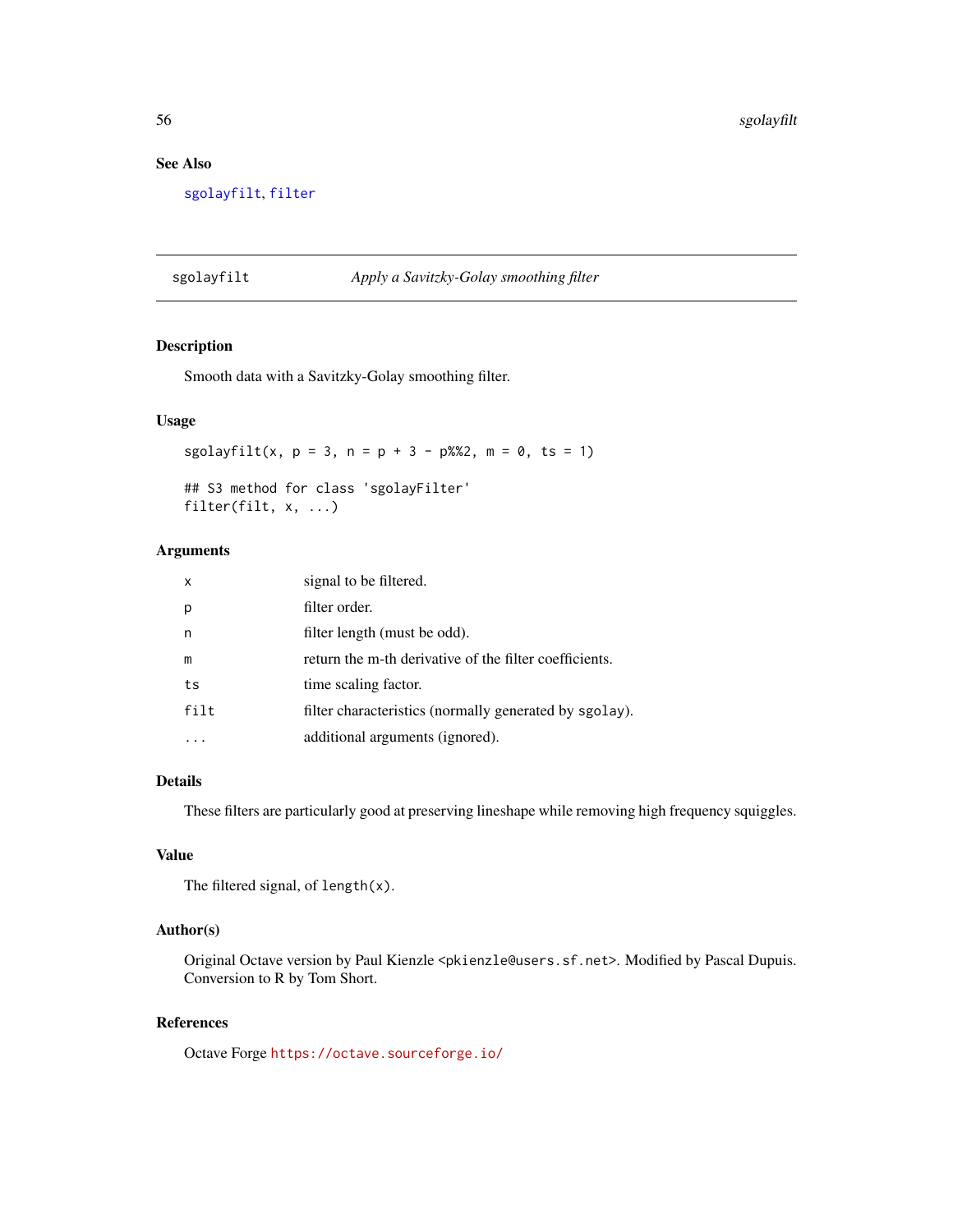# <span id="page-56-0"></span>signal-internal 57

#### See Also

[sgolay](#page-54-1), [filter](#page-22-1)

# Examples

```
# Compare a 5 sample averager, an order-5 butterworth lowpass
# filter (cutoff 1/3) and sgolayfilt(x, 3, 5), the best cubic
# estimated from 5 points.
bf \le butter(5,1/3)
x \leq c (rep(0,15), rep(10, 10), rep(0, 15))
sg <- sgolayfilt(x)
plot(sg, type="l")
lines(filtfilt(rep(1, 5)/5,1,x), col = "red") # averaging filter
lines(filtfilt(bf, x), col = "blue") # butterworth
points(x, pch = "x") # original data
```
signal-internal *Internal or uncommented functions*

#### **Description**

Internal or barely commented functions not exported from the Namespace.

#### Details

```
# MOSTLY MATLAB/OCTAVE COMPATIBLE UTILITIES
  fractdiff(x, d) # Fractional differences
 postpad(x, n) # pad \code{x} with zeros at the end for a total length \code{n}
                  # truncates if length(x) < n
  sinc(x) # sin(pi * x) / (pi * x)# MATLAB-INCOMPATIBLE UTILITIES
 logseq(from, to, n = 500) # like \code{linspace} but equally spaced logarithmically
# MAINLY INTERNAL, BUT MATLAB COMPATIBLE
 mkpp(x, P, d = round(NROW(P)/pp$n)) # used by \code{pchip}## Construct a piece-wise polynomial structure from sample points x and
 ## coefficients P.
 ppval(pp, xi) # used by \code{pchip}
  ## Evaluate piece-wise polynomial pp and points xi.
  ncauer(Rp, Rs, n) # used by \code{code{ellip}}ellipke(m, Nmax) # used by \code{ellip}
  cheb(n, x) # nth-order Chebyshev polynomial calculated at x
            # used by \code{chebwin}
```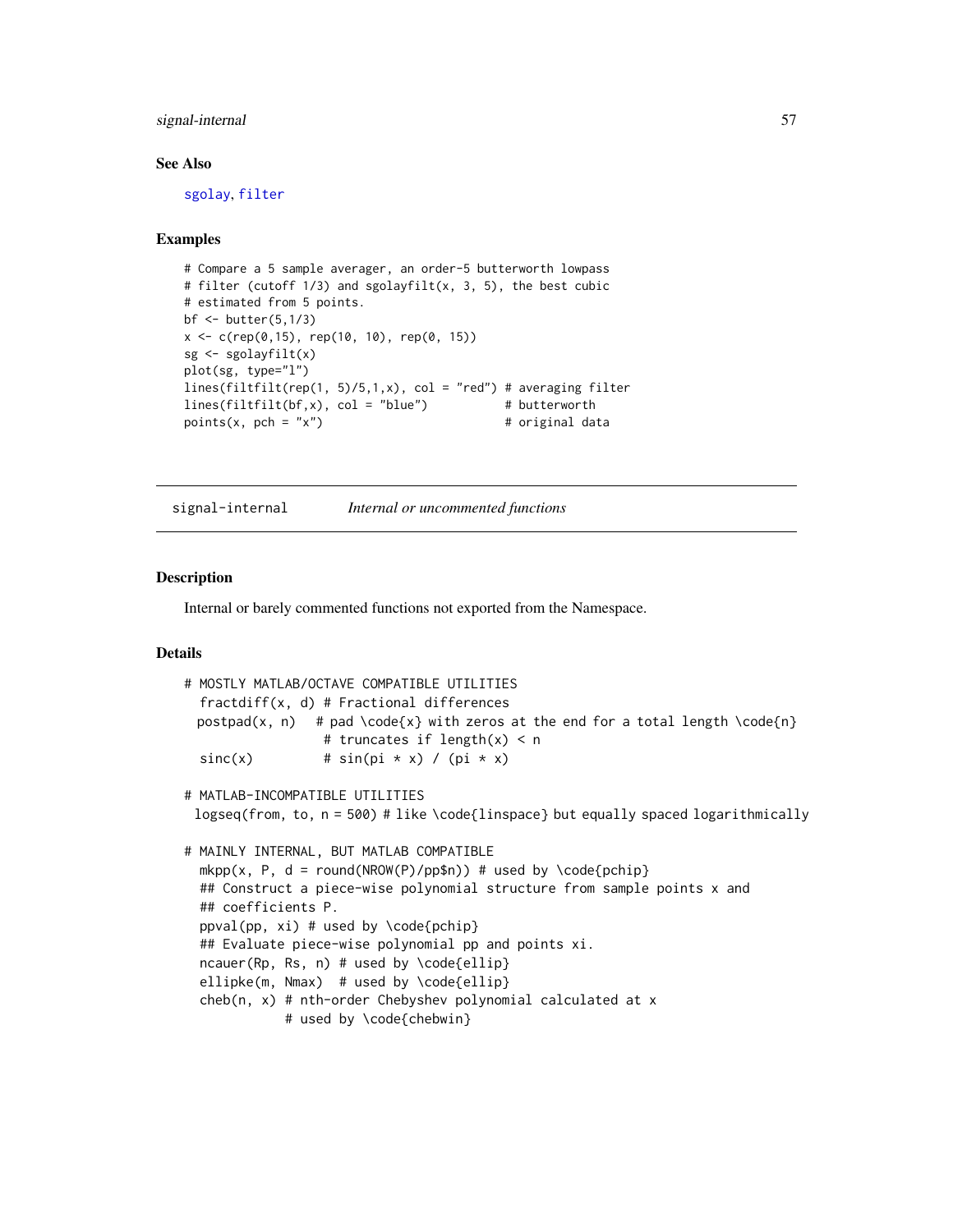<span id="page-57-1"></span><span id="page-57-0"></span>

Generate a spectrogram for the signal. This chops the signal into overlapping slices, windows each slice and applies a Fourier transform to determine the frequency components at that slice.

#### Usage

```
specgram(x, n = min(256, length(x)), Fs = 2, window = hanning(n),overlap = ceiling(length(window)/2))
## S3 method for class 'specgram'
plot(x, col = gray(0:512 / 512), xlab="time", ylab="frequency", ...)
## S3 method for class 'specgram'
```

```
print(x, col = gray(0:512 / 512), xlab="time", ylab="frequency", ...)
```
#### Arguments

| $\mathsf{x}$ | the vector of samples.                                                                                                                 |
|--------------|----------------------------------------------------------------------------------------------------------------------------------------|
| n            | the size of the Fourier transform window.                                                                                              |
| Fs           | the sample rate, Hz.                                                                                                                   |
| window       | shape of the fourier transform window, defaults to hanning $(n)$ . The window<br>length for a hanning window can be specified instead. |
| overlap      | overlap with previous window, defaults to half the window length.                                                                      |
| col          | color scale used for the underlying image function.                                                                                    |
| xlab, ylab   | axis labels with sensible defaults.                                                                                                    |
| .            | additional arguments passed to the underlying plot functions.                                                                          |

#### Details

When results of specgram are printed, a spectrogram will be plotted. As with lattice plots, automatic printing does not work inside loops and function calls, so explicit calls to print or plot are needed there.

The choice of window defines the time-frequency resolution. In speech for example, a wide window shows more harmonic detail while a narrow window averages over the harmonic detail and shows more formant structure. The shape of the window is not so critical so long as it goes gradually to zero on the ends.

Step size (which is window length minus overlap) controls the horizontal scale of the spectrogram. Decrease it to stretch, or increase it to compress. Increasing step size will reduce time resolution, but decreasing it will not improve it much beyond the limits imposed by the window size (you do gain a little bit, depending on the shape of your window, as the peak of the window slides over peaks in the signal energy). The range 1-5 msec is good for speech.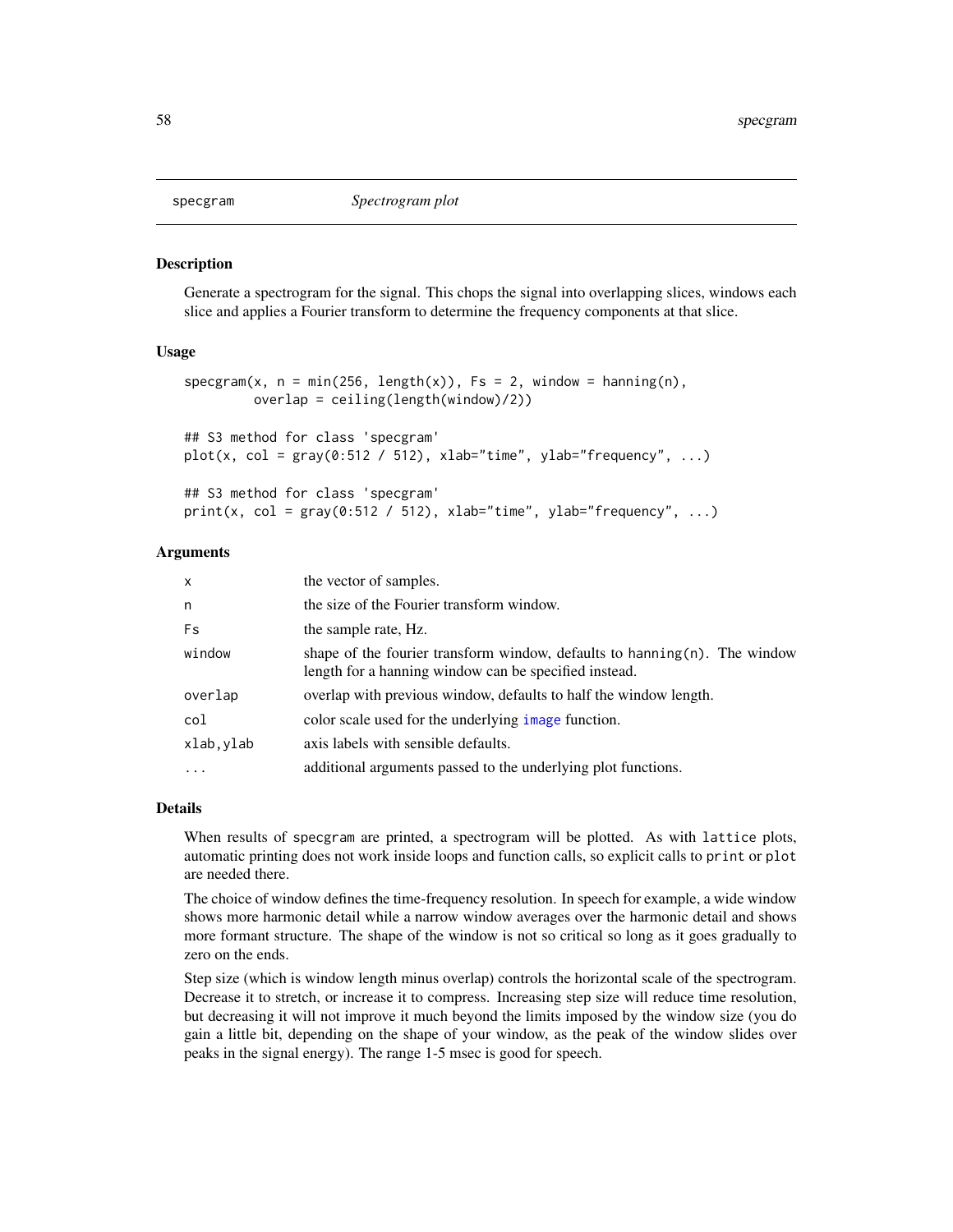#### <span id="page-58-0"></span>specgram 59

FFT length controls the vertical scale. Selecting an FFT length greater than the window length does not add any information to the spectrum, but it is a good way to interpolate between frequency points which can make for prettier spectrograms.

After you have generated the spectral slices, there are a number of decisions for displaying them. First the phase information is discarded and the energy normalized:

 $S = abs(S); S = S/max(S)$ 

Then the dynamic range of the signal is chosen. Since information in speech is well above the noise floor, it makes sense to eliminate any dynamic range at the bottom end. This is done by taking the max of the magnitude and some minimum energy such as minE=-40dB. Similarly, there is not much information in the very top of the range, so clipping to a maximum energy such as maxE=-3dB makes sense:

 $S = max(S, 10^{\circ}(\text{minE}/10)); S = min(S, 10^{\circ}(\text{maxE}/10))$ 

The frequency range of the FFT is from 0 to the Nyquist frequency of one half the sampling rate. If the signal of interest is band limited, you do not need to display the entire frequency range. In speech for example, most of the signal is below 4 kHz, so there is no reason to display up to the Nyquist frequency of 10 kHz for a 20 kHz sampling rate. In this case you will want to keep only the first 40% of the rows of the returned S and f. More generally, to display the frequency range [minF, maxF], you could use the following row index:

 $idx = (f >= minF & f <= maxF)$ 

Then there is the choice of colormap. A brightness varying colormap such as copper or bone gives good shape to the ridges and valleys. A hue varying colormap such as jet or hsv gives an indication of the steepness of the slopes. The final spectrogram is displayed in log energy scale and by convention has low frequencies on the bottom of the image.

# Value

For specgram list of class specgram with items:

|              | complex output of the FFT, one row per slice.         |
|--------------|-------------------------------------------------------|
| f            | the frequency indices corresponding to the rows of S. |
| $\mathbf{t}$ | the time indices corresponding to the columns of S.   |

#### Author(s)

Original Octave version by Paul Kienzle <pkienzle@users.sf.net>. Conversion to R by Tom Short.

#### References

Octave Forge <https://octave.sourceforge.io/>

#### See Also

[fft](#page-0-0), [image](#page-0-0)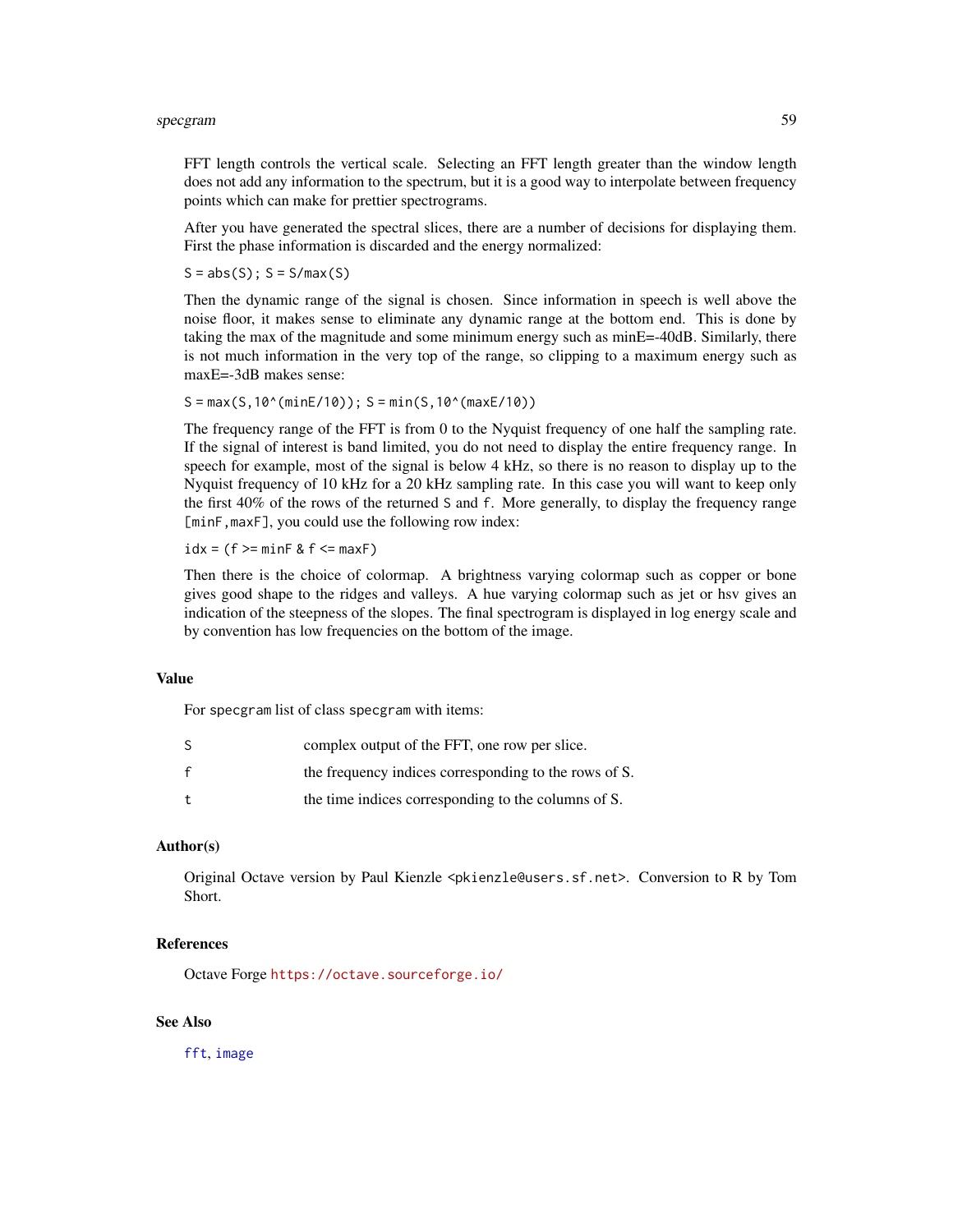#### Examples

```
specgram(chirp(seq(-2, 15, by = 0.001), 400, 10, 100, 'quadratic'))
specgram(chirp(seq(0, 5, by = 1/8000), 200, 2, 500, "logarithmic"), Fs = 8000)
data(wav) # contains wav$rate, wav$sound
Fs <- wav$rate
step <- trunc(5*Fs/1000) # one spectral slice every 5 ms
window <- trunc(40*Fs/1000) # 40 ms data window
fftn <- 2^ceiling(log2(abs(window))) # next highest power of 2
spg <- specgram(wav$sound, fftn, Fs, window, window-step)
S <- abs(spg$S[2:(fftn*4000/Fs),]) # magnitude in range 0<f<=4000 Hz.
S \leq S / max(S) # normalize magnitude so that max is 0 dB.
S[S < 10^{\circ}(-40/10)] < -10^{\circ}(-40/10) # clip below -40 dB.
S[S > 10^(-3/10)] \le -10^(-3/10) # clip above -3 dB.
image(t(20 * log10(S)), axes = FALSE) #, col = gray(0:255 / 255))
```
spencer *Spencer filter*

#### Description

Spencer's 15-point moving average filter.

#### Usage

```
spencer(x)
```
spencerFilter()

#### Arguments

x signal to be filtered.

# Value

For spencer, the filtered signal. For spencerFilter, a vector of filter coefficients with class Ma that can be passed to filter.

#### Author(s)

Original Octave version by Friedrich Leisch. Conversion to R by Tom Short.

# References

Octave Forge <https://octave.sourceforge.io/>

#### See Also

[filter](#page-22-1), [Ma](#page-43-1)

<span id="page-59-0"></span>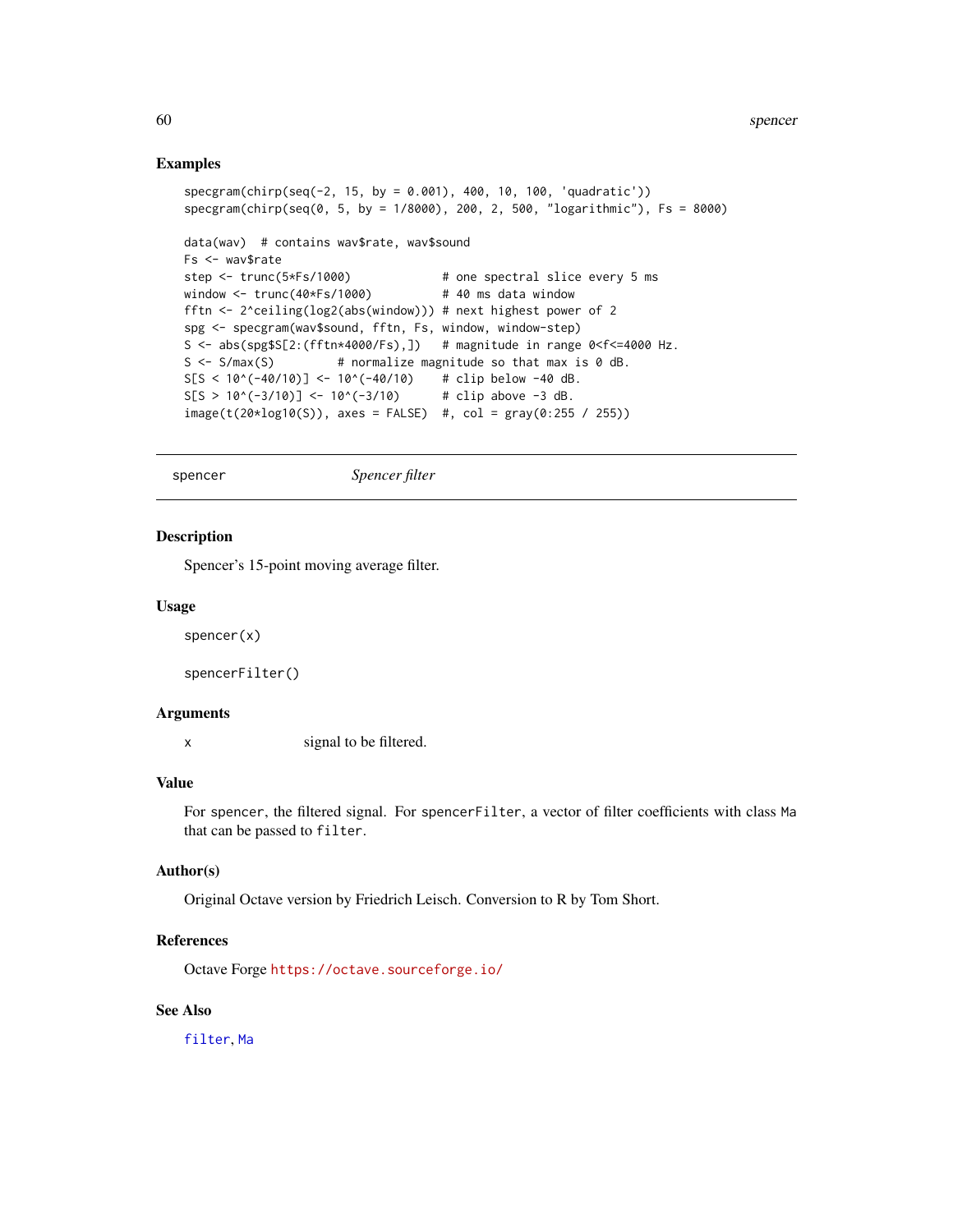<span id="page-60-0"></span>

Unwrap radian phases by adding multiples of 2\*pi as appropriate to remove jumps.

#### Usage

 $unwrap(a, tol = pi, dim = 1)$ 

# Arguments

| a   | vector of phase angles in radians.                  |
|-----|-----------------------------------------------------|
| tol | tolerance for removing phase jumps.                 |
| dim | dimension with which to apply the phase unwrapping. |

# Value

A vector with the unwrapped phase angles.

#### Author(s)

Original Octave version by Bill Lash. Conversion to R by Tom Short.

# References

Octave Forge <https://octave.sourceforge.io/>

# Examples

```
phase <- c(seq(0, 2*pi, length=500), seq(0, 2*pi, length=500))
plot(phase, type = "l", ylim = c(0, 4*pi))
lines(unwrap(phase), col = "blue")
```
wav *Example wav file*

# Description

Example wav file audio waveshape from Octave.

# Usage

data(wav)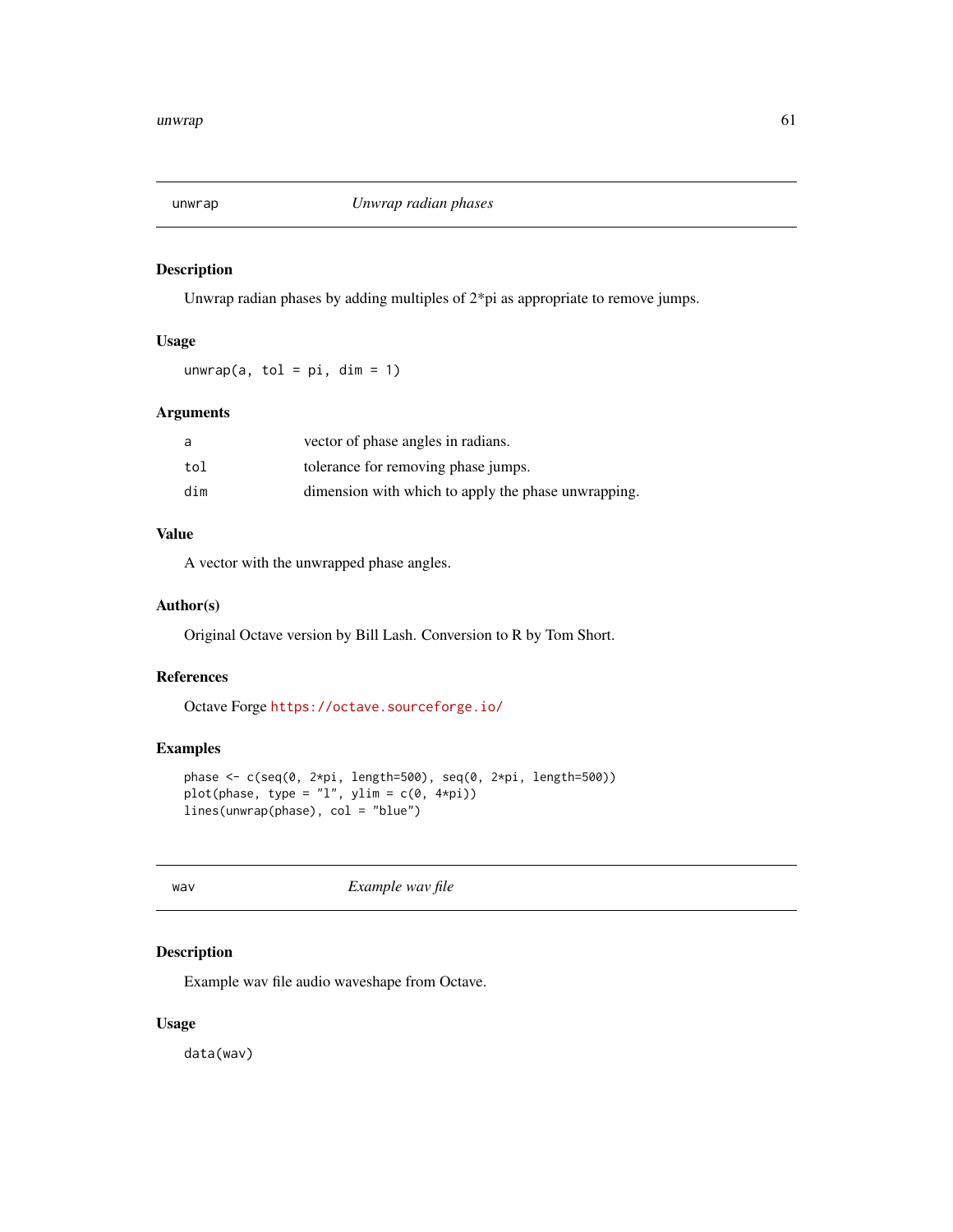# <span id="page-61-0"></span>Format

The format is: List of 3 \$ sound: num [1, 1:17380] -0.000275 -0.00061 -0.000397 -0.000793 - 0.000305 ... \$ rate : int 22050 \$ bits : int 16 - attr(\*, "class")= chr "Sample"

## Details

Sound samples are in Element "sound" while "rate" is the sampling rate (in Hz) and "bits" the resolution of the underlying Wave file.

#### Source

**Octave** 

# Examples

data(wav) str(wav)

Windowing functions *Windowing functions*

## <span id="page-61-1"></span>Description

A variety of generally Matlab/Octave compatible filter generation functions, including Bartlett, Blackman, Hamming, Hanning, and triangular.

#### Usage

```
bartlett(n)
blackman(n)
boxcar(n)
flattopwin(n, sym = c('symmetric', 'periodic'))
gausswin(n, w = 2.5)
hamming(n)
hanning(n)
triang(n)
```
# Arguments

| n   | length of the filter; number of coefficients to generate.                                       |
|-----|-------------------------------------------------------------------------------------------------|
| W   | the reciprocal of the standard deviation for gausswin. Use larger a for a nar-<br>rower window. |
| sym | 'symmetric' for a symmetric window, 'periodic' for a periodic window.                           |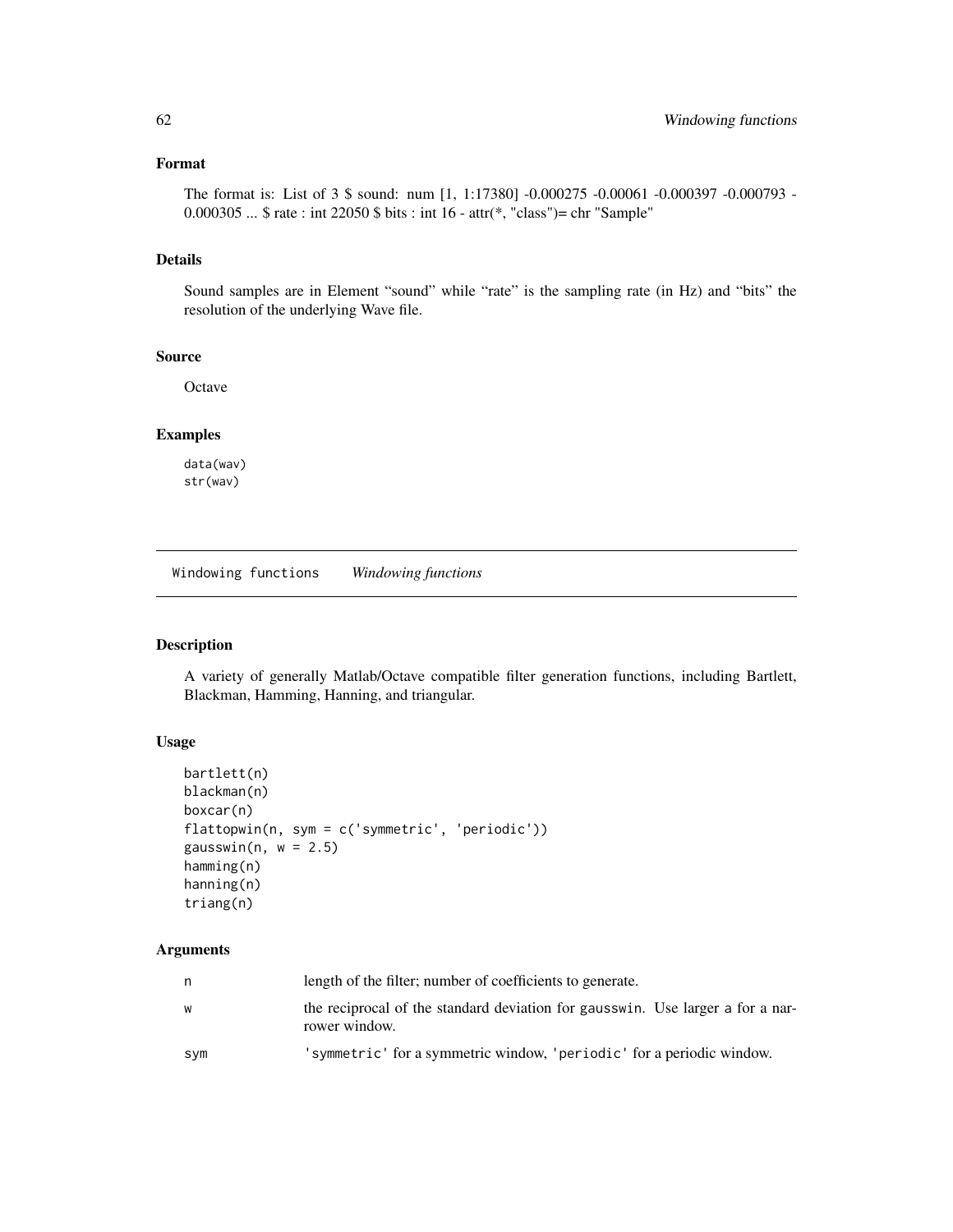## <span id="page-62-0"></span>Details

triang, unlike the bartlett window, does not go to zero at the edges of the window. For odd n, triang(n) is equal to bartlett(n+2) except for the zeros at the edges of the window.

A main use of flattopwin is for calibration, due to its negligible amplitude errors. This window has low pass-band ripple, but high bandwidth.

#### Value

Filter coefficients.

#### Author(s)

Original Octave versions by Paul Kienzle (boxcar, gausswin, triang) and Andreas Weingessel (bartlett, blackman, hamming, hanning). Conversion to R by Tom Short.

#### References

Oppenheim, A.V., and Schafer, R.W., *Discrete-Time Signal Processing*, Upper Saddle River, NJ: Prentice-Hall, 1999.

Gade, S., Herlufsen, H. (1987) "Use of weighting functions in DFT/FFT analysis (Part I)", *Bruel & Kjaer Technical Review* No. 3.

[https://en.wikipedia.org/wiki/Windowed\\_frame](https://en.wikipedia.org/wiki/Windowed_frame)

Octave Forge <https://octave.sourceforge.io/>

#### See Also

[filter](#page-22-1), [fftfilt](#page-21-1), [filtfilt](#page-25-1), [fir1](#page-26-1)

#### Examples

```
n < -51op \leq par(mfrow = c(3,3))
plot(bartlett(n), type = "l", ylim = c(0,1))
plot(blackman(n), type = "1", ylim = c(0,1))
plot(boxcar(n), type = "l", ylim = c(0,1))plot(flattopwin(n), type = "l", ylim = c(0,1))
plot(gausswin(n, 5), type = "l", ylim = c(0,1))
plot(hanning(n), type = "l", ylim = c(0,1))plot(hamming(n), type = "l", ylim = c(0,1))plot(triang(n), type = "1", ylim = c(\emptyset,1))par(op)
```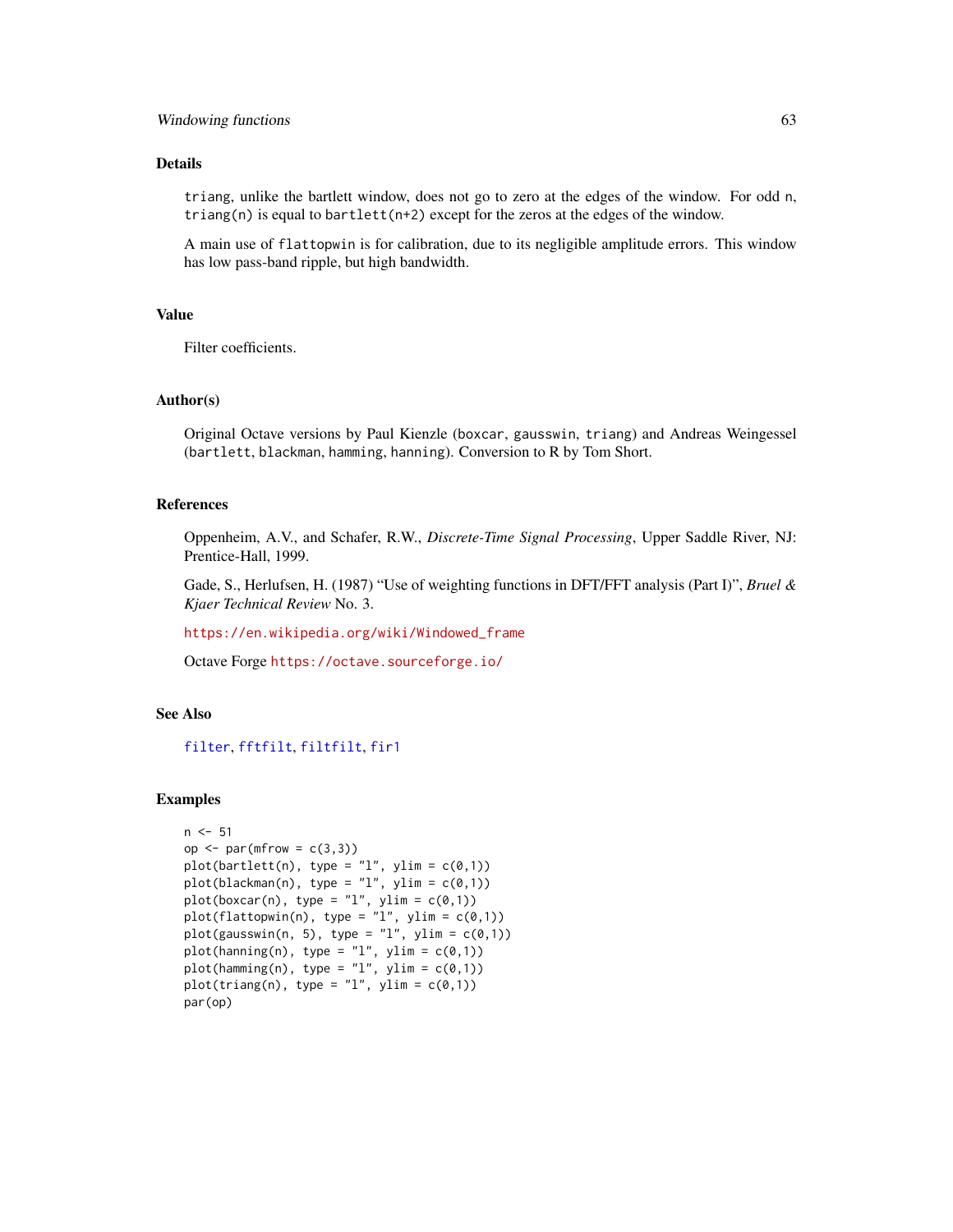Zero-pole-gain model of an ARMA filter.

# Usage

```
Zpg(zero, pole, gain)
## S3 method for class 'Arma'
as.Zpg(x, \ldots)## S3 method for class 'Ma'
as.Zpg(x, \ldots)## S3 method for class 'Zpg'
as.Zpg(x, \ldots)
```
# Arguments

| pole<br>gain<br>gain of the model.<br>model to be converted.<br>X<br>additional arguments (ignored). | zero | complex vector of the zeros of the model. |
|------------------------------------------------------------------------------------------------------|------|-------------------------------------------|
|                                                                                                      |      | complex vector of the poles of the model. |
|                                                                                                      |      |                                           |
|                                                                                                      |      |                                           |
|                                                                                                      |      |                                           |

#### Details

as.Zpg converts from other forms, including Arma and Ma.

# Value

An object of class "Zpg", containing the list elements:

| zero | complex vector of the zeros of the model. |
|------|-------------------------------------------|
| pole | complex vector of the poles of the model. |
| gain | gain of the model.                        |

# Author(s)

Tom Short

# See Also

[Arma](#page-4-1), [bilinear](#page-5-1)

# <span id="page-63-2"></span><span id="page-63-1"></span><span id="page-63-0"></span>Zpg *Zero-pole-gain model*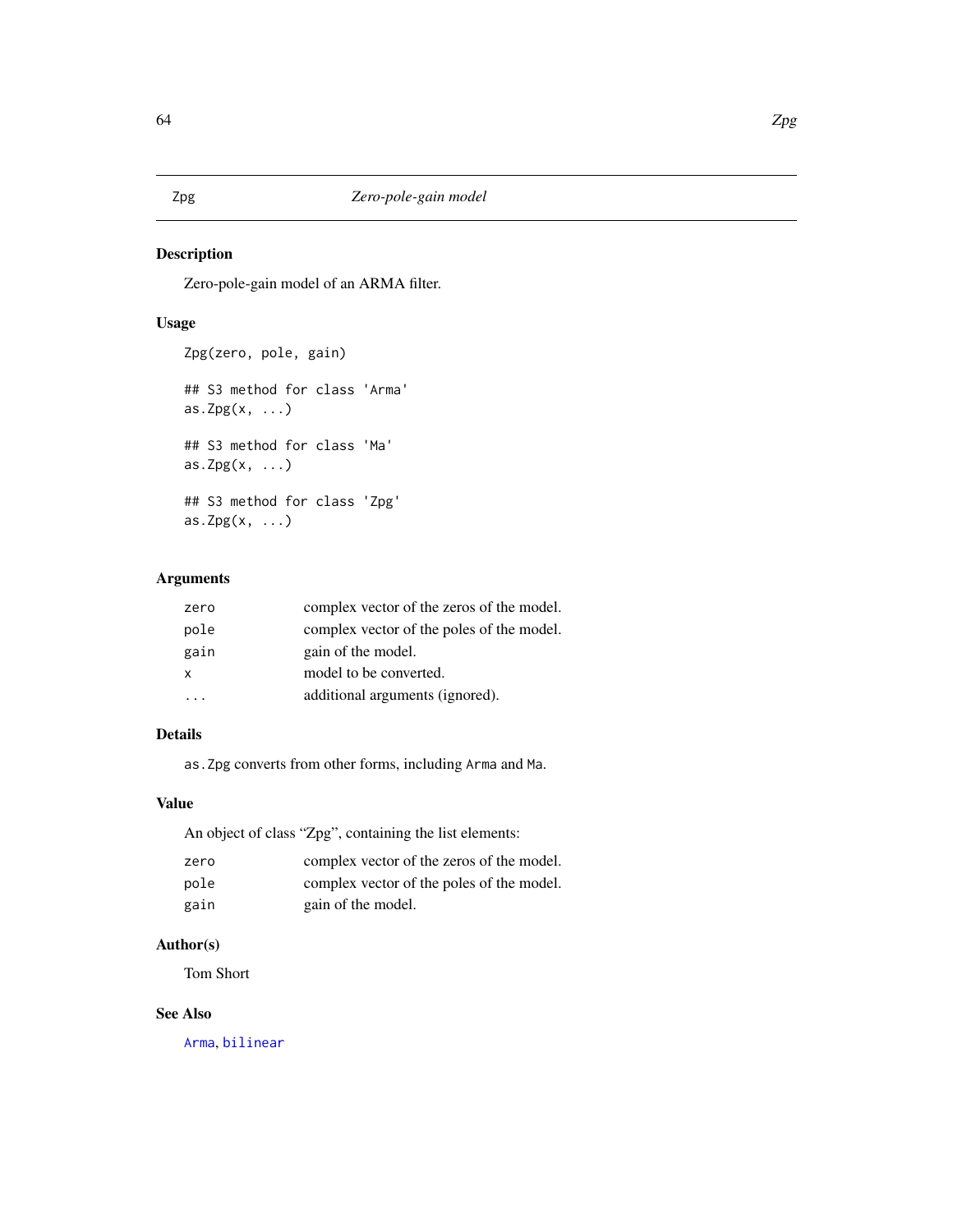<span id="page-64-1"></span><span id="page-64-0"></span>

Plot the poles and zeros of a model or filter.

#### Usage

```
## Default S3 method:
zplane(filt, a, ...)
## S3 method for class 'Arma'
zplane(filt, ...)
## S3 method for class 'Ma'
zplane(filt, ...)
## S3 method for class 'Zpg'
zplane(filt, ...)
```
# Arguments

| filt                    | for the default case, the moving-average coefficients of an ARMA model or   |
|-------------------------|-----------------------------------------------------------------------------|
|                         | filter. Generically, filt specifies an arbitrary model or filter operation. |
| a                       | the autoregressive (recursive) coefficients of an ARMA filter.              |
| $\cdot$ $\cdot$ $\cdot$ | Additional arguments passed to plot.                                        |

# Details

Poles are marked with an 'x', and zeros are marked with an 'o'.

# Value

No value is returned.

# Author(s)

Tom Short

# References

Octave Forge <https://octave.sourceforge.io/> [https://en.wikipedia.org/wiki/Pole-zero\\_plot](https://en.wikipedia.org/wiki/Pole-zero_plot)

# See Also

[Arma](#page-4-1), [freqz](#page-30-1)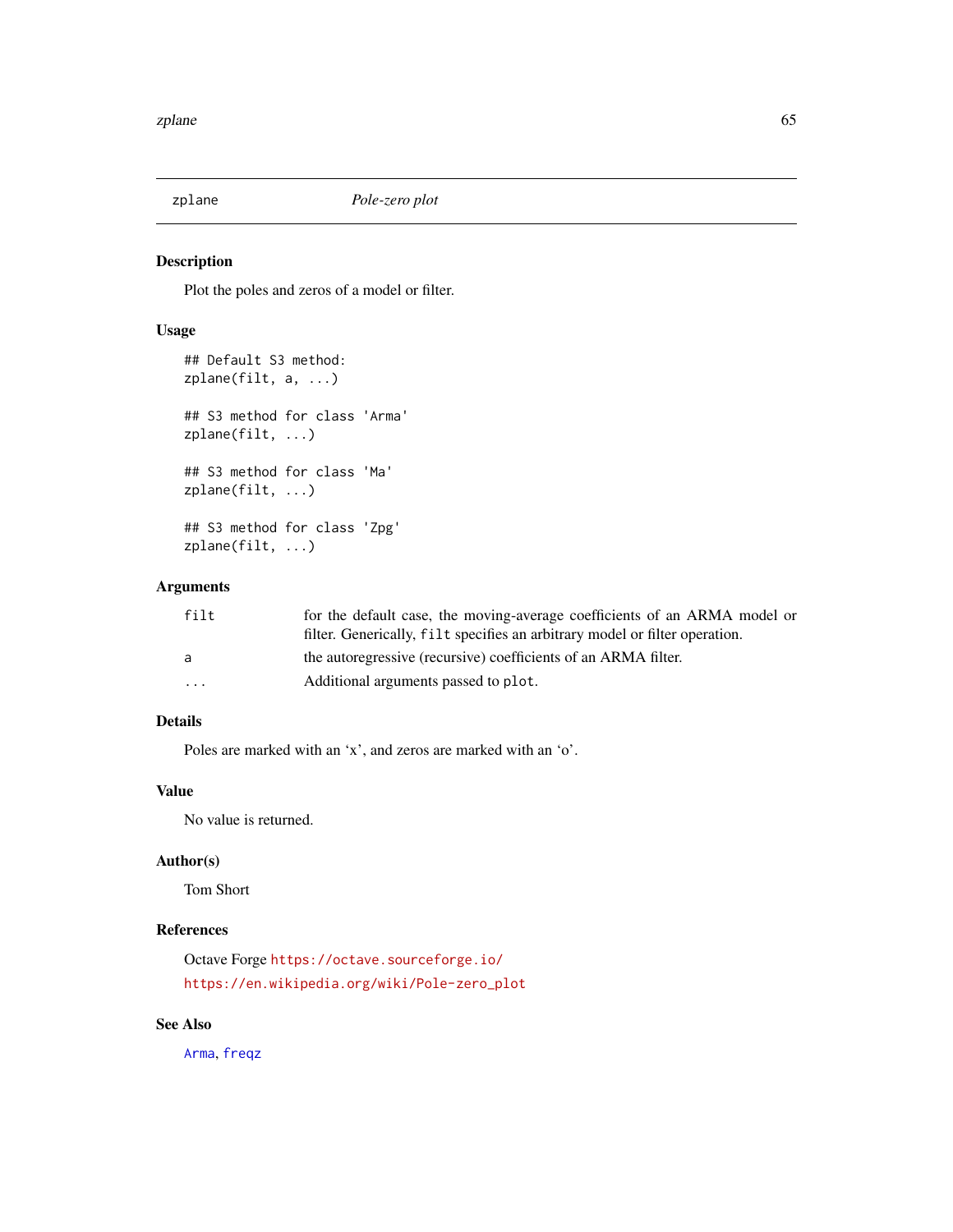66 zplane z poznatel z poznatel z poznatel z poznatel z poznatel z poznatel z poznatel z plane z plane z plane

# Examples

filt <- ellip(5, 0.5, 20, .2) zplane(filt)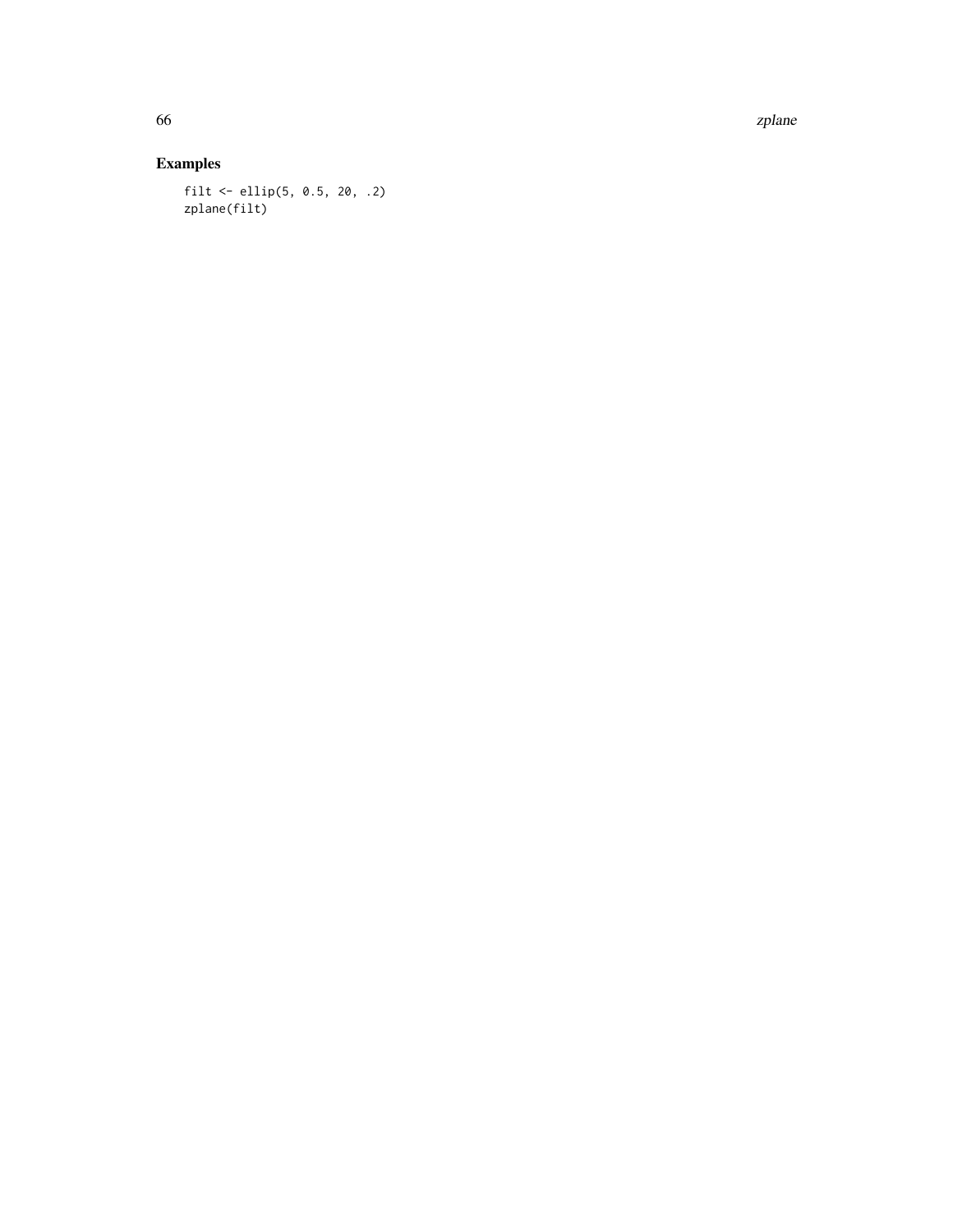# <span id="page-66-0"></span>Index

∗ datasets wav , [61](#page-60-0) ∗ durbin levinson , [43](#page-42-0) ∗ levinson levinson , [43](#page-42-0) ∗ math an , [4](#page-3-0) Arma, [5](#page-4-0) bilinear , [6](#page-5-0) butter, <mark>[8](#page-7-0)</mark> buttord , [10](#page-9-0) cheb1ord , [11](#page-10-0) chebwin , [12](#page-11-0) cheby1 , [14](#page-13-0) chirp , [16](#page-15-0) conv , [17](#page-16-0) decimate , [18](#page-17-0) ellip , [19](#page-18-0) ellipord , [21](#page-20-0) fftfilt, [22](#page-21-0) filter, [23](#page-22-0) FilterOfOrder , [25](#page-24-0) filtfilt, [26](#page-25-0) fir1 , [27](#page-26-0) fir2 , [28](#page-27-0) freqs , [29](#page-28-0) freqz , [31](#page-30-0) grpdelay , [33](#page-32-0) ifft , [35](#page-34-0) impz , [36](#page-35-0) interp, [37](#page-36-0) interp1 , [38](#page-37-0) kaiser , [40](#page-39-0) kaiserord , [41](#page-40-0) levinson , [43](#page-42-0) Ma , [44](#page-43-0) medfilt1 , [44](#page-43-0) pchip , [46](#page-45-0)

poly , [47](#page-46-0) polyval , [48](#page-47-0) remez , [48](#page-47-0) resample , [49](#page-48-0) roots , [51](#page-50-0) sftrans , [52](#page-51-0) sgolay , [55](#page-54-0) sgolayfilt , [56](#page-55-0) signal-internal, [57](#page-56-0) specgram , [58](#page-57-0) spencer, [60](#page-59-0) unwrap , [61](#page-60-0) Windowing functions, [62](#page-61-0) Zpg, [64](#page-63-0) zplane, [65](#page-64-0) ∗ package signal-package, [3](#page-2-0) ∗ recursion levinson , [43](#page-42-0) an , [4](#page-3-0) approx , *[39](#page-38-0)* , *[47](#page-46-0)* Arma , [5](#page-4-0) , *[8](#page-7-0) , [9](#page-8-0)* , *[15](#page-14-0)* , *[20](#page-19-0)* , *[22](#page-21-0)* , *[24](#page-23-0)* , *[27](#page-26-0)* , *[31](#page-30-0) , [32](#page-31-0)* , *[34](#page-33-0)* , *[44](#page-43-0)* , *[54](#page-53-0)* , *[64](#page-63-0) , [65](#page-64-0)* as.Arma *(*Arma *)* , [5](#page-4-0) as.Zpg , *[6](#page-5-0)* as.Zpg *(*Zpg *)* , [64](#page-63-0) bartlett *(*Windowing functions *)* , [62](#page-61-0) bilinear , [6](#page-5-0) , *[54](#page-53-0)* , *[64](#page-63-0)* blackman *(*Windowing functions *)* , [62](#page-61-0) boxcar *(*Windowing functions *)* , [62](#page-61-0) butter , *[6](#page-5-0)* , [8](#page-7-0) , *[11](#page-10-0)* , *[15](#page-14-0)* , *[20](#page-19-0)* , *[22](#page-21-0)* , *[25](#page-24-0)* buttord , *[9](#page-8-0)* , [10](#page-9-0) , *[12](#page-11-0)* , *[25](#page-24-0)* cheb *(*signal-internal *)* , [57](#page-56-0) cheb1ord , *[11](#page-10-0)* , [11](#page-10-0) , *[15](#page-14-0)* , *[25](#page-24-0)* chebwin , [12](#page-11-0) cheby1 , *[6](#page-5-0)* , *[9](#page-8-0)* , *[12](#page-11-0)* , [14](#page-13-0) , *[20](#page-19-0)* , *[22](#page-21-0)* , *[25](#page-24-0)* cheby2 *(*cheby1 *)* , [14](#page-13-0)